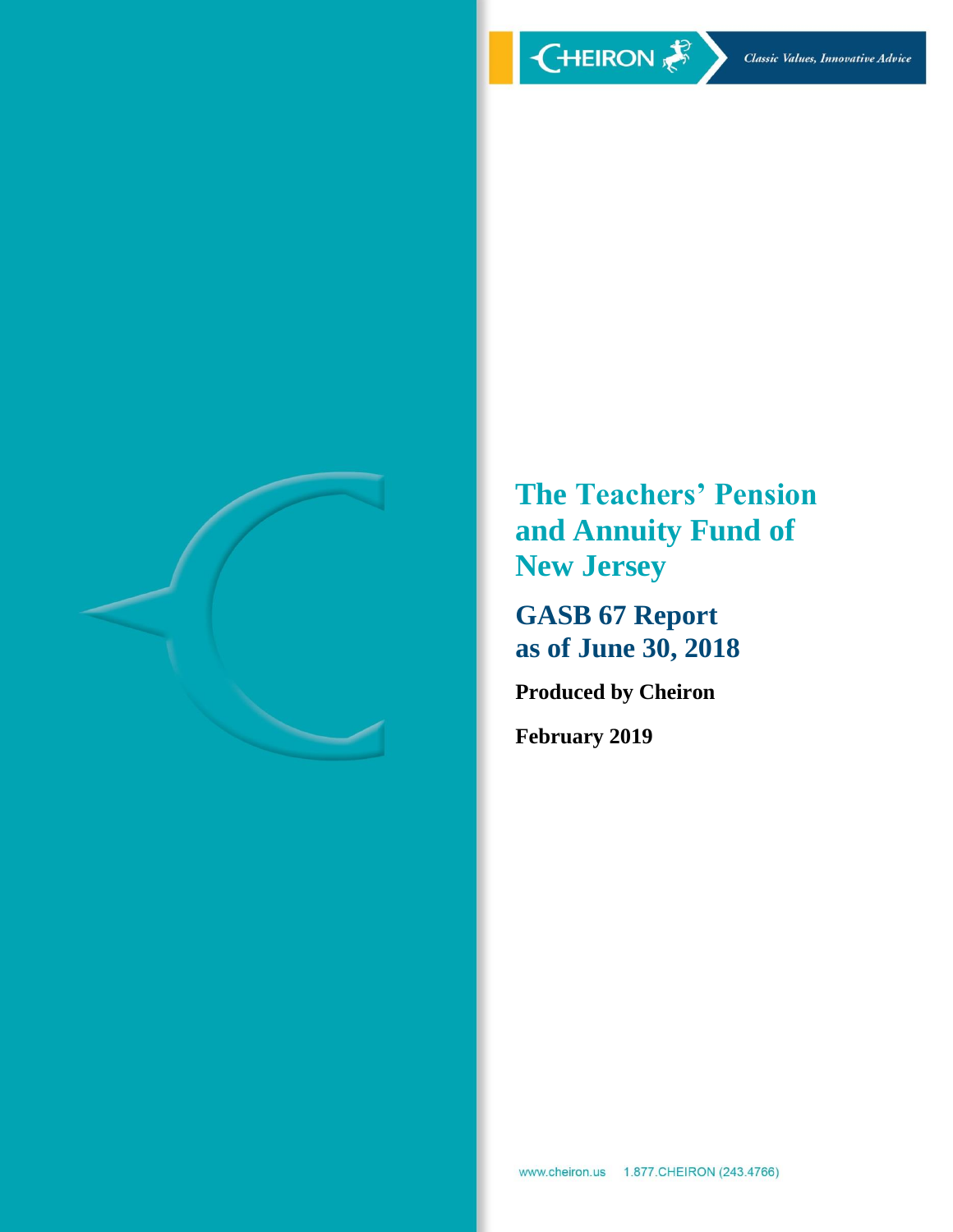# **TABLE OF CONTENTS**

| <b>Section</b>                  | Page |
|---------------------------------|------|
| Section I                       |      |
| <b>Section II</b>               |      |
| Section III                     |      |
| Section IV                      |      |
| Section V                       |      |
| Section VI                      |      |
|                                 |      |
| <i><u><b>Appendices</b></u></i> |      |
| Appendix A                      |      |
| Appendix B                      |      |
| Appendix C                      |      |
| Appendix D                      |      |
| Appendix E                      |      |

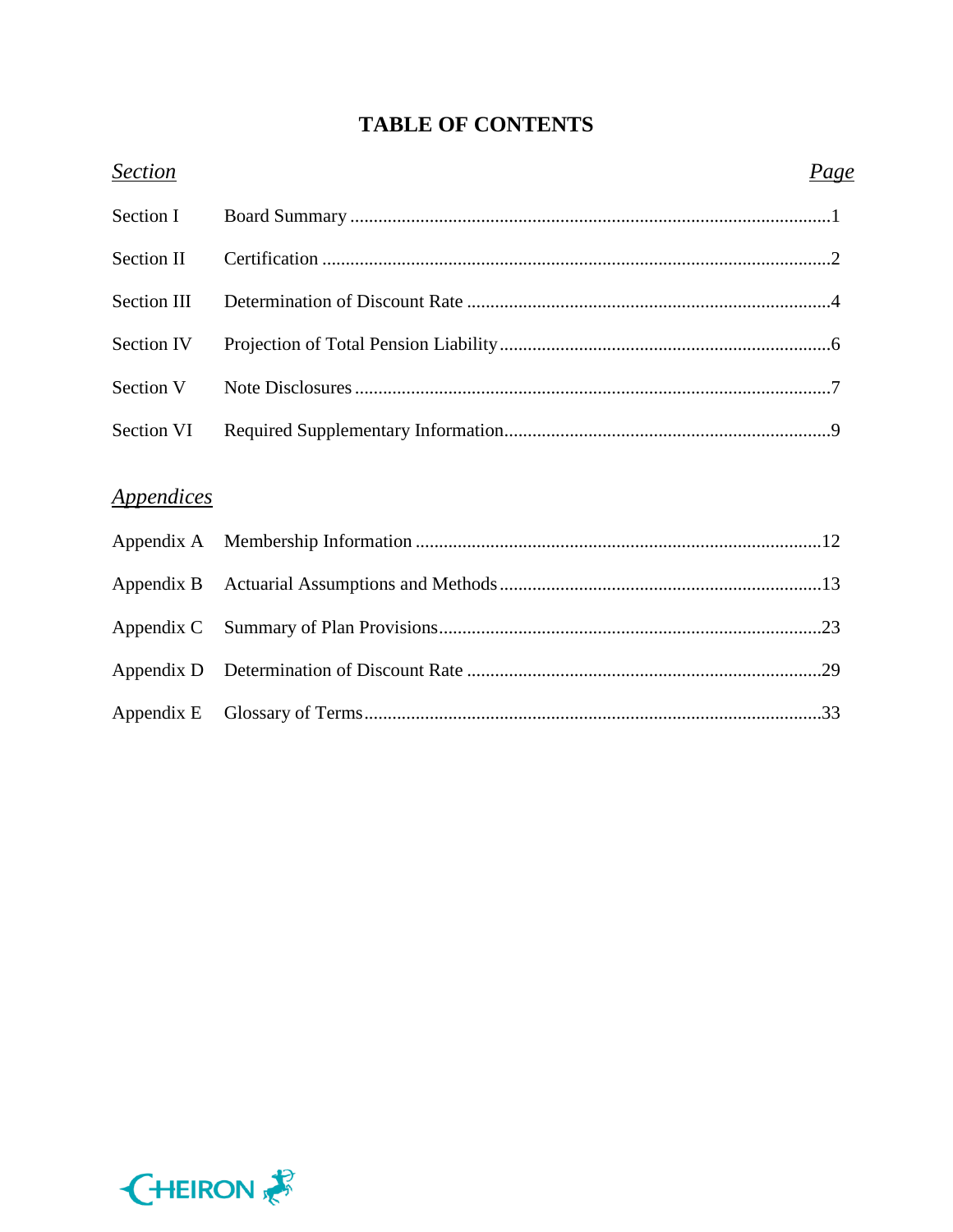## **SECTION I – BOARD SUMMARY**

The purpose of this report is to provide accounting and financial disclosure information under Government Accounting Standards Board Statement 67 for the Teachers' Pension and Annuity Fund of New Jersey. This information includes:

- Projection of the Total Pension Liability from the valuation date to the measurement date,
- Calculation of the Net Pension Liability at the discount rate as well as discount rates 1% higher and lower than the discount rate, and
- Changes in the Net Pension Liability.

## **Highlights**

The reporting date for the Teachers' Pension and Annuity Fund of New Jersey (TPAF) is June 30, 2018. Measurements as of the reporting date are based on the fair value of assets as of June 30, 2018 and the Total Pension Liability as of the valuation date, July 1, 2017, updated to June 30, 2018. There was a change in assumptions as the discount rate used to measure the Total Pension Liability was changed as of the measurement date. We are not aware of any other significant events between the valuation date and the measurement date so the update procedures only included the addition of service cost and interest cost offset by actual benefit payments and an adjustment to reflect the change in discount rate.

The June 30, 2017 values shown in this report are based on the prior actuary's GASB report.

| <b>Table I-1</b><br><b>Summary of Results</b>                                                        |                                                        |                                                        |  |  |  |  |  |
|------------------------------------------------------------------------------------------------------|--------------------------------------------------------|--------------------------------------------------------|--|--|--|--|--|
| <b>Measurement Date</b>                                                                              | <b>June 30, 2018</b>                                   | June 30, 2017                                          |  |  |  |  |  |
| <b>Total Pension Liability</b><br><b>Plan Fiduciary Net Position</b><br><b>Net Pension Liability</b> | \$86,797,467,286<br>22,991,116,840<br>\$63,806,350,446 | \$90,726,371,000<br>23,056,161,829<br>\$67,670,209,171 |  |  |  |  |  |

The following table provides a summary of the key results during this reporting period.

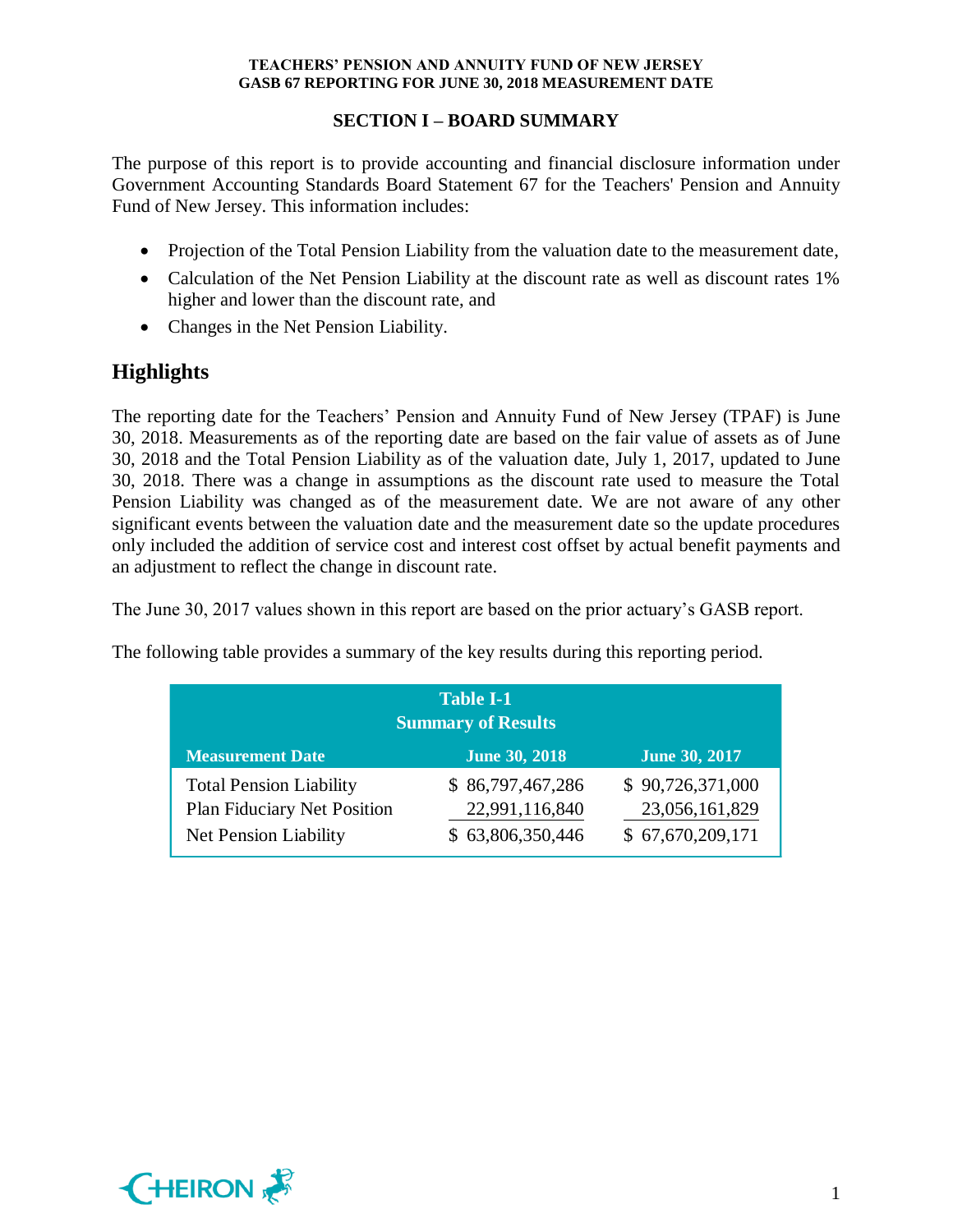## **SECTION II – CERTIFICATION**

The purpose of this report is to provide accounting and financial reporting information under GASB 67 for the Teachers' Pension and Annuity Fund of New Jersey (TPAF). This report is for the use of TPAF, the Division of Pensions and Benefits and their auditors in preparing financial reports in accordance with applicable law and accounting requirements. This report is not appropriate for other purposes, including the measurement of funding requirements for TPAF and estimating the price to settle TPAF's obligations.

In preparing our report, we relied on information (some oral and some written) supplied by the Division of Pensions and Benefits. This information includes, but is not limited to, the plan provisions, employee data, and financial information. We performed an informal examination of the obvious characteristics of the data for reasonableness and consistency in accordance with Actuarial Standard of Practice No. 23.

Future actuarial measurements may differ significantly from the current measurements due to such factors as the following: plan experience differing from that anticipated by the economic or demographic assumptions; changes in economic or demographic assumptions; and changes in plan provisions or applicable law.

For purposes of this report, the calculation of the Total Pension Liability and the projection of the Plan's contributions and projected benefit payments were based on the recommended demographic assumptions of the July 1, 2012 – June 30, 2015 Experience Study prepared by the prior actuary, which was subsequently approved by the Board of Trustees. While we consider these assumptions to be generally reasonable, we have not yet performed our own actuarial experience study.

Based on the State Treasurer's recommendation the following economic assumptions are used to determine the Total Pension Liability and the actuarially determined contributions:

- Effective with the July 1, 2017 valuation: 7.50% per annum,
- Effective with the July 1, 2019 valuation: 7.30% per annum,
- Effective with the July 1, 2021 valuation: 7.00% per annum.

In accordance with Paragraph 40 of GASB Statement No. 67, the projection of the Plan's fiduciary net position is based on a long-term expected rate of return of 7.00% per annum.

To the best of our knowledge, this report and its contents have been prepared in accordance with generally recognized and accepted actuarial principles and practices that are consistent with the Code of Professional Conduct and applicable Actuarial Standards of Practice set out by the Actuarial Standards Board. Furthermore, as credentialed actuaries, we meet the Qualification Standards of the American Academy of Actuaries to render the opinion contained in this report. This report does not address any contractual or legal issues. We are not attorneys and our firm does not provide any legal services or advice.

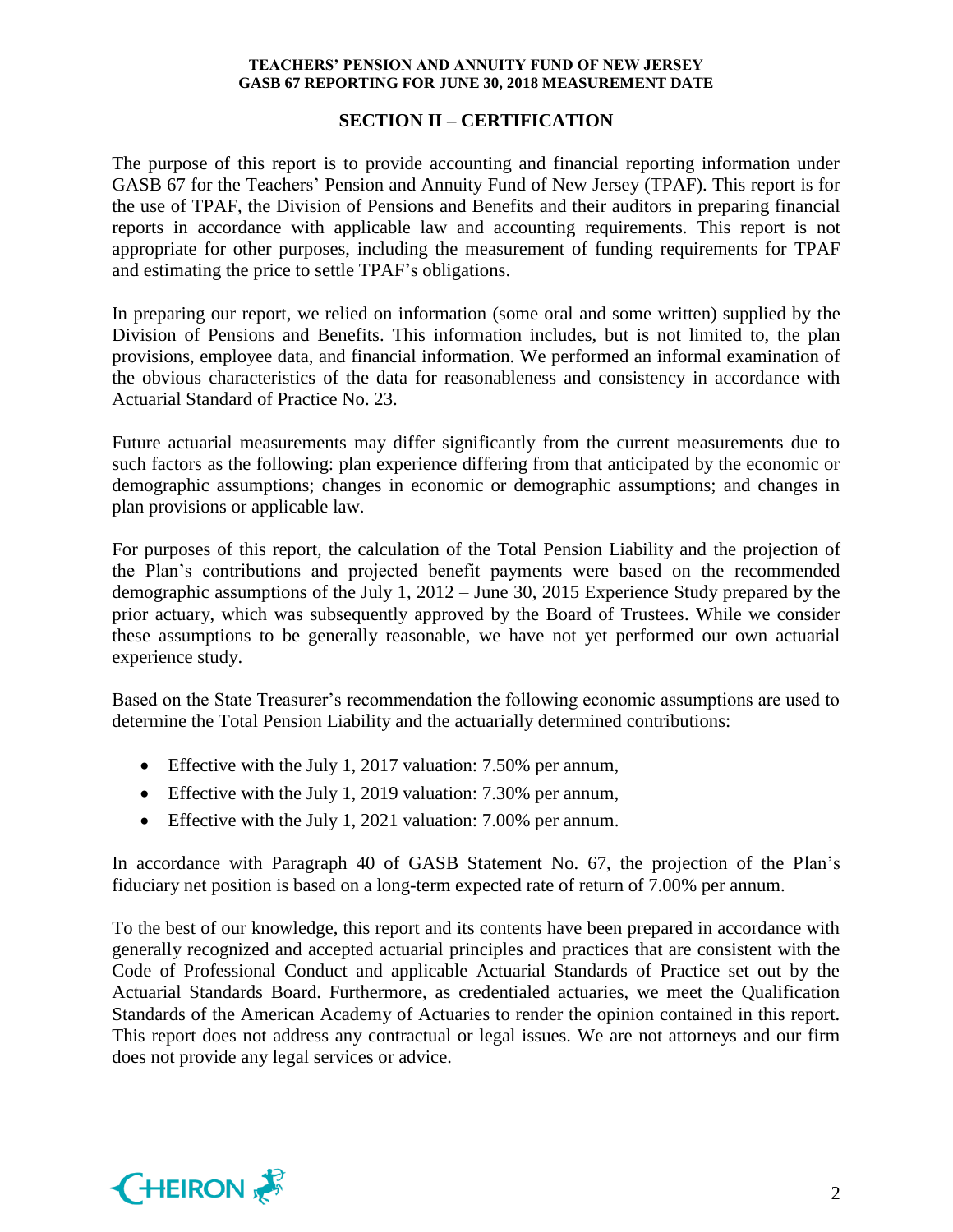#### **SECTION II – CERTIFICATION**

This report was prepared for TPAF for the purposes described herein and for the use by the plan auditor in completing an audit related to the matters herein. Other users of this report are not intended users as defined in the Actuarial Standards of Practice, and Cheiron assumes no duty or liability to any other user.

ray

Janet Cranna, FSA, FCA, MAAA, EA Anu Patel, FSA, MAAA, EA<br>Principal Consulting Actuary Principal Consulting Actuary Principal Consulting Actuary

nu Patil

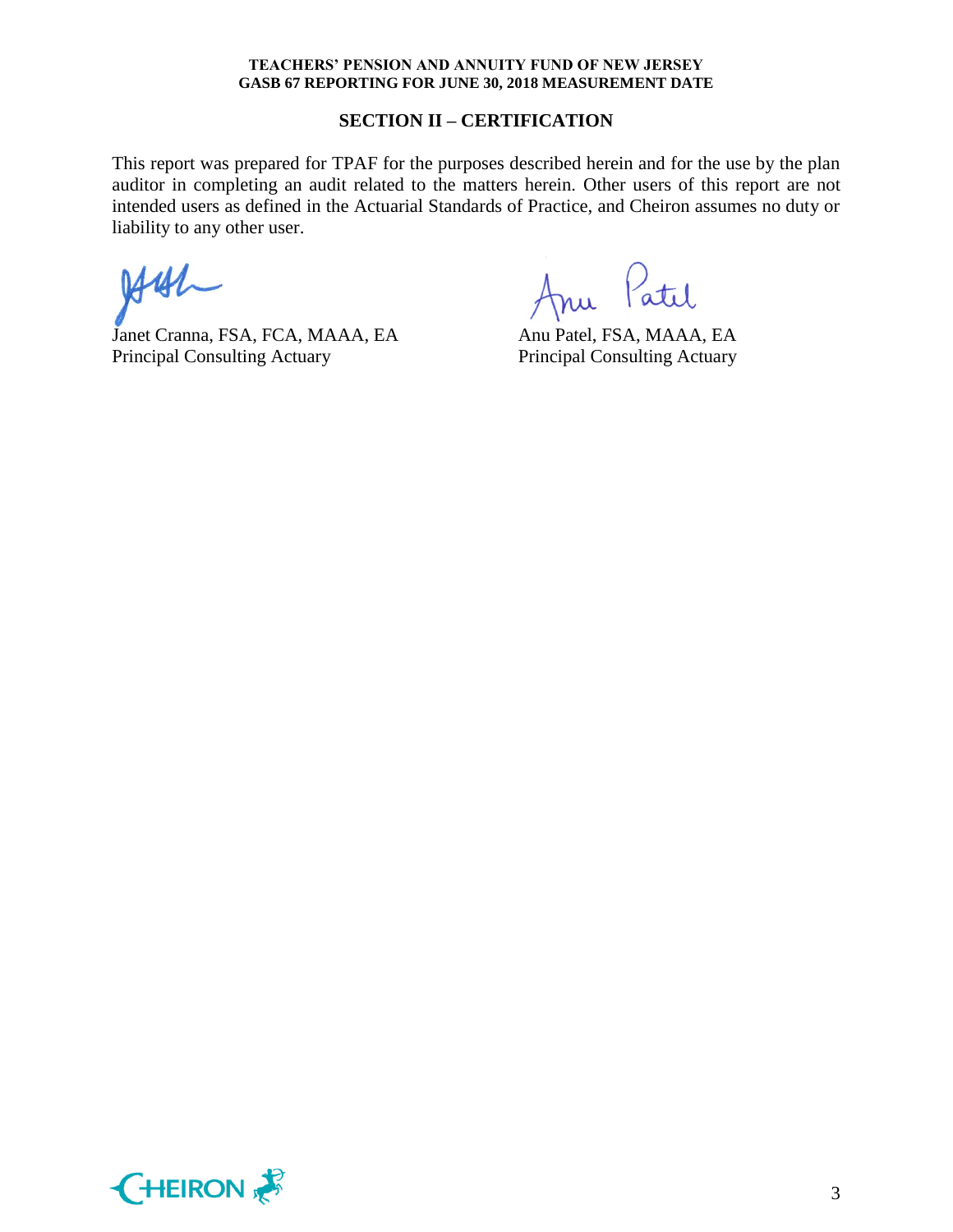## **SECTION III – DETERMINATION OF DISCOUNT RATE**

The discount rate used to measure the Total Pension Liability was 4.25% as of June 30, 2017 and 4.86% as of June 30, 2018. As discussed with the Division of Pensions and Benefits, the projection of cash flows used to determine the discount rate as of June 30, 2018 assumed:

- In accordance with Paragraph 40 of GASB Statement No. 67, the projection of the Plan's fiduciary net position is based on a long-term expected rate of return of 7.00% per annum.
- In accordance with Paragraph 37 of GASB Statement No. 67, the projection of the Plan's contributions and projected benefit payments were based on the recommended demographic assumptions of the July 1, 2012 – June 30, 2015 Experience Study prepared by the prior actuary, which was subsequently approved by the Board of Trustees.

Based on the State Treasurer's recommendation the following economic assumptions are used to determine the actuarially determined contributions:

- o Effective with the July 1, 2017 valuation: 7.50% per annum,
- o Effective with the July 1, 2019 valuation: 7.30% per annum,
- o Effective with the July 1, 2021 valuation: 7.00% per annum.
- It is assumed that the State will contribute 50% of the actuarially determined contribution and 100% of its Non-Contributory Group Insurance Premium Fund (NCGIPF) contribution. The 50% contribution rate is the actual total State contribution rate paid in fiscal year ending June 30, 2018 with respect to the actuarially determined contribution for the fiscal year ending June 30, 2018 for all State administered retirement systems.
- Prior to FYE 2018, it was assumed the State would make pension contributions the June  $30<sup>th</sup>$  following the valuation date. Effective with FYE 2018, Chapter 83, P.L. 2016 requires the State to make pension contributions on a quarterly basis: at least 25 percent by September 30, at least 50 percent by December 31, at least 75 percent by March 31, and at least 100 percent by June 30.
- In accordance with Chapter 98, P. L. 2017, TPAF receives 77.78% of the proceeds of the Lottery Enterprise for a period of 30 years. Revenues received from lottery proceeds are assumed to be contributed to the System on a monthly basis.
- It is assumed that Local employers' contributions are expected to be received on April  $1<sup>st</sup>$ , 21 months after the associated valuation date.
- The NCGIPF contributions are assumed to be paid monthly.

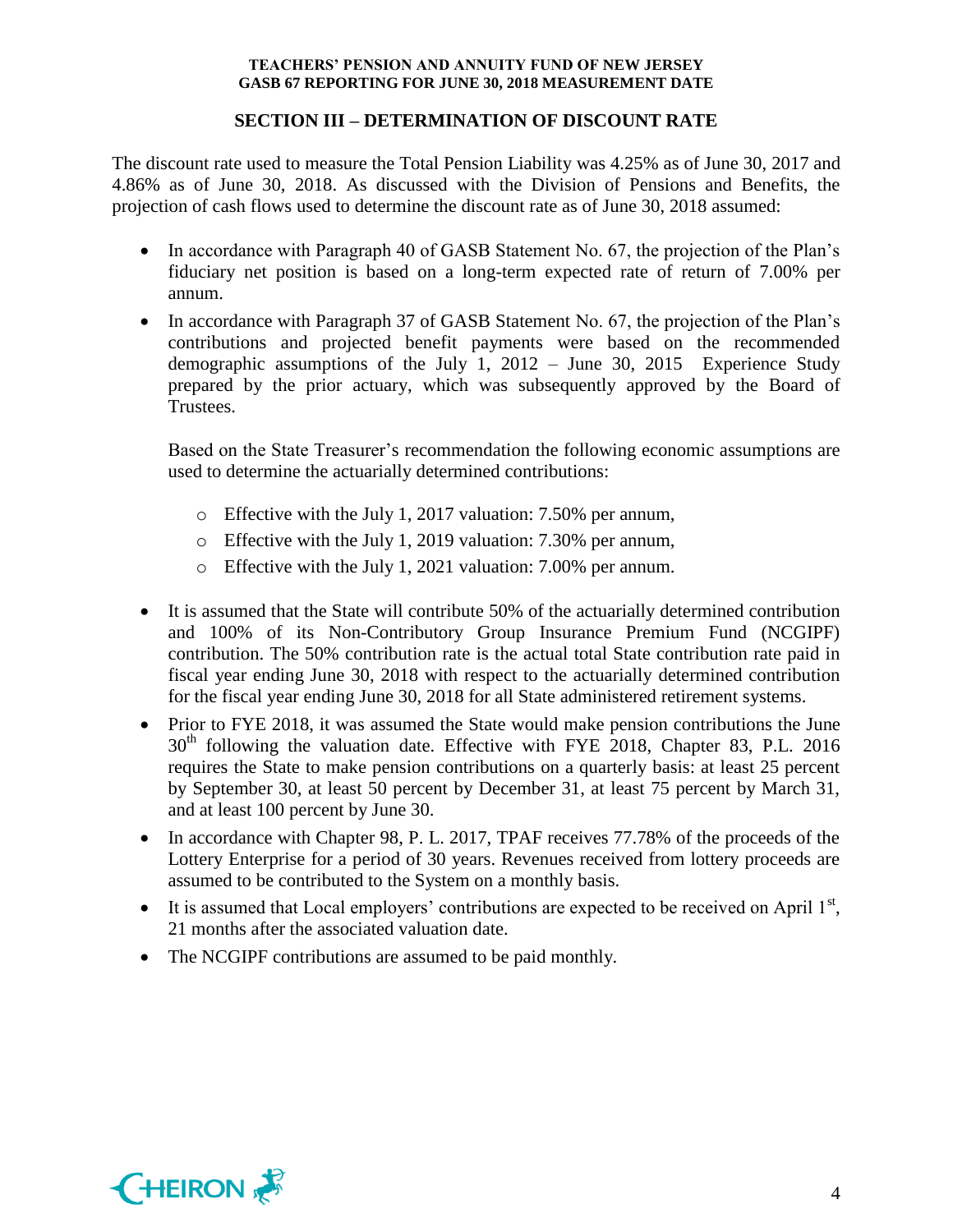#### **SECTION III – DETERMINATION OF DISCOUNT RATE**

The Fiduciary Net Position (FNP) includes Local employers' contributions receivable as reported in the financial statements provided to us by the Division of Pensions and Benefits. In determining the discount rate in Appendix D, the FNP at the beginning of each year does not reflect receivable contributions as those amounts are not available at the beginning of the year to pay benefits. The receivable contributions for the current year include receivable contributions of \$12,906,879 for Local employers' ERI.

Based on these assumptions, the pension Plan's fiduciary net position was projected to be available to make all projected future benefit payments of current Plan members through fiscal year 2040. Municipal bond rates of 3.58% as of June 30, 2017 and 3.87% as of June 30, 2018 were used in the development of the blended GASB discount rate after the Plan's fiduciary net position was no longer sufficient to make future benefit payments. As selected by the State Treasurer, the rates are based on the Bond Buyer GO 20-Bond Municipal Bond Index. Based on the long-term rate of return of 7.00% and the municipal bond rate of 3.58% as of June 30, 2017 and the long-term rate of return of 7.00% and the municipal bond rate of 3.87% as of June 30, 2018, the blended GASB discount rates are 4.25% as of June 30, 2017 and **4.86%** as of June 30, 2018. The assumed discount rates have been determined in accordance with the method prescribed by GASB Statement No. 67.

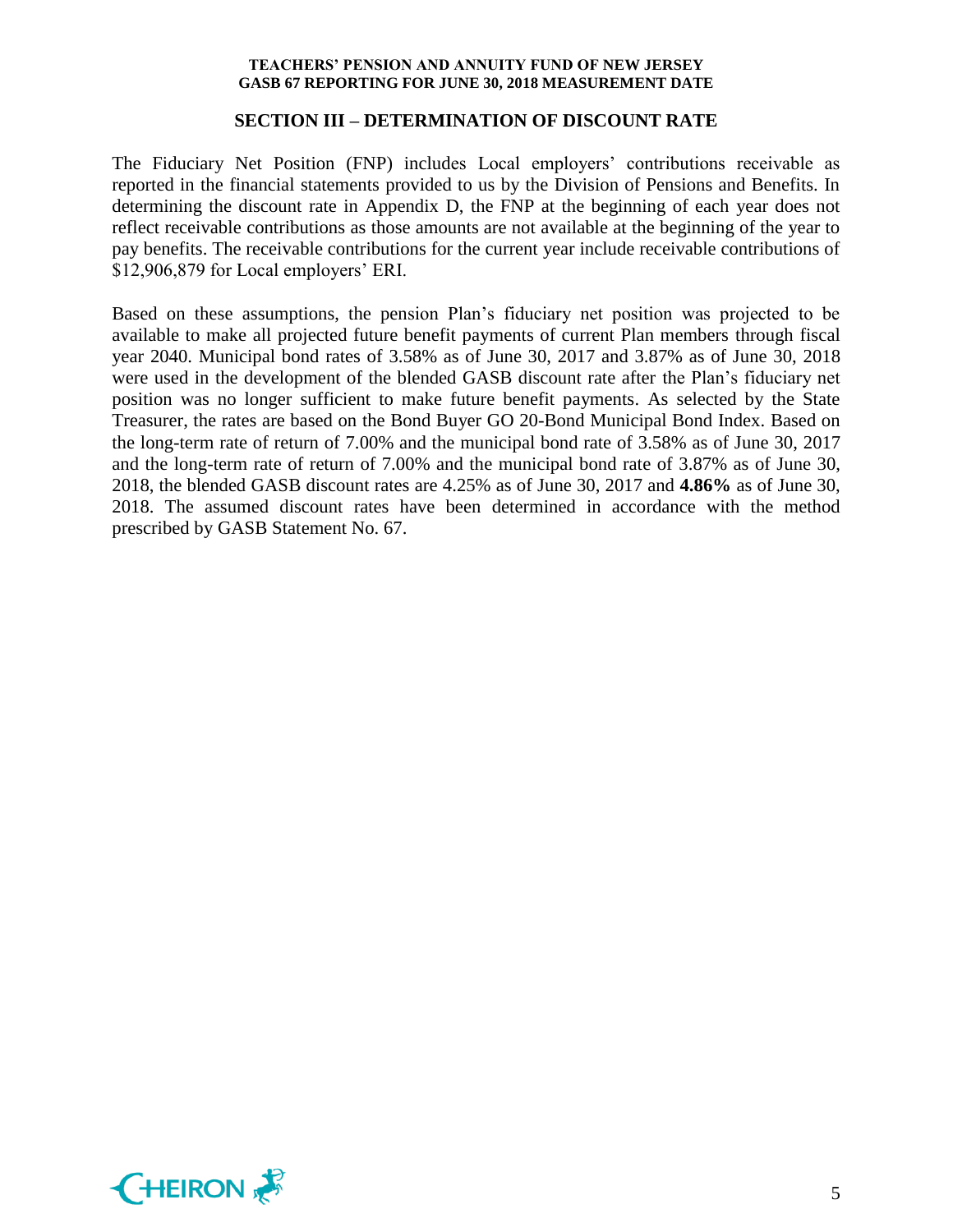#### **SECTION IV – PROJECTION OF TOTAL PENSION LIABILITY**

The Total Pension Liability (TPL) at the end of the measurement year, June 30, 2018, is measured as of a valuation date of July 1, 2017 and projected to June 30, 2018. The TPL and service cost were calculated using the Entry Age Normal Cost Method as prescribed by GASB 67. All TPL amounts shown in Table IV-1 below include liabilities attributable to the NCGIPF. In addition, net employer transfer contributions and net member transfer contributions with accumulated interest have been added to the June 30, 2018 TPL.

There were no significant events during the projection period of which we are aware. Because the TPL shown in the prior report was measured as of July 1, 2016 and projected to June 30, 2017, it will not match the amounts measured as of July 1, 2017 that are shown in this exhibit.

The following table shows the projection of the TPL at discount rates equal to the rate used for disclosure and plus and minus one percent from the rate used for disclosure.

| <b>Table IV-1</b><br><b>Projection of Total Pension Liability from Valuation to Measurement Date</b> |    |                 |    |                   |    |                   |  |  |  |
|------------------------------------------------------------------------------------------------------|----|-----------------|----|-------------------|----|-------------------|--|--|--|
| <b>Discount Rate</b><br>3.86%<br>4.86%<br>5.86%                                                      |    |                 |    |                   |    |                   |  |  |  |
| <b>Total Pension Liability, 7/1/2017</b>                                                             |    |                 |    |                   |    |                   |  |  |  |
| Actives                                                                                              |    | 42,640,819,610  |    | \$35,843,482,160  | S. | 30, 344, 218, 236 |  |  |  |
| Deferred Vested                                                                                      |    | 47,276,262      |    | 40,998,852        |    | 35,924,118        |  |  |  |
| Retirees                                                                                             |    | 53,903,503,414  |    | 49, 282, 146, 448 |    | 45,318,398,337    |  |  |  |
| <b>Total</b>                                                                                         | \$ | 96,591,599,286  |    | \$85,166,627,460  |    | \$75,698,540,691  |  |  |  |
| <b>Service Cost</b>                                                                                  |    | 2,473,063,217   |    | 1,900,441,048     |    | 1,473,433,834     |  |  |  |
| <b>Benefit Payments</b>                                                                              |    | (4,401,203,131) |    | (4,401,203,131)   |    | (4,401,203,131)   |  |  |  |
| <b>Transfer Contributions - Employer</b>                                                             |    | 1,560,846       |    | 1,560,846         |    | 1,560,846         |  |  |  |
| <b>Transfer Contributions - Member</b>                                                               |    | 4,125,447       |    | 4,125,447         |    | 4,125,447         |  |  |  |
| <b>Interest</b>                                                                                      |    | 3,739,865,712   |    | 4,125,915,616     |    | 4,395,322,481     |  |  |  |
| <b>Total Pension Liability, 6/30/2018</b>                                                            | \$ | 98,409,011,377  | \$ | 86,797,467,286    | S. | 77,171,780,168    |  |  |  |

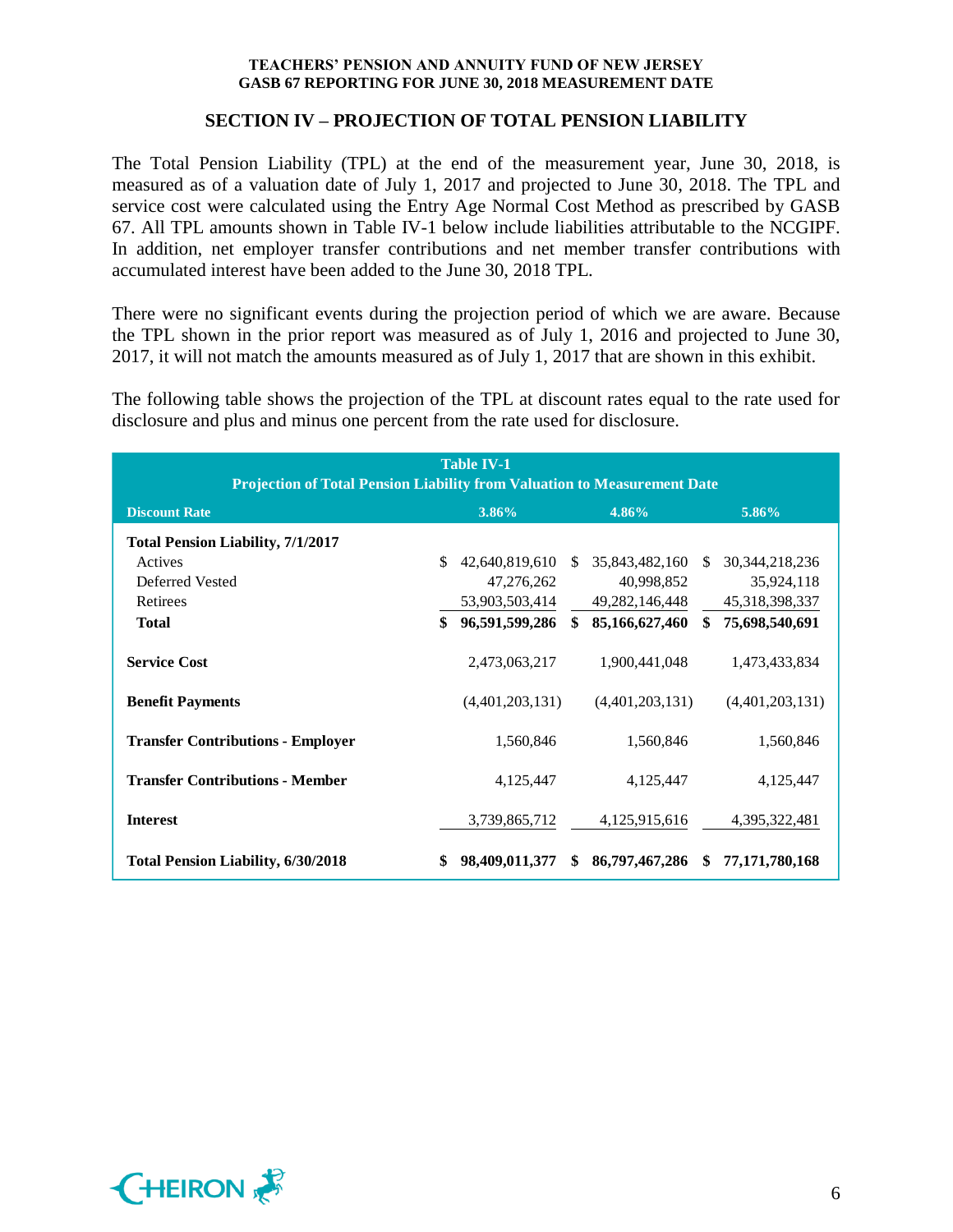#### **SECTION V – NOTE DISCLOSURES**

The following table shows the changes in the Total Pension Liability, the Plan Fiduciary Net Position (i.e., fair value of System assets), and the Net Pension Liability during the Measurement Year. There was a change in assumptions as the discount rate was increased from 4.25% as of June 30, 2017 to 4.86% as of June 30, 2018. The impact of this change is displayed below.

| <b>Table V-1</b><br><b>Change in Net Pension Liability</b> |                                                                                                        |                 |    |                                                       |    |                 |
|------------------------------------------------------------|--------------------------------------------------------------------------------------------------------|-----------------|----|-------------------------------------------------------|----|-----------------|
|                                                            | <b>Increase (Decrease)</b>                                                                             |                 |    |                                                       |    |                 |
|                                                            | <b>Total Pension</b><br><b>Plan Fiduciary</b><br><b>Net Position</b><br><b>Liability</b><br>(b)<br>(a) |                 |    | <b>Net Pension</b><br><b>Liability</b><br>$(a) - (b)$ |    |                 |
| <b>Balances at 6/30/2017</b>                               | \$                                                                                                     | 90,726,371,000  | \$ | 23,056,161,829                                        | \$ | 67,670,209,171  |
| Changes for the year:                                      |                                                                                                        |                 |    |                                                       |    |                 |
| Service cost                                               |                                                                                                        | 2,229,422,113   |    |                                                       |    | 2,229,422,113   |
| Interest                                                   |                                                                                                        | 3,858,188,355   |    |                                                       |    | 3,858,188,355   |
| Changes of benefits                                        |                                                                                                        | $\Omega$        |    |                                                       |    | $\Omega$        |
| Differences between expected and actual experience         |                                                                                                        | 1,195,858,381   |    |                                                       |    | 1,195,858,381   |
| Changes of assumptions                                     |                                                                                                        | (6,816,855,725) |    |                                                       |    | (6,816,855,725) |
| Contributions - employer (appropriations)                  |                                                                                                        |                 |    | 721,230,000                                           |    | (721, 230, 000) |
| Contributions - employer (NCGIPF)                          |                                                                                                        |                 |    | 35,766,941                                            |    | (35,766,941)    |
| Contributions - employer (lottery)                         |                                                                                                        |                 |    | 759,134,509                                           |    | (759, 134, 509) |
| Contributions - member                                     |                                                                                                        |                 |    | 810,899,751                                           |    | (810, 899, 751) |
| Transfers from other systems - employer                    |                                                                                                        | 1,560,846       |    | 1,560,846                                             |    | 0               |
| Transfers from other systems - member                      |                                                                                                        | 4,125,447       |    | 4,125,447                                             |    | $\Omega$        |
| Employer contribution - delayed enrollments                |                                                                                                        | 0               |    | 313.642                                               |    | (313, 642)      |
| Employer contribution - delayed appropriations             |                                                                                                        | $\Omega$        |    | 32,255                                                |    | (32,255)        |
| Net investment income                                      |                                                                                                        |                 |    | 2,016,316,929                                         |    | (2,016,316,929) |
| Benefit payments                                           |                                                                                                        | (4,401,203,131) |    | (4,401,203,131)                                       |    | $\Omega$        |
| Administrative expense                                     |                                                                                                        |                 |    | (13,222,178)                                          |    | 13,222,178      |
| Net changes                                                |                                                                                                        | (3,928,903,714) |    | (65,044,989)                                          |    | (3,863,858,725) |
| <b>Balances at 6/30/2018</b>                               |                                                                                                        | 86,797,467,286  | \$ | 22,991,116,840                                        | \$ | 63,806,350,446  |

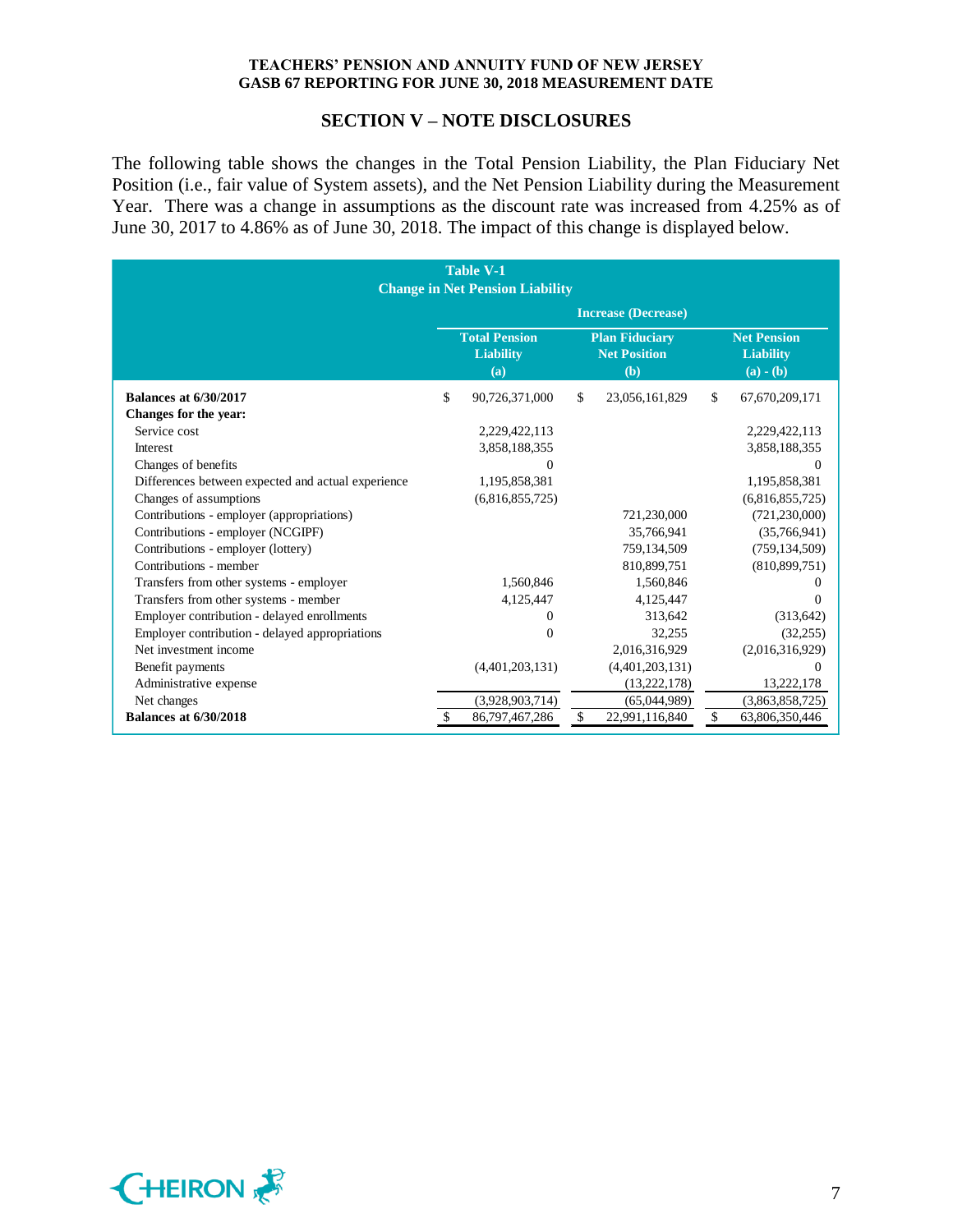#### **SECTION V – NOTE DISCLOSURES**

Changes in the discount rate affect the measurement of the TPL. Lower discount rates produce a higher TPL and higher discount rates produce a lower TPL. Because the discount rate does not affect the measurement of assets, the percentage change in the NPL can be very significant for a relatively small change in the discount rate. The following table shows the sensitivity of the NPL to the discount rate.

| <b>Table V-2</b><br><b>Sensitivity of Net Pension Liability to Changes in Discount Rate</b> |   |                                                    |               |                                                       |    |                                                       |  |
|---------------------------------------------------------------------------------------------|---|----------------------------------------------------|---------------|-------------------------------------------------------|----|-------------------------------------------------------|--|
|                                                                                             |   | $1\%$<br><b>Decrease</b><br>$3.86\%$               |               | <b>Discount</b><br>Rate<br>$4.86\%$                   |    | $1\%$<br><b>Increase</b><br>$5.86\%$                  |  |
| <b>Total Pension Liability</b><br>Plan Fiduciary Net Position<br>Net Pension Liability      | S | 98,409,011,377<br>22,991,116,840<br>75,417,894,537 | <sup>\$</sup> | 86, 797, 467, 286<br>22,991,116,840<br>63,806,350,446 | S. | 77, 171, 780, 168<br>22,991,116,840<br>54,180,663,328 |  |
| Plan Fiduciary Net Position as a<br>Percentage of the Total Pension Liability               |   | 23.4%                                              |               | 26.5%                                                 |    | 29.8%                                                 |  |

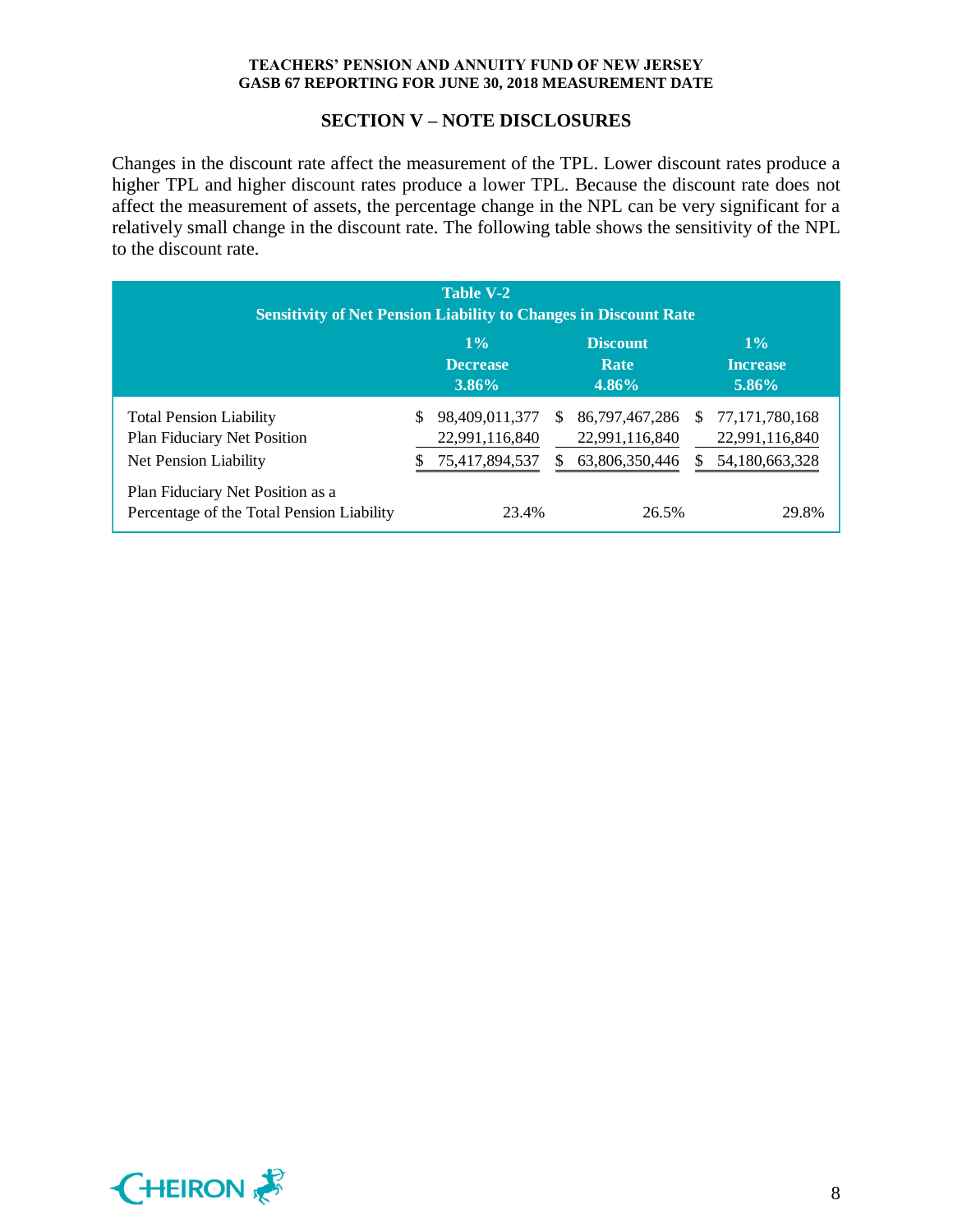## **SECTION VI – REQUIRED SUPPLEMENTARY INFORMATION**

The schedule below shows the changes in NPL and related ratios required by GASB for the current and prior years.

| <b>Table VI-1</b><br><b>Schedule of Changes in Net Pension Liability and Related Ratios</b> |    |                      |               |                  |  |
|---------------------------------------------------------------------------------------------|----|----------------------|---------------|------------------|--|
|                                                                                             |    | <b>FYE 2018</b>      |               | <b>FYE 2017</b>  |  |
| <b>Total Pension Liability</b>                                                              |    |                      |               |                  |  |
| Service cost                                                                                | \$ | 2,229,422,113        | <sup>\$</sup> | 3,028,689,581    |  |
| Interest (includes interest on service cost)                                                |    | 3,858,188,355        |               | 3,304,988,177    |  |
| Changes of benefit terms                                                                    |    | $\boldsymbol{0}$     |               | $\mathbf{0}$     |  |
| Differences between expected and actual experience                                          |    | 1,195,858,381        |               | 236, 377, 556    |  |
| Changes of assumptions                                                                      |    | (6,816,855,725)      |               | (13,285,524,000) |  |
| Transfers from other systems - employer                                                     |    | 1,560,846            |               | 1,338,431        |  |
| Transfers from other systems - member                                                       |    | 4,125,447            |               | $\mathbf{0}$     |  |
| Benefit payments, including refunds of member contributions                                 |    | (4,401,203,131)      |               | (4,306,268,745)  |  |
| Net change in total pension liability                                                       | \$ | $(3,928,903,714)$ \$ |               | (11,020,399,000) |  |
| <b>Total pension liability - beginning</b>                                                  |    | 90,726,371,000       |               | 101,746,770,000  |  |
| <b>Total pension liability - ending</b>                                                     | \$ | 86,797,467,286       | \$            | 90,726,371,000   |  |
| <b>Plan fiduciary net position</b>                                                          |    |                      |               |                  |  |
| Contributions - employer (appropriations)                                                   | \$ | 721,230,000          | $\mathcal{S}$ | 1,087,919,000    |  |
| Contributions - employer (NCGIPF)                                                           |    | 35,766,941           |               | 39,099,480       |  |
| Contributions - employer (lottery)                                                          |    | 759,134,509          |               | $\mathbf{0}$     |  |
| Contributions - member                                                                      |    | 810,899,751          |               | 790,788,033      |  |
| Transfers from other systems - employer                                                     |    | 1,560,846            |               | 1,338,431        |  |
| Transfers from other systems - member                                                       |    | 4,125,447            |               | $\boldsymbol{0}$ |  |
| Employer contribution - delayed enrollments                                                 |    | 313,642              |               | 321,917          |  |
| Employer contribution - delayed appropriations                                              |    | 32,255               |               | 35,742           |  |
| Net investment income                                                                       |    | 2,016,316,929        |               | 2,736,988,791    |  |
| Benefit payments, including refunds of member contributions                                 |    | (4,401,203,131)      |               | (4,306,268,745)  |  |
| Administrative expense                                                                      |    | (13,222,178)         |               | (11, 923, 787)   |  |
| Net change in plan fiduciary net position                                                   | \$ | $(65,044,989)$ \$    |               | 338,298,862      |  |
| Plan fiduciary net position - beginning                                                     |    | 23,056,161,829       |               | 22,717,862,967   |  |
| Plan fiduciary net position - ending                                                        | \$ | 22,991,116,840       | \$            | 23,056,161,829   |  |
| Net pension liability - ending                                                              | \$ | 63,806,350,446       | \$            | 67,670,209,171   |  |
| Plan fiduciary net position as a percentage of the total pension liability                  |    | 26.49%               |               | 25.41%           |  |
| <b>Covered payroll</b>                                                                      | \$ | 10,636,814,121       | \$            | 10,436,205,103   |  |
| Net pension liability as a percentage of covered payroll                                    |    | 599.86%              |               | 648.42%          |  |

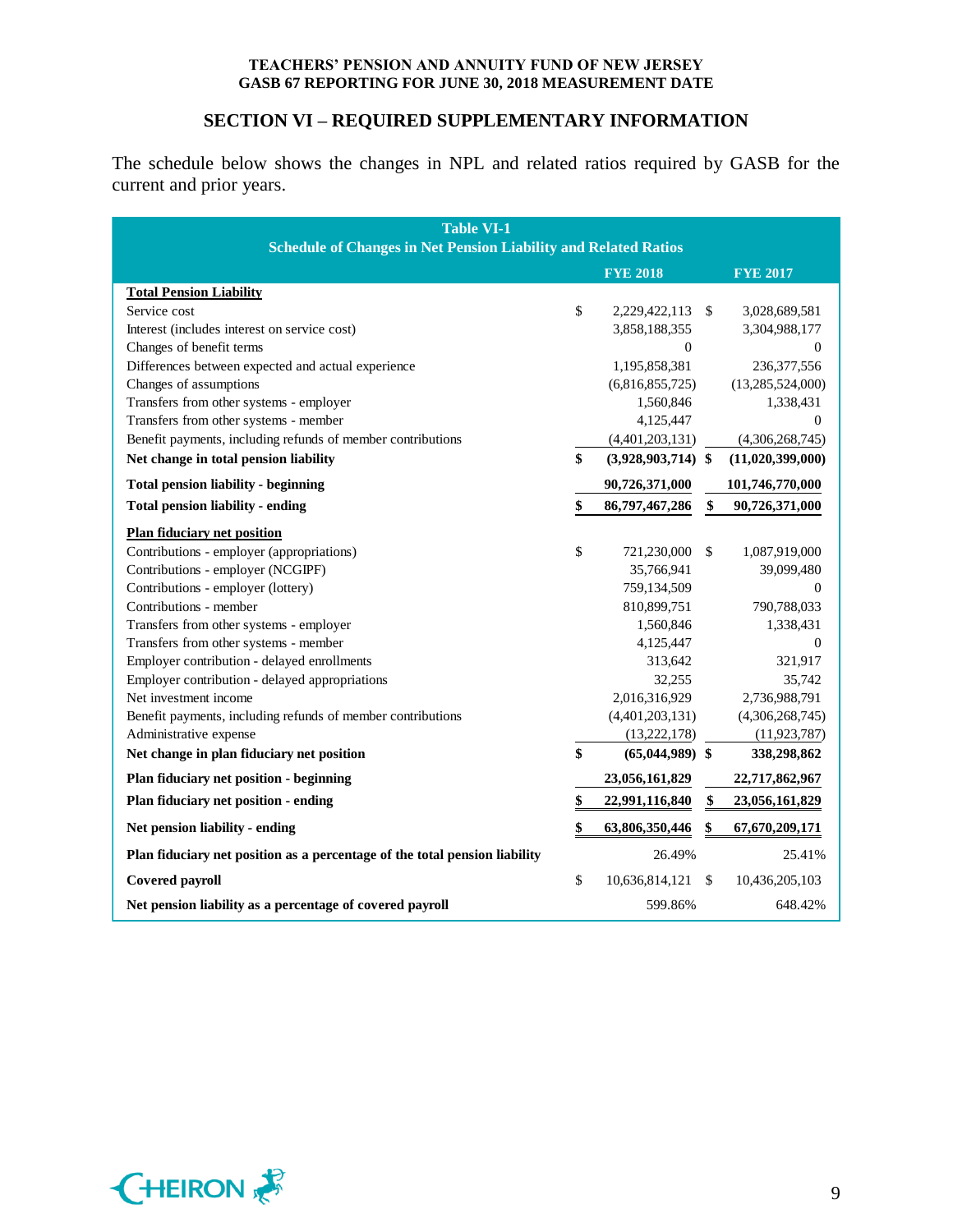#### **SECTION VI – REQUIRED SUPPLEMENTARY INFORMATION**

If an Actuarially Determined Contribution (ADC) is calculated, the following schedule is required. An ADC is a contribution amount determined in accordance with Actuarial Standards of Practice. Amounts shown for the ADC and actual contributions in the following table include the amounts payable from the Lottery Enterprise. For FYE 2018, these amounts also include the Non-Contributory Group Insurance Premium Fund costs.

| <b>Table VI-2</b><br><b>Schedule of Employer Contributions</b>                 |    |                  |    |                |  |  |  |
|--------------------------------------------------------------------------------|----|------------------|----|----------------|--|--|--|
| <b>FYE 2018</b><br><b>FYE 2017</b>                                             |    |                  |    |                |  |  |  |
| <b>Actuarially Determined Contribution</b><br>Contributions in Relation to the | \$ | 3,035,344,625 \$ |    | 2,737,175,151  |  |  |  |
| <b>Actuarially Determined Contribution</b>                                     |    | 1,516,131,450    |    | 1,087,919,000  |  |  |  |
| Contribution Deficiency/(Excess)                                               |    | 1,519,213,175    | \$ | 1,649,256,151  |  |  |  |
| Covered Payroll                                                                | \$ | 10,636,814,121   | \$ | 10,436,205,103 |  |  |  |
| Contributions as a Percentage of<br>Covered Payroll                            |    | 14.25%           |    | 10.42%         |  |  |  |
| Includes NCGIPF                                                                |    |                  |    |                |  |  |  |



 $\Delta \sim 100$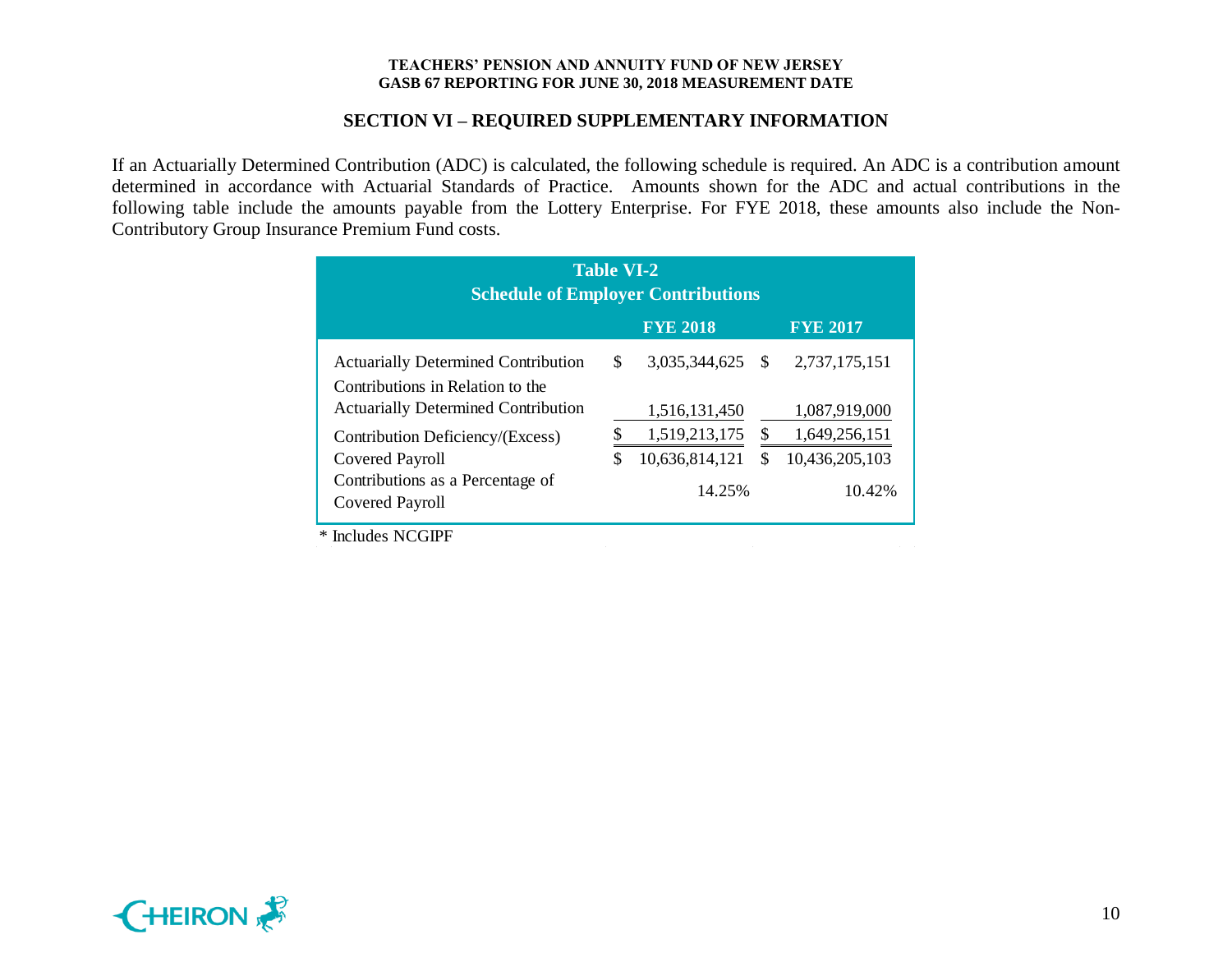## **SECTION VI – REQUIRED SUPPLEMENTARY INFORMATION**

The following summarizes key methods and assumptions used to determine the Actuarially Determined Contribution for FYE 2018.

| <b>Valuation Date:</b>         | July 1, 2016                                                                                                                                                                                                                                                                                                        |
|--------------------------------|---------------------------------------------------------------------------------------------------------------------------------------------------------------------------------------------------------------------------------------------------------------------------------------------------------------------|
| Timing:                        | Actuarial determined contributions are calculated as of the July 1 preceding the fiscal year in which                                                                                                                                                                                                               |
|                                | contributions are made.                                                                                                                                                                                                                                                                                             |
| Actuarial cost method:         | Projected Unit Credit                                                                                                                                                                                                                                                                                               |
| Amortization method:           | Level dollar                                                                                                                                                                                                                                                                                                        |
| Remaining amortization period: | Open 30-year period                                                                                                                                                                                                                                                                                                 |
| Asset valuation method:        | 5-year smoothing of difference between market value and expected actuarial value                                                                                                                                                                                                                                    |
| Investment rate of return:     | 7.65%, net of investment expenses                                                                                                                                                                                                                                                                                   |
| Salary increases:              | Service-based rates scaling from 3.80% at enrollment to 1.55% through period ending June 30, 2026;                                                                                                                                                                                                                  |
|                                | Service-based rates scaling from 4.90% at enrollment to 2.00% following June 30, 2026                                                                                                                                                                                                                               |
|                                |                                                                                                                                                                                                                                                                                                                     |
| Mortality:                     | <i>Pre-Retirement:</i> RP-2006 Employee White Collar Mortality Tables, set back 3 years for males and 5 years<br>for females, projected on a generational basis from a base year of 2006 using a 60-year average of<br>improvement rates based on Social Security data from 1953 to 2013                            |
|                                | Post-Retirement Healthy Lives: RP-2006 Healthy Annuitant White Collar Mortality Tables, with adjustments<br>as described in the latest experience study, projected on a generational basis from a base year of 2006 using a<br>60-year average of improvement rates based on Social Security data from 1953 to 2013 |
|                                | Disabled Lives: RP-2006 Disabled Retiree Mortality Tables with rates adjusted by 90%                                                                                                                                                                                                                                |
|                                |                                                                                                                                                                                                                                                                                                                     |

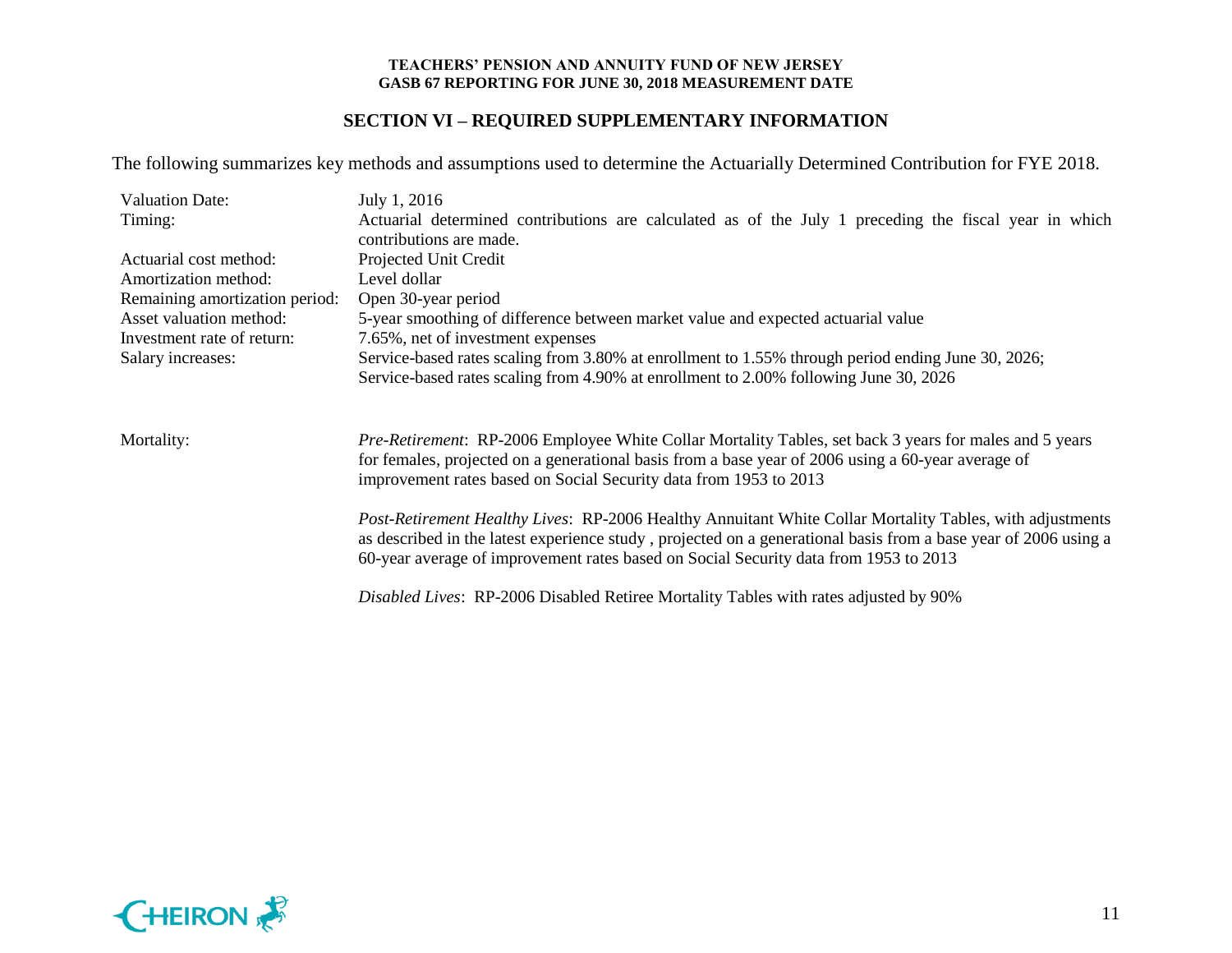## **APPENDIX A – MEMBERSHIP INFORMATION**

| <b>Plan Membership</b>                                                                        |                              |                     |  |  |  |  |
|-----------------------------------------------------------------------------------------------|------------------------------|---------------------|--|--|--|--|
|                                                                                               | <b>July 1, 2017</b>          | <b>July 1, 2016</b> |  |  |  |  |
| <b>Contributing Actives</b>                                                                   | 141,020                      | 140,563             |  |  |  |  |
| <b>Non-Contributing Members</b>                                                               | 13,869                       | 13,600              |  |  |  |  |
| <b>Terminated Vested</b>                                                                      | 197                          | 222                 |  |  |  |  |
| <b>Inactive Receiving Benefits</b>                                                            | 102,573                      | 101,246             |  |  |  |  |
| Total                                                                                         | 257,659                      | 255,631             |  |  |  |  |
| <b>Annual Compensation for Contributing Actives</b><br>Annual Retirement Allowances for Those | \$10,636,814,121             | \$10,436,205,103    |  |  |  |  |
| <b>Receiving Benefits</b>                                                                     | <b>S</b><br>4, 184, 778, 025 | \$<br>4,067,574,984 |  |  |  |  |

\* QDRO recipients are excluded from the July 1, 2017 counts

The July 1, 2017 membership information shown in the table above is based on Cheiron's processed data and may not match the prior actuary's report.

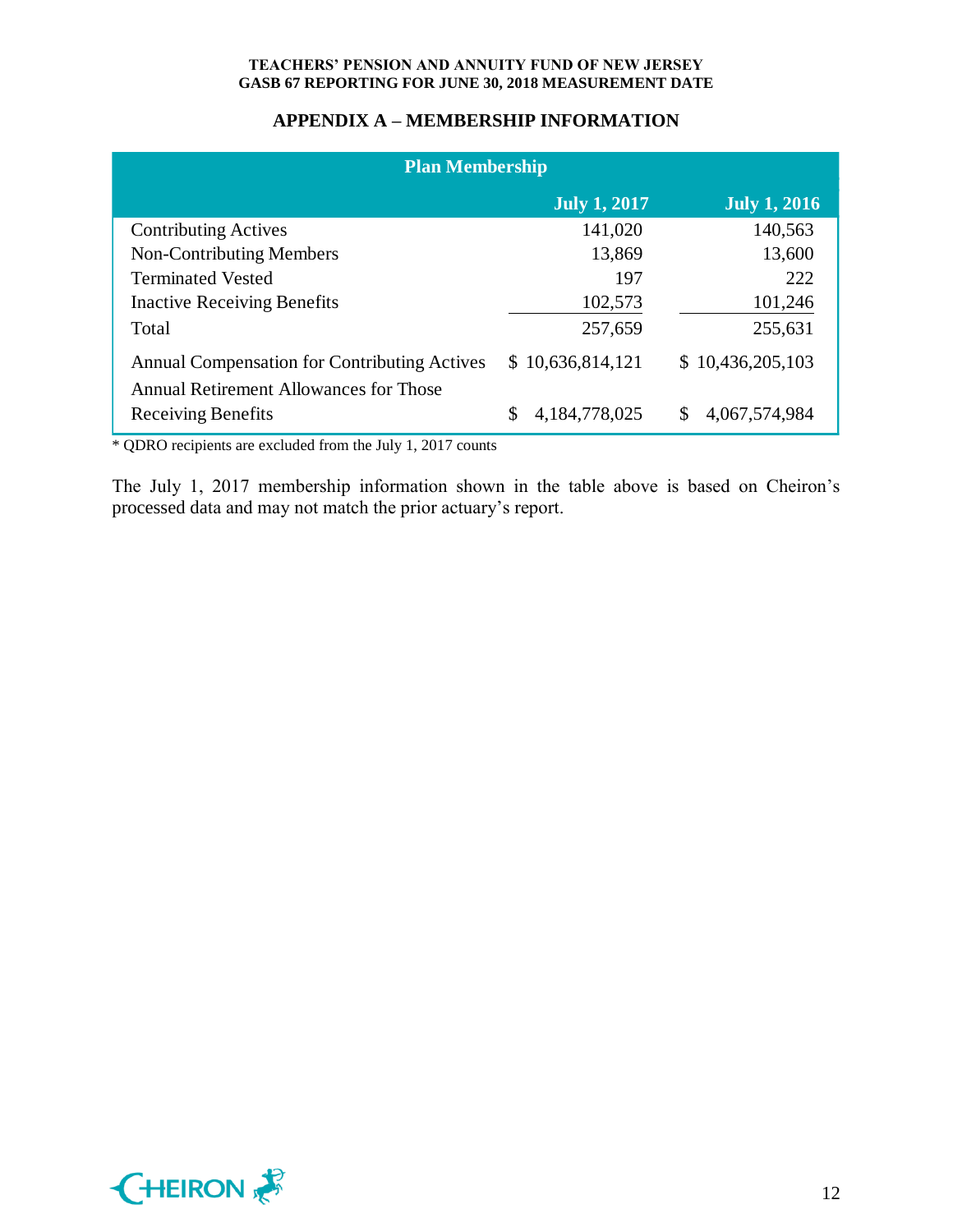## **APPENDIX B – ACTUARIAL ASSUMPTIONS AND METHODS**

## **A. Actuarial Assumptions**

| 1. Investment Rate of<br><b>Return for determining</b><br><b>Actuarially Determined</b><br><b>Contributions</b> | July 1, 2017 valuation: 7.50% per annum, compounded annually.<br>July 1, 2018 valuation: 7.50% per annum, compounded annually.<br>July 1, 2019 valuation: 7.30% per annum, compounded annually.<br>July 1, 2020 valuation: 7.30% per annum, compounded annually.<br>July 1, 2021 and later valuations: 7.00% per annum, compounded<br>annually. |  |  |  |  |
|-----------------------------------------------------------------------------------------------------------------|-------------------------------------------------------------------------------------------------------------------------------------------------------------------------------------------------------------------------------------------------------------------------------------------------------------------------------------------------|--|--|--|--|
| 2. Long-Term Expected<br><b>Rate of Return</b>                                                                  | 7.00% per annum, compounded annually.                                                                                                                                                                                                                                                                                                           |  |  |  |  |
| 3. Interest Crediting Rate<br>on Accumulated<br><b>Deductions</b>                                               | 7.50% per annum, compounded annually.                                                                                                                                                                                                                                                                                                           |  |  |  |  |
| 4. Member Annuity<br><b>Conversion</b>                                                                          | Valuation mortality and interest crediting rate are assumed to be the<br>basis for determining the member annuity in future years.                                                                                                                                                                                                              |  |  |  |  |
| 5. GASB 67 Effective<br><b>Discount Rate</b>                                                                    | • June 30, 2017: 4.25% per annum, compounded annually.<br>June 30, 2018: 4.86% per annum, compounded annually.                                                                                                                                                                                                                                  |  |  |  |  |
| 6. Administrative Expenses                                                                                      | 0.30% of the expected benefit payments for the year.                                                                                                                                                                                                                                                                                            |  |  |  |  |
| 7. Cost-of-Living<br><b>Adjustments (COLAs)</b>                                                                 | No future COLAs are assumed. Previously granted COLAs are included<br>in the data.                                                                                                                                                                                                                                                              |  |  |  |  |
| 8. Salary Increases                                                                                             | Salary increases vary by years of service and time period.<br>Annual salary increases are shown below.                                                                                                                                                                                                                                          |  |  |  |  |

| <b>Years of</b><br><b>Service</b> | <b>Period Ending</b> | June 30, 2026 Ultimate Period |
|-----------------------------------|----------------------|-------------------------------|
| 0-8                               | 3.80%                | 4.90%                         |
| $9 - 12$                          | 4.55                 | 5.45                          |
| 13                                | 4.30                 | 5.30                          |
| 14                                | 4.15                 | 4.95                          |
| 15                                | 3.95                 | 4.55                          |
| 16                                | 3.40                 | 4.00                          |
| 17                                | 3.15                 | 3.65                          |
| 18                                | 2.85                 | 3.45                          |
| 19                                | 2.70                 | 3.20                          |
| 20                                | 2.50                 | 3.10                          |
| 21                                | 2.25                 | 2.75                          |
| 22                                | 2.00                 | 2.60                          |
| 23-25                             | 1.90                 | 2.45                          |
| 26-30                             | 1.70                 | 2.30                          |
| $31+$                             | 1.55                 | 2.00                          |

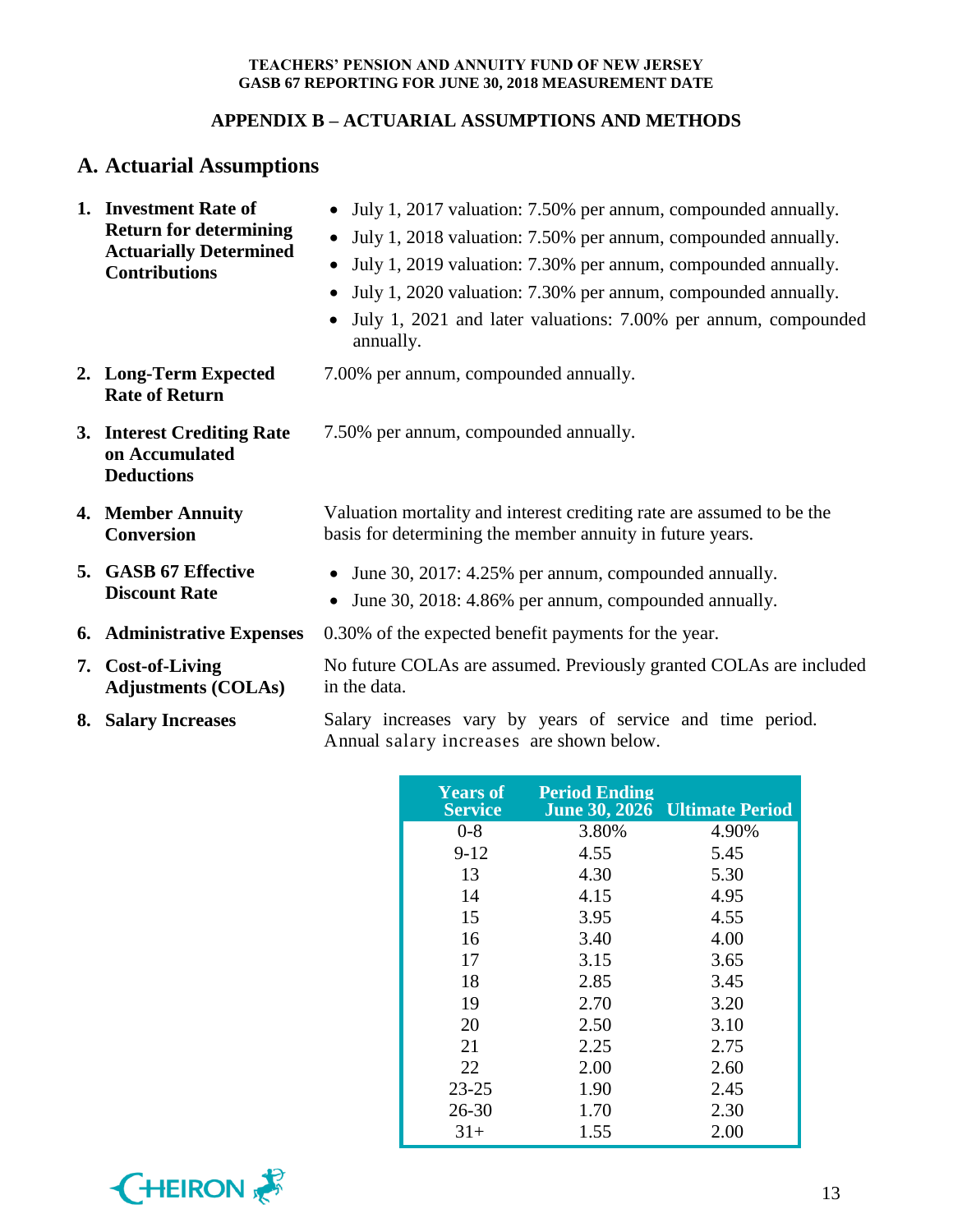## **APPENDIX B – ACTUARIAL ASSUMPTIONS AND METHODS**

Salary increases are assumed to occur on October 1.

For GASB purposes, the salary increases shown for the period ending June 30, 2026 were assumed for the period July 1, 2011 through June 30, 2026. The ultimate period rates were assumed to apply for all other time periods.

- **9. 401(a)(17) Pay Limit** \$270,000 in 2017 increasing 2.30% per annum through June 30, 2026 and 2.60% thereafter, compounded annually.
- **10. Social Security Wage Base** \$127,200 in 2017 increasing 3.30% per annum through June 30, 2026 and 3.60% thereafter, compounded annually.

**11. Termination** Representative termination rates are as follows:

| <b>Less than 10 Years of Service</b> |             |               |           |  |  |  |  |
|--------------------------------------|-------------|---------------|-----------|--|--|--|--|
| <b>Years of</b>                      | <b>Male</b> | <b>Female</b> |           |  |  |  |  |
| <b>Service</b>                       |             | $\leq$ Age 40 | Age $40+$ |  |  |  |  |
|                                      | 10.23%      | 9.66%         | 10.96%    |  |  |  |  |
|                                      | 7.64        | 6.80          | 7.57      |  |  |  |  |
| 2                                    | 6.89        | 6.58          | 6.85      |  |  |  |  |
| 3                                    | 5.12        | 5.39          | 5.16      |  |  |  |  |
| 4                                    | 3.46        | 4.76          | 3.18      |  |  |  |  |
| 5                                    | 2.77        | 4.49          | 2.75      |  |  |  |  |
| 6                                    | 2.09        | 4.30          | 2.07      |  |  |  |  |
|                                      | 1.85        | 3.98          | 1.78      |  |  |  |  |
| 8                                    | 1.50        | 3.80          | 1.38      |  |  |  |  |
|                                      | 1.25        | 3.23          | 1.39      |  |  |  |  |

|     | 10-14 Years of<br><b>Service</b> |               |             | 15-19 Years of<br><b>Service</b> | 20-24 Years of<br><b>Service</b> |               |  |
|-----|----------------------------------|---------------|-------------|----------------------------------|----------------------------------|---------------|--|
| Age | <b>Male</b>                      | <b>Female</b> | <b>Male</b> | <b>Female</b>                    | <b>Male</b>                      | <b>Female</b> |  |
| 30  | 1.12%                            | 3.07%         | 0.78%       | 2.77%                            | 0.45%                            | 0.74%         |  |
| 35  | 1.05                             | 2.50          | 0.70        | 1.87                             | 0.45                             | 0.74          |  |
| 40  | 0.99                             | 1.56          | 0.63        | 0.94                             | 0.44                             | 0.57          |  |
| 45  | 1.05                             | 0.99          | 0.61        | 0.61                             | 0.41                             | 0.36          |  |
| 50  | 1.10                             | 0.96          | 0.72        | 0.64                             | 0.44                             | 0.37          |  |
| 55  | 1.38                             | 1.41          | 1.04        | 0.94                             | 0.67                             | 0.62          |  |

No termination is assumed after attainment of retirement eligibility.

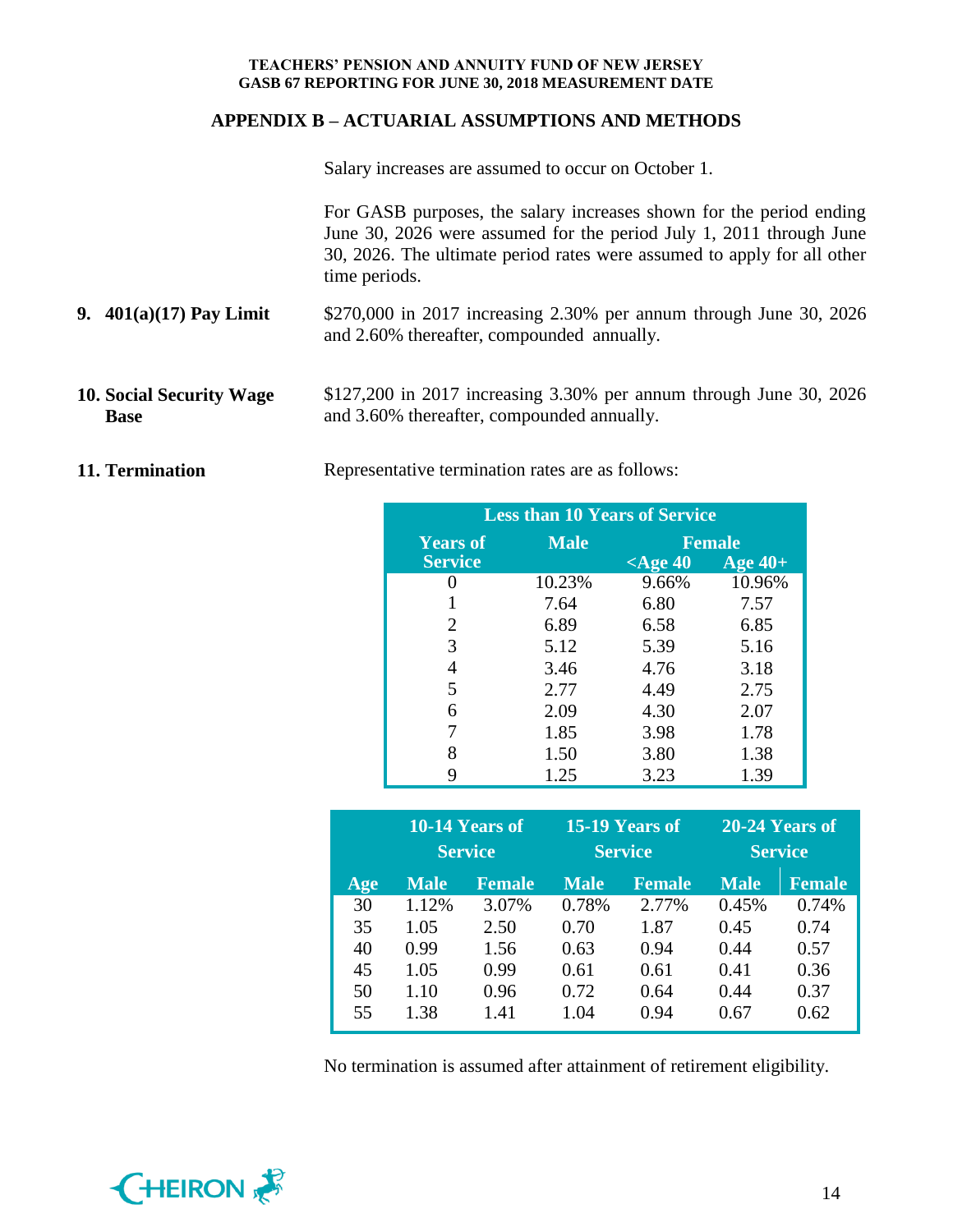#### **APPENDIX B – ACTUARIAL ASSUMPTIONS AND METHODS**

Members with 10 or more years of service at termination are assumed to elect a deferred retirement benefit at the following rates:

| Age         | Male | <b>Female</b> |
|-------------|------|---------------|
| Under 50    | 60%  | 75%           |
| $50 - 54$   | 70   | 75            |
| 55 or Older | XO   | 85            |

All other members are assumed to receive a refund of Accumulated Deductions with applicable interest.

**12. Disability** Representative disability rates are as follows:

|     | <b>Ordinary</b> |               | <b>Accidental</b> |               |  |  |
|-----|-----------------|---------------|-------------------|---------------|--|--|
| Age | <b>Male</b>     | <b>Female</b> | <b>Male</b>       | <b>Female</b> |  |  |
| 25  | 0.0301%         | 0.0379%       | 0.0060%           | 0.0060%       |  |  |
| 30  | 0.0473          | 0.0550        | 0.0060            | 0.0060        |  |  |
| 35  | 0.0609          | 0.0674        | 0.0060            | 0.0060        |  |  |
| 40  | 0.0701          | 0.0893        | 0.0060            | 0.0060        |  |  |
| 45  | 0.1023          | 0.1317        | 0.0060            | 0.0060        |  |  |
| 50  | 0.1421          | 0.1759        | 0.0060            | 0.0060        |  |  |
| 55  | 0.4686          | 0.3506        | 0.0060            | 0.0060        |  |  |

Accidental disability rates apply at all ages.

Ordinary disability rates apply upon attainment of 10 years of service until the attainment of unreduced retirement eligibility with at least 25 years of service.

Members are assumed to receive the greater of the applicable disability benefit or the early or service retirement benefit, depending on eligibility.

Tier 4 and Tier 5 members are not eligible for the Ordinary or Accidental Disability benefits but the disability rates still apply. Such members terminating under the disability decrement are assumed to separate from service and elect a deferred retirement benefit.

**13. Mortality** Pre-Retirement Mortality: RP-2006 Employee White Collar Mortality Tables, set back 3 years for males and 5 years for females, projected on a generational basis from a base year of 2006 using a 60-year average of improvement rates based on Social Security data from 1953 to 2013.

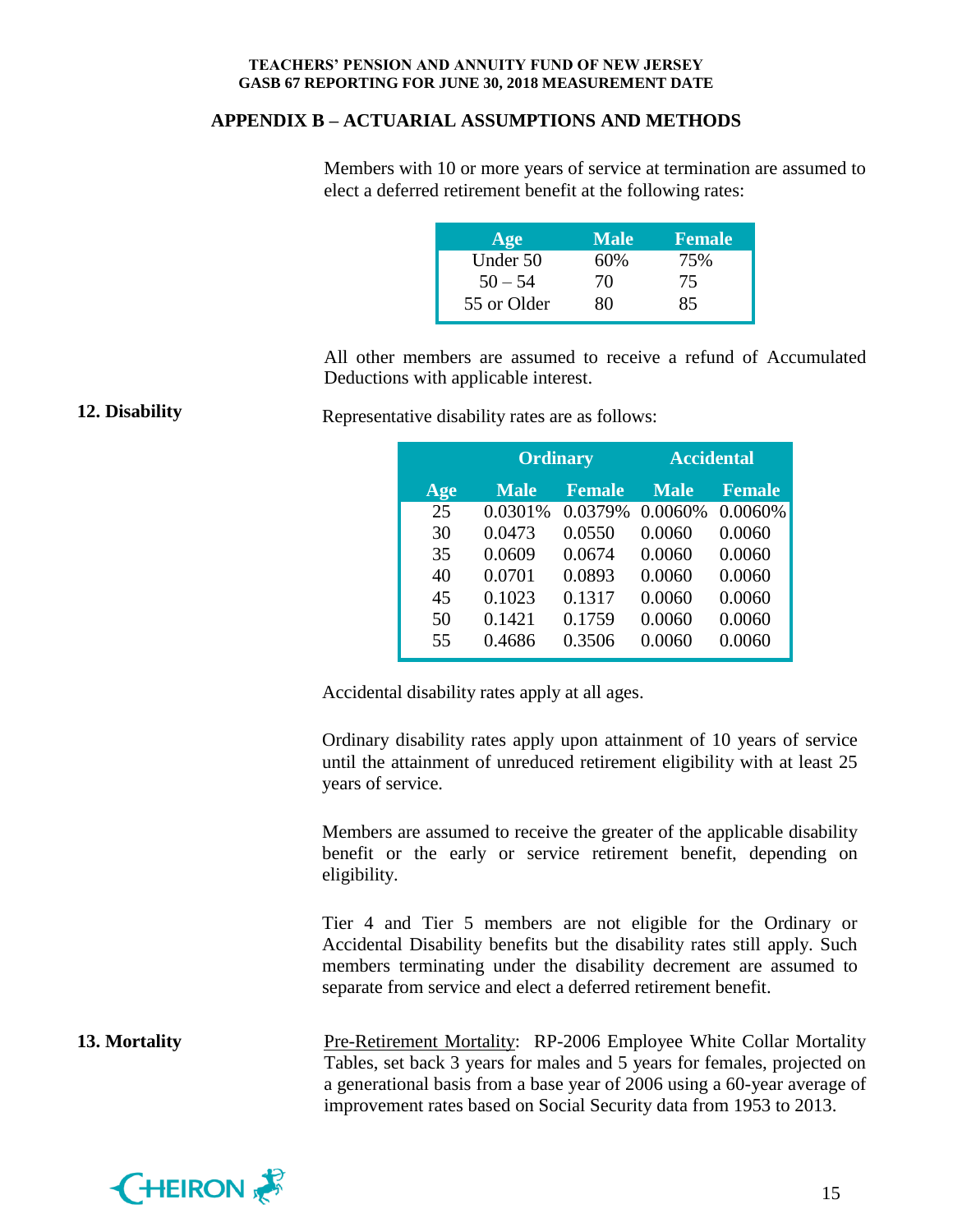#### **APPENDIX B – ACTUARIAL ASSUMPTIONS AND METHODS**

All pre-retirement deaths are assumed to be ordinary deaths.

Post-Retirement Healthy Mortality: RP-2006 Healthy Annuitant White Collar Mortality Tables, with adjustments as described in the latest experience study, projected on a generational basis from a base year of 2006 using a 60-year average of improvement rates based on Social Security data from 1953 to 2013.

Disabled Mortality: RP-2006 Disabled Retiree Mortality Tables with rates adjusted by 90%. No mortality improvement is assumed for disabled retiree mortality.

**14. Retirement** Representative retirement rates for Tier 1 Members are as follows:

|        | <b>Less Than Age 55</b><br>or Less Than 25<br><b>Years of Service</b> |               |             | <b>Attainment of Age 55 and</b><br><b>25 Years of Service</b> |             |                             |  |  |
|--------|-----------------------------------------------------------------------|---------------|-------------|---------------------------------------------------------------|-------------|-----------------------------|--|--|
|        |                                                                       |               |             | <b>First Eligible</b>                                         |             | <b>After First Eligible</b> |  |  |
| Age    | <b>Male</b>                                                           | <b>Female</b> | <b>Male</b> | <b>Female</b>                                                 | <b>Male</b> | <b>Female</b>               |  |  |
| $<$ 48 | 1.20%                                                                 | 1.20%         | N/A         | N/A                                                           | N/A         | N/A                         |  |  |
| 48     | 1.45                                                                  | 1.45          | N/A         | N/A                                                           | N/A         | N/A                         |  |  |
| 49     | 1.65                                                                  | 1.65          | N/A         | N/A                                                           | N/A         | N/A                         |  |  |
| 50     | 1.95                                                                  | 1.95          | N/A         | N/A                                                           | N/A         | N/A                         |  |  |
| 51     | 2.35                                                                  | 2.35          | N/A         | N/A                                                           | N/A         | N/A                         |  |  |
| 52     | 2.75                                                                  | 2.75          | N/A         | N/A                                                           | N/A         | N/A                         |  |  |
| 53     | 3.75                                                                  | 3.75          | N/A         | N/A                                                           | N/A         | N/A                         |  |  |
| 54     | 4.75                                                                  | 4.75          | N/A         | N/A                                                           | N/A         | N/A                         |  |  |
| 55     | N/A                                                                   | N/A           | 15.00%      | 17.00%                                                        | N/A         | N/A                         |  |  |
| 56     | N/A                                                                   | N/A           | 22.00       | 19.00                                                         | 12.00%      | 13.00%                      |  |  |
| 57     | N/A                                                                   | N/A           | 22.00       | 19.00                                                         | 13.00       | 14.00                       |  |  |
| 58     | N/A                                                                   | N/A           | 28.00       | 27.00                                                         | 14.00       | 15.00                       |  |  |
| 59     | N/A                                                                   | N/A           | 28.00       | 27.00                                                         | 16.00       | 17.00                       |  |  |
| 60     | 7.00                                                                  | 5.00          | 35.00       | 33.00                                                         | 20.00       | 21.00                       |  |  |
| 61     | 6.50                                                                  | 5.00          | 32.00       | 38.00                                                         | 22.50       | 23.00                       |  |  |
| 62     | 8.00                                                                  | 7.50          | 45.00       | 50.00                                                         | 35.00       | 32.00                       |  |  |
| 63     | 9.00                                                                  | 7.50          | 45.00       | 50.00                                                         | 30.00       | 29.00                       |  |  |
| 64     | 9.00                                                                  | 7.50          | 45.00       | 50.00                                                         | 30.00       | 29.00                       |  |  |
| 65     | 14.00                                                                 | 12.00         | 50.00       | 55.00                                                         | 33.00       | 33.00                       |  |  |
| 66-70  | 18.00                                                                 | 15.00         | 55.00       | 55.00                                                         | 30.00       | 30.00                       |  |  |
| 71-74  | 19.00                                                                 | 16.00         | 55.00       | 55.00                                                         | 27.00       | 30.00                       |  |  |
| 75     | 100.00                                                                | 100.00        | 100.00      | 100.00                                                        | 100.00      | 100.00                      |  |  |

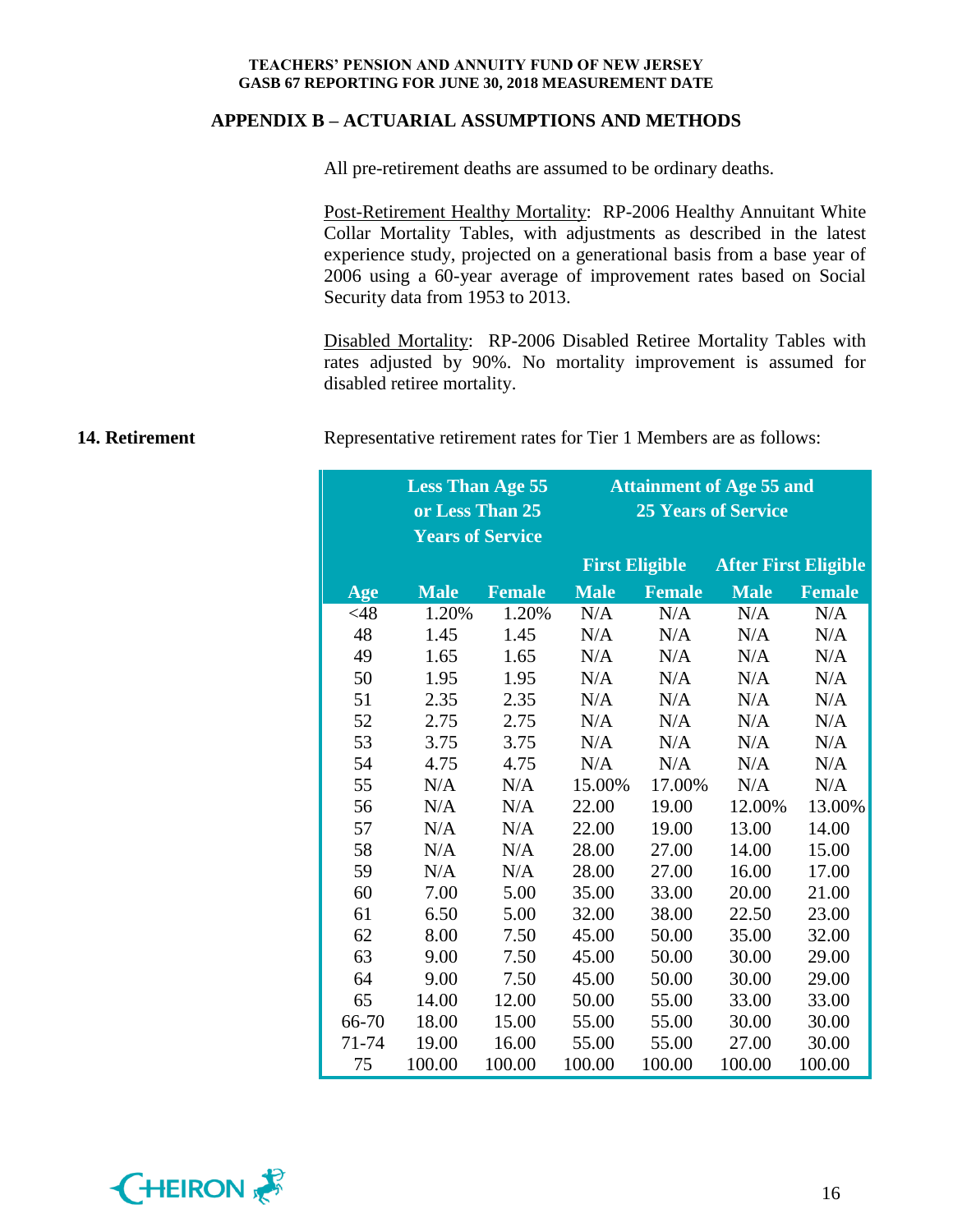## **APPENDIX B – ACTUARIAL ASSUMPTIONS AND METHODS**

|        | <b>Less Than Age 60</b> | or Less Than 25<br><b>Years of Service</b> |             | <b>Attainment of Age 60 and</b><br><b>25 Years of Service</b> |                             |               |  |  |
|--------|-------------------------|--------------------------------------------|-------------|---------------------------------------------------------------|-----------------------------|---------------|--|--|
|        |                         |                                            |             | <b>First Eligible</b>                                         | <b>After First Eligible</b> |               |  |  |
| Age    | <b>Male</b>             | <b>Female</b>                              | <b>Male</b> | <b>Female</b>                                                 | <b>Male</b>                 | <b>Female</b> |  |  |
| $<$ 48 | 0.60%                   | 0.60%                                      | N/A         | N/A                                                           | N/A                         | N/A           |  |  |
| 48     | 0.75                    | 0.75                                       | N/A         | N/A                                                           | N/A                         | N/A           |  |  |
| 49     | 0.85                    | 0.85                                       | N/A         | N/A                                                           | N/A                         | N/A           |  |  |
| 50     | 1.00                    | 1.00                                       | N/A         | N/A                                                           | N/A                         | N/A           |  |  |
| 51     | 1.20                    | 1.20                                       | N/A         | N/A                                                           | N/A                         | N/A           |  |  |
| 52     | 1.40                    | 1.40                                       | N/A         | N/A                                                           | N/A                         | N/A           |  |  |
| 53     | 1.90                    | 1.90                                       | N/A         | N/A                                                           | N/A                         | N/A           |  |  |
| 54     | 2.40                    | 2.40                                       | N/A         | N/A                                                           | N/A                         | N/A           |  |  |
| 55     | 11.50                   | 11.50                                      | N/A         | N/A                                                           | N/A                         | N/A           |  |  |
| 56     | 12.00                   | 12.00                                      | N/A         | N/A                                                           | N/A                         | N/A           |  |  |
| 57     | 12.50                   | 12.50                                      | N/A         | N/A                                                           | N/A                         | N/A           |  |  |
| 58     | 13.50                   | 13.50                                      | N/A         | N/A                                                           | N/A                         | N/A           |  |  |
| 59     | 14.00                   | 14.00                                      | N/A         | N/A                                                           | N/A                         | N/A           |  |  |
| 60     | 7.00                    | 5.00                                       | 32.00%      | 31.00%                                                        | N/A                         | N/A           |  |  |
| 61     | 6.50                    | 5.00                                       | 32.00       | 38.00                                                         | 22.50%                      | 23.00%        |  |  |
| 62     | 8.00                    | 7.50                                       | 45.00       | 50.00                                                         | 35.00                       | 32.00         |  |  |
| 63     | 9.00                    | 7.50                                       | 45.00       | 50.00                                                         | 30.00                       | 29.00         |  |  |
| 64     | 9.00                    | 7.50                                       | 45.00       | 50.00                                                         | 30.00                       | 29.00         |  |  |
| 65     | 14.00                   | 12.00                                      | 50.00       | 55.00                                                         | 33.00                       | 33.00         |  |  |
| 66-70  | 18.00                   | 15.00                                      | 55.00       | 55.00                                                         | 30.00                       | 30.00         |  |  |
| 71-74  | 19.00                   | 16.00                                      | 55.00       | 55.00                                                         | 27.00                       | 30.00         |  |  |
| 75     | 100.00                  | 100.00                                     | 100.00      | 100.00                                                        | 100.00                      | 100.00        |  |  |

Representative retirement rates for Tier 2 Members are as follows:

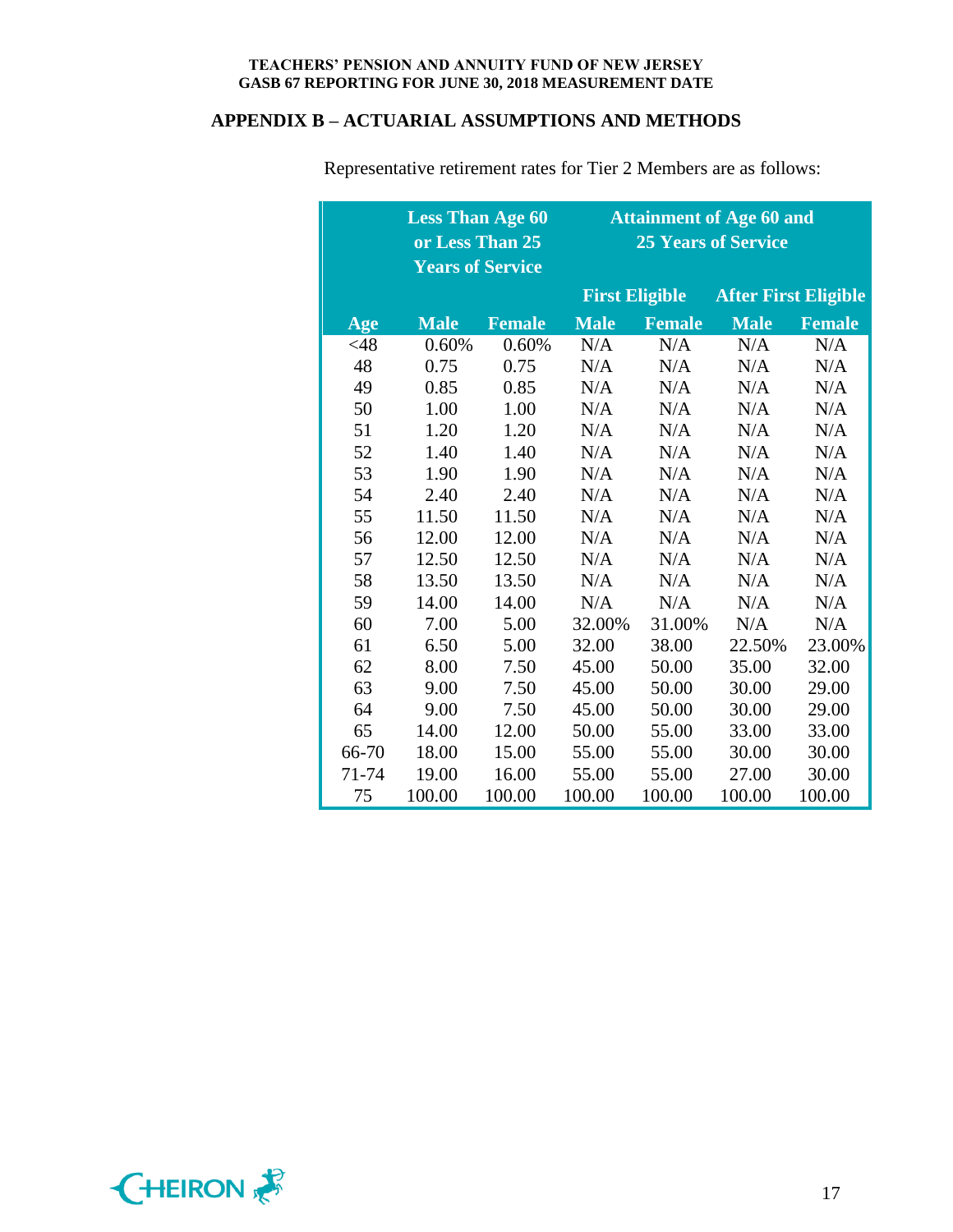## **APPENDIX B – ACTUARIAL ASSUMPTIONS AND METHODS**

|        | <b>Less Than Age 62</b> |               |             |                       | <b>Attainment of Age 62 and</b> |               |  |
|--------|-------------------------|---------------|-------------|-----------------------|---------------------------------|---------------|--|
|        | or Less Than 25         |               |             |                       | <b>25 Years of Service</b>      |               |  |
|        | <b>Years of Service</b> |               |             |                       |                                 |               |  |
|        |                         |               |             | <b>First Eligible</b> | <b>After First Eligible</b>     |               |  |
| Age    | <b>Male</b>             | <b>Female</b> | <b>Male</b> | <b>Female</b>         | <b>Male</b>                     | <b>Female</b> |  |
| $<$ 48 | 0.55%                   | 0.55%         | N/A         | N/A                   | N/A                             | N/A           |  |
| 48     | 0.70                    | 0.70          | N/A         | N/A                   | N/A                             | N/A           |  |
| 49     | 0.75                    | 0.75          | N/A         | N/A                   | N/A                             | N/A           |  |
| 50     | 0.90                    | 0.90          | N/A         | N/A                   | N/A                             | N/A           |  |
| 51     | 1.10                    | 1.10          | N/A         | N/A                   | N/A                             | N/A           |  |
| 52     | 1.25                    | 1.25          | N/A         | N/A                   | N/A                             | N/A           |  |
| 53     | 1.70                    | 1.70          | N/A         | N/A                   | N/A                             | N/A           |  |
| 54     | 2.15                    | 2.15          | N/A         | N/A                   | N/A                             | N/A           |  |
| 55     | 10.50                   | 10.50         | N/A         | N/A                   | N/A                             | N/A           |  |
| 56     | 10.75                   | 10.75         | N/A         | N/A                   | N/A                             | N/A           |  |
| 57     | 11.00                   | 11.00         | N/A         | N/A                   | N/A                             | N/A           |  |
| 58     | 12.00                   | 12.00         | N/A         | N/A                   | N/A                             | N/A           |  |
| 59     | 12.50                   | 12.50         | N/A         | N/A                   | N/A                             | N/A           |  |
| 60     | 20.00                   | 20.00         | N/A         | N/A                   | N/A                             | N/A           |  |
| 61     | 22.00                   | 22.00         | N/A         | N/A                   | N/A                             | N/A           |  |
| 62     | 30.00                   | 24.00         | 50.00%      | 46.00%                | N/A                             | N/A           |  |
| 63     | 9.00                    | 7.50          | 45.00       | 50.00                 | 30.00%                          | 29.00%        |  |
| 64     | 9.00                    | 7.50          | 45.00       | 50.00                 | 30.00                           | 29.00         |  |
| 65     | 14.00                   | 12.00         | 50.00       | 55.00                 | 33.00                           | 33.00         |  |
| 66-70  | 18.00                   | 15.00         | 55.00       | 55.00                 | 30.00                           | 30.00         |  |
| 71-74  | 19.00                   | 16.00         | 55.00       | 55.00                 | 27.00                           | 30.00         |  |
| 75     | 100.00                  | 100.00        | 100.00      | 100.00                | 100.00                          | 100.00        |  |

Representative retirement rates for Tier 3 and Tier 4 Members are as follows:

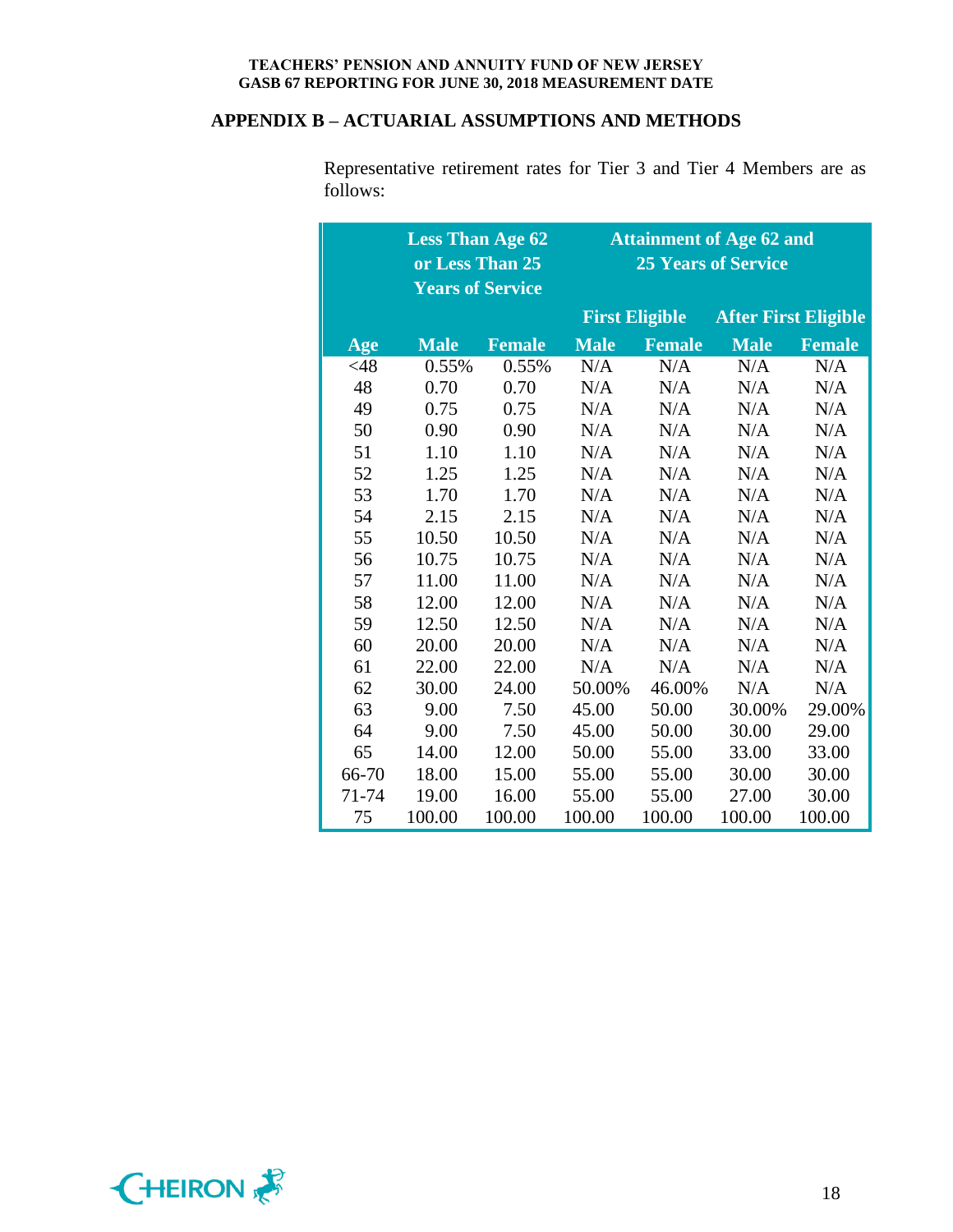#### **APPENDIX B – ACTUARIAL ASSUMPTIONS AND METHODS**

|        | <b>Less Than Age 65</b><br>or Less Than 30<br><b>Years of Service</b> |               |             | <b>Attainment of Age 65 and</b><br><b>30 Years of Service</b> |             |                             |  |  |
|--------|-----------------------------------------------------------------------|---------------|-------------|---------------------------------------------------------------|-------------|-----------------------------|--|--|
|        |                                                                       |               |             | <b>First Eligible</b>                                         |             | <b>After First Eligible</b> |  |  |
| Age    | <b>Male</b>                                                           | <b>Female</b> | <b>Male</b> | <b>Female</b>                                                 | <b>Male</b> | <b>Female</b>               |  |  |
| $<$ 48 | 0.30%                                                                 | 0.30%         | N/A         | N/A                                                           | N/A         | N/A                         |  |  |
| 48     | 0.35                                                                  | 0.35          | N/A         | N/A                                                           | N/A         | N/A                         |  |  |
| 49     | 0.40                                                                  | 0.40          | N/A         | N/A                                                           | N/A         | N/A                         |  |  |
| 50     | 0.45                                                                  | 0.45          | N/A         | N/A                                                           | N/A         | N/A                         |  |  |
| 51     | 0.55                                                                  | 0.55          | N/A         | N/A                                                           | N/A         | N/A                         |  |  |
| 52     | 0.65                                                                  | 0.65          | N/A         | N/A                                                           | N/A         | N/A                         |  |  |
| 53     | 0.85                                                                  | 0.85          | N/A         | N/A                                                           | N/A         | N/A                         |  |  |
| 54     | 1.10                                                                  | 1.10          | N/A         | N/A                                                           | N/A         | N/A                         |  |  |
| 55     | 5.00                                                                  | 5.00          | N/A         | N/A                                                           | N/A         | N/A                         |  |  |
| 56     | 6.00                                                                  | 6.00          | N/A         | N/A                                                           | N/A         | N/A                         |  |  |
| 57     | 7.00                                                                  | 7.00          | N/A         | N/A                                                           | N/A         | N/A                         |  |  |
| 58     | 8.00                                                                  | 8.00          | N/A         | N/A                                                           | N/A         | N/A                         |  |  |
| 59     | 9.00                                                                  | 9.00          | N/A         | N/A                                                           | N/A         | N/A                         |  |  |
| 60     | 15.00                                                                 | 15.00         | N/A         | N/A                                                           | N/A         | N/A                         |  |  |
| 61     | 16.00                                                                 | 16.00         | N/A         | N/A                                                           | N/A         | N/A                         |  |  |
| 62     | 36.00                                                                 | 32.00         | N/A         | N/A                                                           | N/A         | N/A                         |  |  |
| 63     | 28.00                                                                 | 28.00         | N/A         | N/A                                                           | N/A         | N/A                         |  |  |
| 64     | 28.00                                                                 | 28.00         | N/A         | N/A                                                           | N/A         | N/A                         |  |  |
| 65     | 40.00                                                                 | 40.00         | 50.00%      | 55.00%                                                        | N/A         | N/A                         |  |  |
| 66-70  | 18.00                                                                 | 15.00         | 55.00       | 55.00                                                         | 30.00%      | 30.00%                      |  |  |
| 71-74  | 19.00                                                                 | 16.00         | 55.00       | 55.00                                                         | 27.00       | 30.00                       |  |  |
| 75     | 100.00                                                                | 100.00        | 100.00      | 100.00                                                        | 100.00      | 100.00                      |  |  |

Representative retirement rates for Tier 5 Members are as follows:

#### **15. Family Composition Assumptions**

For members not currently in receipt, 100% of members are assumed married to spouses of the opposite sex. Males are assumed to be three years older than females.

For purposes of the optional form of payment death benefit for members currently in receipt, beneficiary status is based on the beneficiary allowance reported. If no beneficiary date of birth is provided, the beneficiary is assumed to be the member's spouse of the opposite sex with males assumed to be three years older than females.

No additional dependent children or parents are assumed.

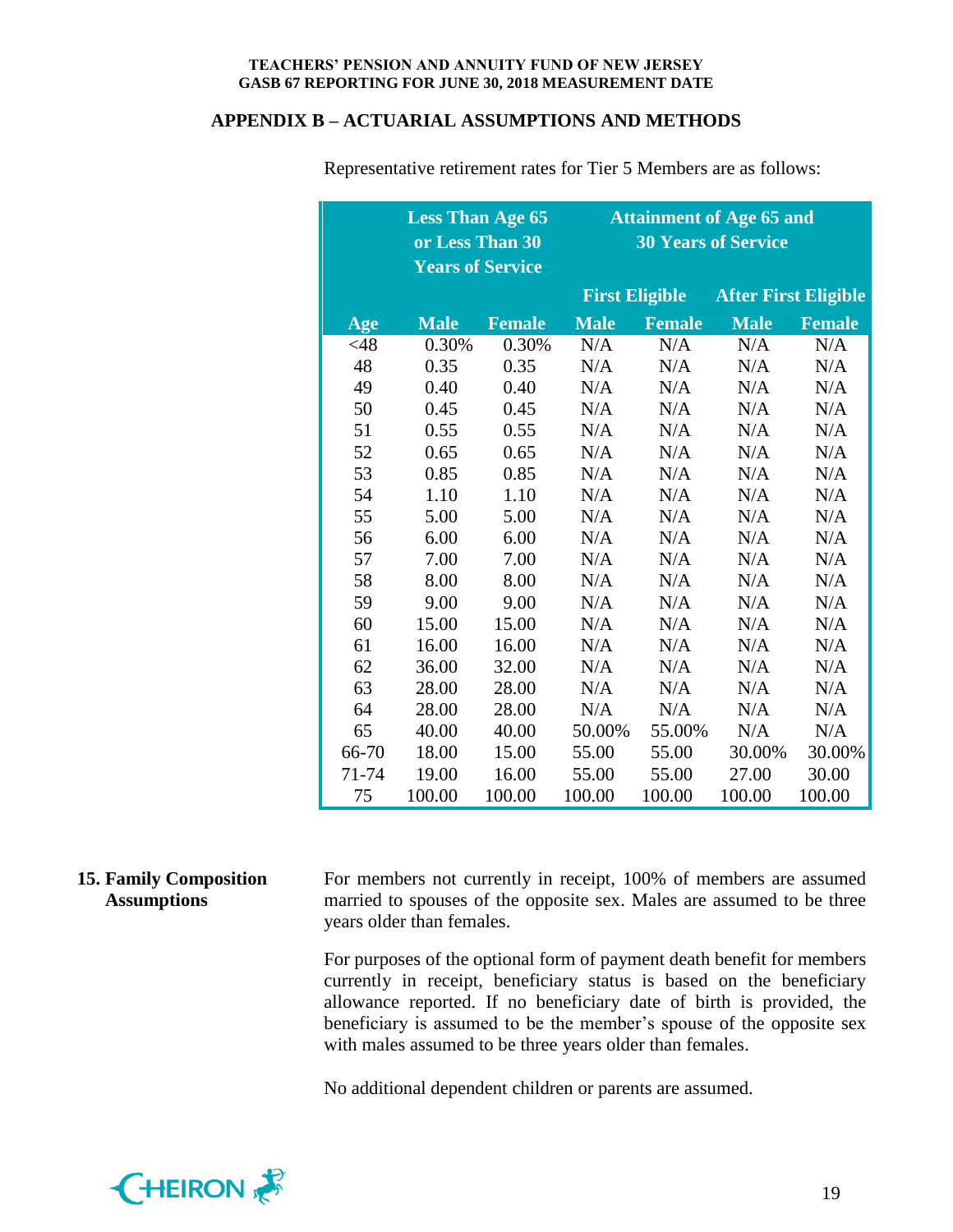## **APPENDIX B – ACTUARIAL ASSUMPTIONS AND METHODS**

| <b>16. Form of Payment</b> | Current actives are assumed to elect the Maximum Option.                                                                                                                                                                                                                                                                                                                                                   |
|----------------------------|------------------------------------------------------------------------------------------------------------------------------------------------------------------------------------------------------------------------------------------------------------------------------------------------------------------------------------------------------------------------------------------------------------|
| 17. Data                   | Information provided by the prior actuary was relied upon for the<br>purposes of setting the status of and valuing non-contributing records.<br>For non-contributing terminated members, a deferred retirement<br>benefit is estimated, when applicable, based on the reported ASF and<br>last known salary. For non-contributing members with incomplete<br>information, the benefit is based on the ASF. |
|                            | For current beneficiaries with incomplete information, reasonable<br>assumptions were made based on information available in prior years.                                                                                                                                                                                                                                                                  |
|                            | Inactive participants receiving benefits according to the 2016 data but<br>omitted from the 2017 data are assumed to have died without a<br>beneficiary.                                                                                                                                                                                                                                                   |

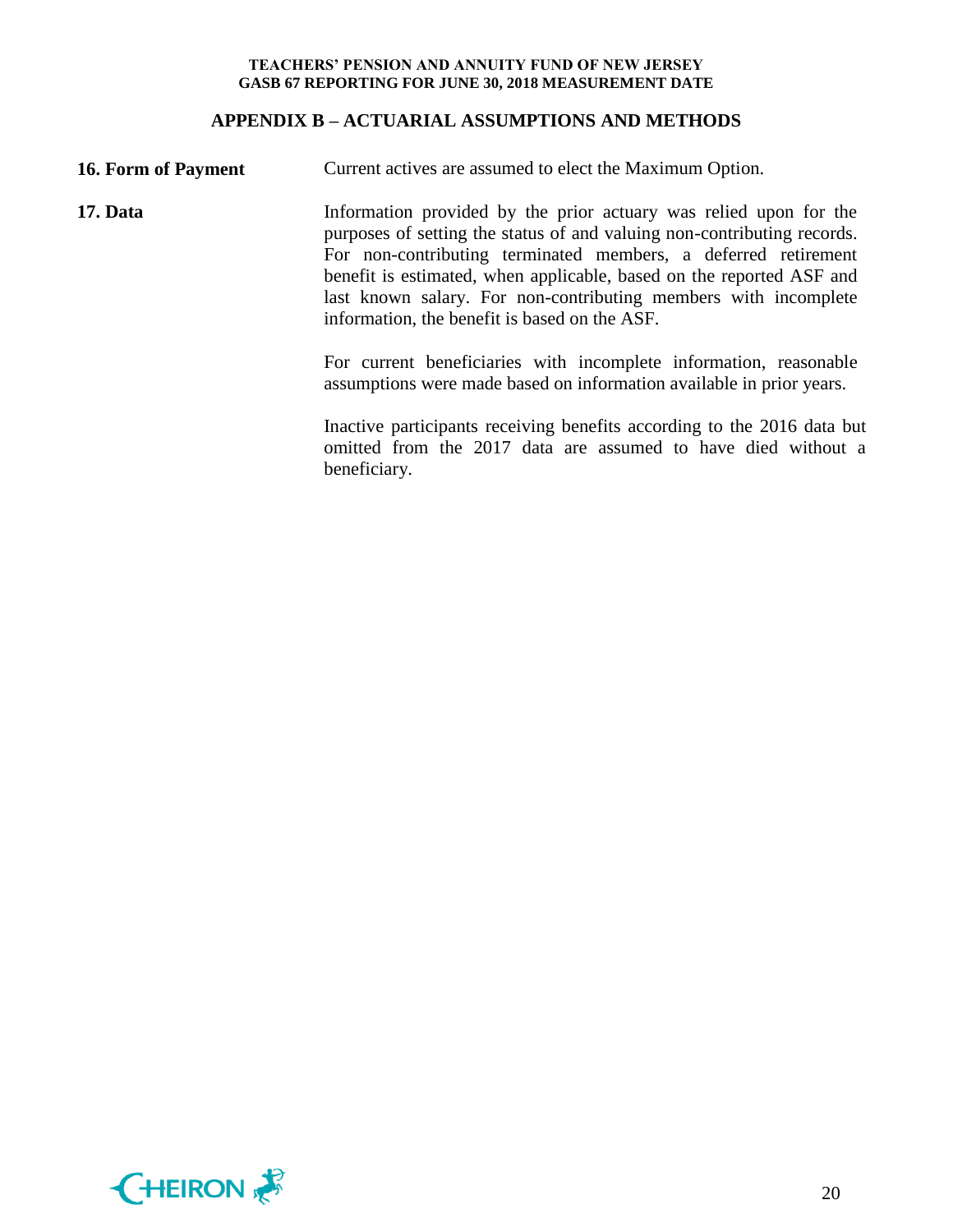## **APPENDIX B – ACTUARIAL ASSUMPTIONS AND METHODS**

## **B. Actuarial Methods**

The actuarial methods used for determining State contributions are described below.

## **1. Actuarial Cost Method**

The actuarial cost method for funding calculations is the Projected Unit Credit Cost Method. Non-contributory active members only use the Unit Credit Cost Method.

The actuarial liability is calculated as the actuarial present value of the projected benefits linearly allocated to periods prior to the valuation year based on service, not less than the value of the estimated member annuity as of the valuation date and the Accumulated Deductions with interest as of the valuation date provided by the Division of Pensions and Benefits. The unfunded actuarial liability is the actuarial liability on the valuation date less the actuarial value of assets.

In accordance with Chapter 78, P.L. 2011:

- Beginning with the July 1, 2010 actuarial valuation, the accrued liability contribution shall be computed so that if the contribution is paid annually in level dollars, it will amortize the unfunded accrued liability over an open 30 year period.
- Beginning with the July 1, 2019 actuarial valuation, the accrued liability contribution shall be computed so that if the contribution is paid annually in level dollars, it will amortize the unfunded accrued liability over a closed 30 year period (i.e., for each subsequent actuarial valuation the amortization period shall decrease by one year).
- Beginning with the July 1, 2029 actuarial valuation, when the remaining amortization period reaches 20 years, any increase or decrease in the unfunded accrued liability as a result of actuarial losses or gains for subsequent valuation years shall serve to increase or decrease, respectively, the amortization period for the unfunded accrued liability, unless an increase in the amortization period will cause it to exceed 20 years. If an increase in the amortization period as a result of actuarial losses for a valuation year would exceed 20 years, the accrued liability contribution shall be computed for the valuation year using a 20 year amortization period.

To the extent that the amortization period remains an open period in future years and depending upon the specific circumstances, it should be noted that in the absence of emerging actuarial gains or contributions made in excess of the actuarially determined contribution, any existing unfunded accrued liability may not be fully amortized in the future.

The non-contributory group life insurance benefit is funded separately through a term cost.

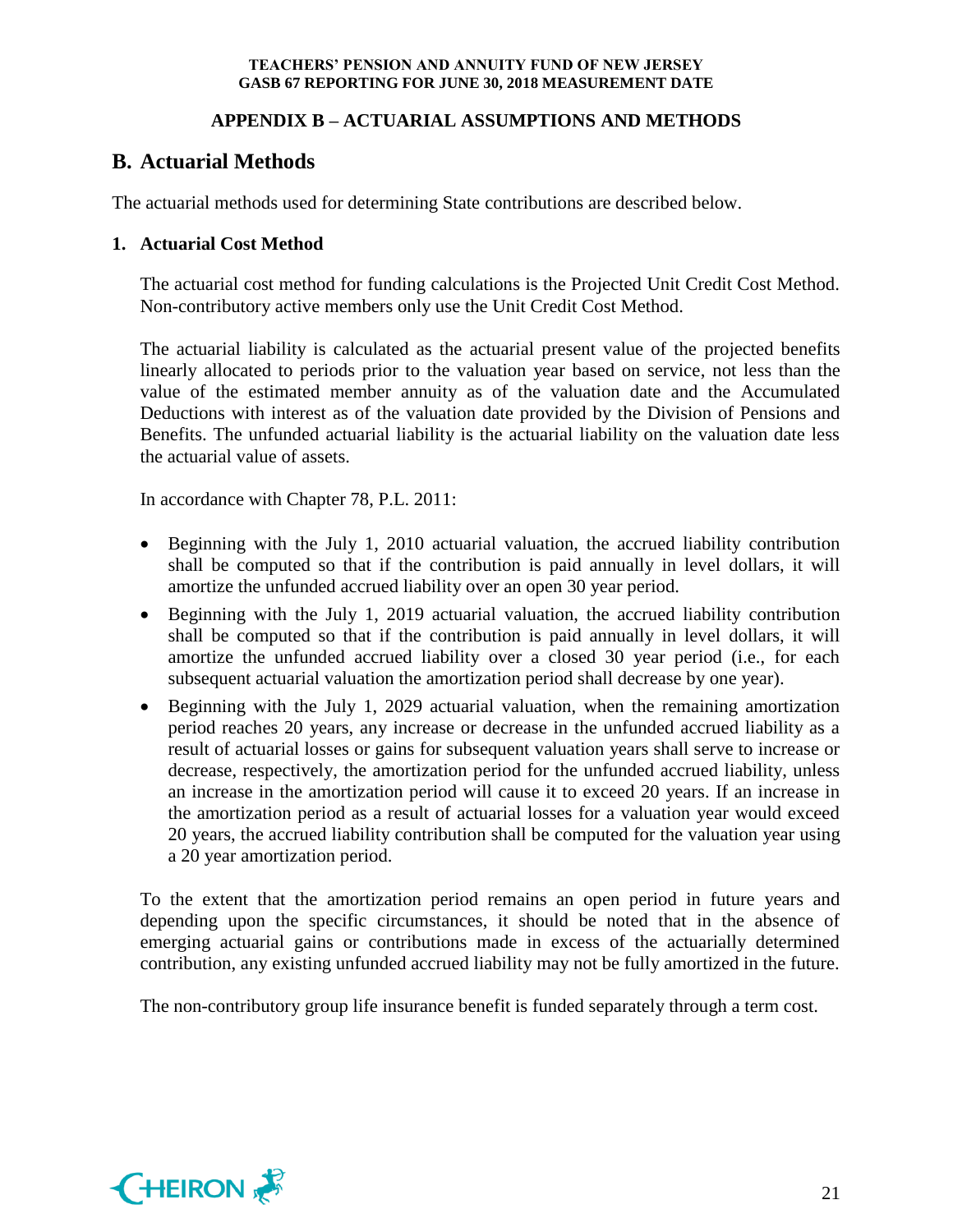## **APPENDIX B – ACTUARIAL ASSUMPTIONS AND METHODS**

Early Retirement Incentive Program: The State and Local employers which elected to participate in the early retirement incentive programs authorized by Chapters 137, 229 and 231, P.L. 1991, Chapters 48, 138 and 163, P.L. 1993, Chapter 23, P.L. 2001 and Chapters 128 and 129, P.L. 2003 pay contributions to cover the additional liability for these programs over amortization periods chosen by the employer (15 years for Chapters 128 and 129) or the amortization period for the Unfunded Accrued Liability of the system (Chapter 23, P.L. 2002 and Chapter 21, P.L. 2008). The remaining present values are re-amortized upon changes to the interest rate assumption. Effective with the revised June 30, 2011 actuarial valuation, for any local employer with an increasing payment amortization schedule, the increase factor is 3.25%.

Chapter 113 Contributions: Certain School Districts have elected to exempt a select group of employees from the compensation limit under IRC Section 401(a)(17) incorporated under Chapter 113. These school districts will pay the full cost of this exemption at a member's date of retirement.

## **2. Asset Valuation Method**

For the purposes of determining contribution rates, an actuarial value of assets is used that dampens the volatility in the market value of assets, resulting in a smoother pattern of contributions.

The actuarial value of assets is adjusted to reflect actual contributions and benefit payments, an assumed rate of return on the previous year's assets and current year's cash flow at the prior year's actuarial valuation interest rate, with a further adjustment to reflect 20% of the difference between the resulting value and the actual market value of Plan assets.

## **3. Contributions**

Prior to FYE 2018, it was assumed the State would make pension contributions on June  $30<sup>th</sup>$ , 24 months after the associated valuation date. Effective with FYE 2018, Chapter 83, P.L. 2016 requires the State to make pension contributions on a quarterly basis: at least 25 percent by September 30, at least 50 percent by December 31, at least 75 percent by March 31, and at least 100 percent by June 30. As such, contributions are assumed to be made on a quarterly basis with the first contribution 15 months after the associated valuation date.

Local employers' ERI contributions are expected to be paid on April  $1<sup>st</sup>$ , 21 months after the associated valuation date.

Revenues from the Chapter 98, P.L. 2017 – Lottery Enterprise Contribution Act are assumed to be contributed to the trust on a monthly basis.

Contributions payable in the fiscal year starting on the valuation date are included in the actuarial value of assets as receivable contributions, discounted by the applicable valuation interest rate.

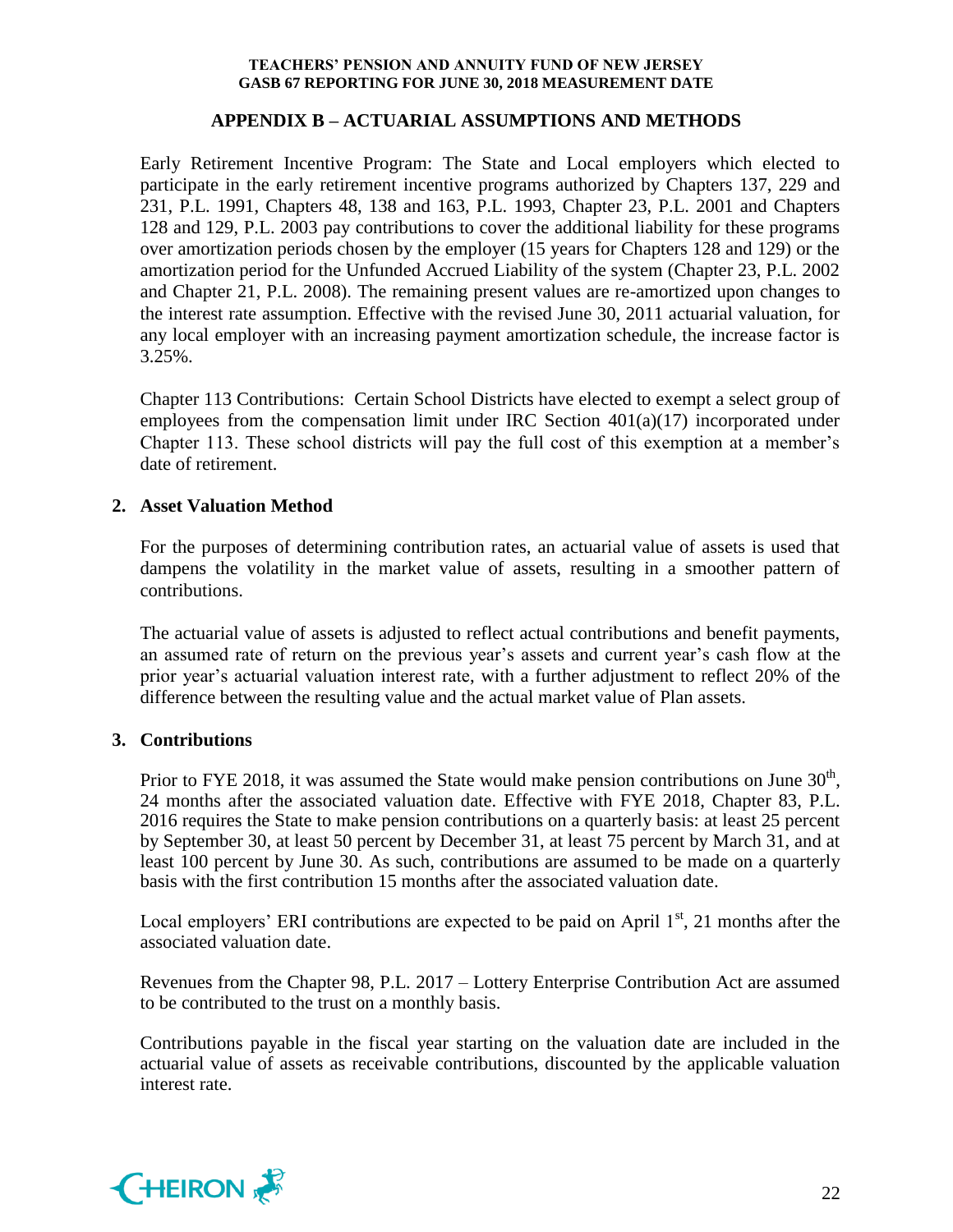## **APPENDIX C – SUMMARY OF PLAN PROVISIONS**

This summary of Plan provisions provides an overview of the major provisions of the TPAF used in the actuarial valuation. It is not intended to replace the more precise language of the NJ State Statutes, Title 18A, Chapter 66, and if there is any difference between the description of the plan herein and the actual language in the NJ State Statutes, the NJ State Statutes will govern.

## **1. Eligibility for Membership**

Employees appointed to positions requiring certification by the New Jersey Department of Education as members of a regular teaching or professional staff of a public school system in New Jersey are required to enroll as a condition of employment. Employees of the Department of Education holding unclassified, professional and certificated titles are eligible for membership. Temporary or substitute employees are not eligible. The eligible employee must be scheduled to work at least 32 hours per week effective May 22, 2010, per Chapter 1, P.L. 2010.

- a) Class B (or Tier 1) Member: Any member hired prior to July 1, 2007.
- b) Class D (or Tier 2) Member: Any member hired on or after July 1, 2007 and before November 2, 2008.
- c) Class E (or Tier 3) Member: Any member hired after November 1, 2008 and before May 22, 2010.
- d) Class F (or Tier 4) Member: Any member hired after May 21, 2010 and before June 28, 2011.
- e) Class G (or Tier 5) Member: Any member hired on or after June 28, 2011.

## **2. Plan Year**

The 12-month period beginning on July 1 and ending on June 30.

#### **3. Years of Service**

A year of service for each year an employee is a Member of the Retirement System plus service, if any, covered by a prior service liability. Tier 4 members must be scheduled to work at least 32 hours per week, Tier 3 members must have an annual salary of \$7,500 (indexed for inflation) and other members must have an annual salary of \$500.

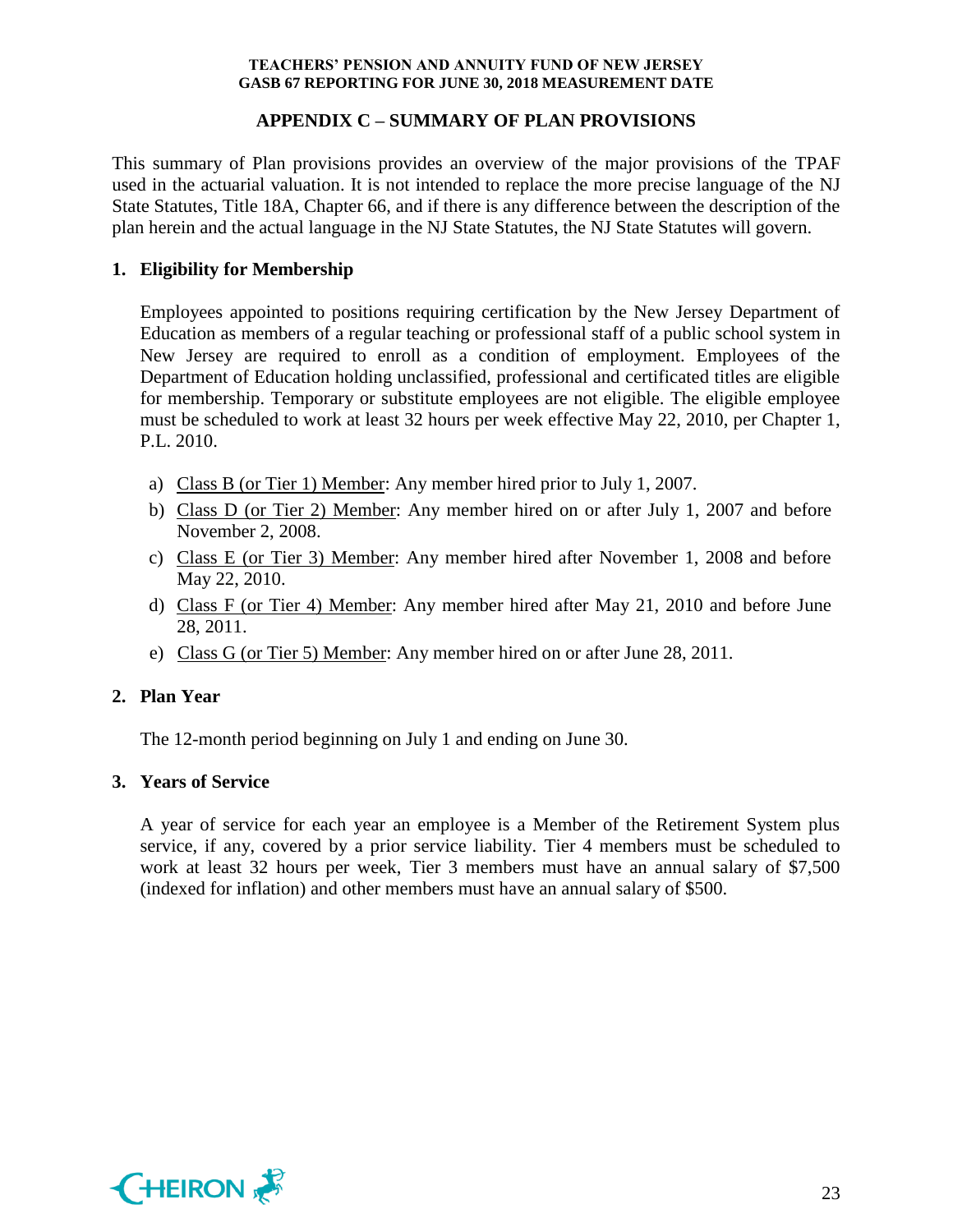## **APPENDIX C – SUMMARY OF PLAN PROVISIONS**

## **4. Compensation**

Base salary upon which contributions by a Member to the Annuity Savings Fund were based. Chapter 113, P.L. 1997 provides that Compensation cannot exceed the compensation limitation of Section 401(a)(17) of the Internal Revenue Code. Chapter 103, P.L. 2007 provides that for a Tier 2, 3, 4 or 5 Member, Compensation cannot exceed the annual maximum wage contribution base for Social Security, pursuant to the Federal Insurance Contribution Act.

## **5. Final Compensation**

The average annual compensation upon which contributions by a Member are made for the three consecutive years of service immediately preceding retirement, or the highest three fiscal years of service, if greater. Chapter 1, P. L. 1997 provides that for a Tier 4 or Tier 5 Member, Final Compensation is the average annual compensation upon which contributions by a Member are made for the five consecutive years of service immediately preceding retirement, or the highest five fiscal years of service, if greater.

## **6. Final Year Compensation**

The compensation upon which contributions by a Member to the Annuity Savings Fund are based in the last year of service.

#### **7. Accumulated Deductions**

The sum of all amounts deducted from the compensation of a Member or contributed by the Member or on the Member's behalf without interest.

## **8. Member Contributions**

Each Member contributes a percentage of Compensation. Effective October 1, 2011, Chapter 78, P.L. 2011 set the member contribution rate at 6.5% and causes it to increase by 1/7 of 1% each July thereafter until it attains an ultimate rate of 7.5% on July 1, 2018.

#### **9. Benefits**

a) **Service Retirement:** For a Tier 1 or Tier 2 Member, age 60. For a Tier 3 or Tier 4 Member, age 62. For a Tier 5 Member, age 65.

Benefit is an annual retirement allowance comprised of a member annuity plus an employer pension which together equal:

- (1) For a Tier 1, 2 or 3 Member, 1/55 of Final Compensation for each Year of Service.
- (2) For a Tier 4 or 5 Member, 1/60 of Final Compensation for each Year of Service.

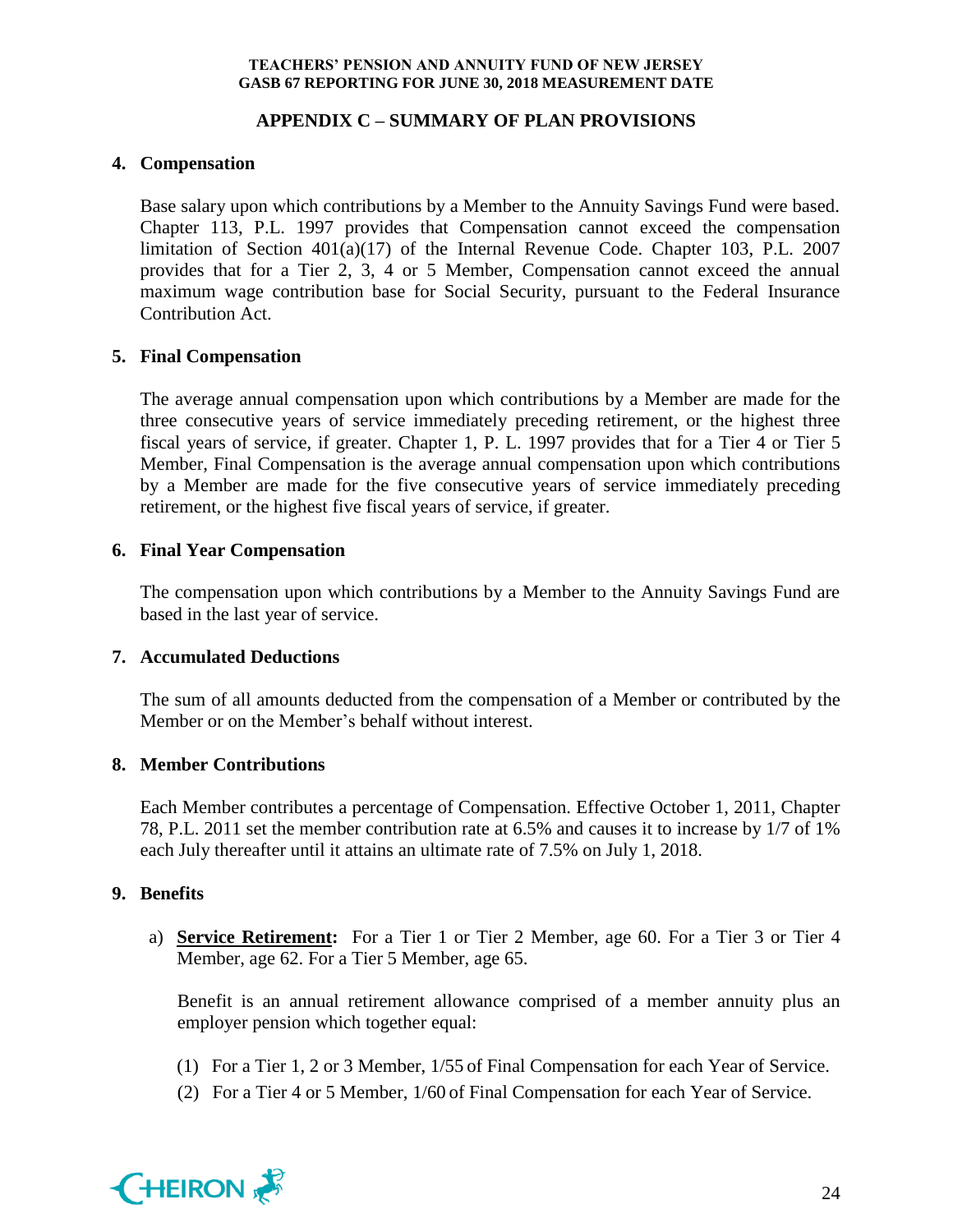## **APPENDIX C – SUMMARY OF PLAN PROVISIONS**

b) **Early Retirement:** Prior to eligibility for Service Retirement. For a Tier 1, 2, 3 or 4 Member, 25 Years of Service. For a Tier 5 Member, 30 Years of Service.

Benefit is an annual retirement allowance comprised of a member annuity plus an employer pension which together equal:

- (1) For a Tier 1 Member, the Service Retirement benefit reduced by 1/4 of one percent for each month the retirement date precedes age 55.
- (2) For a Tier 2 Member, the Service Retirement benefit reduced by 1/12 of one percent for each month the retirement date precedes age 60 through age 55 and by 1/4 of one percent for each month the retirement date precedes age 55.
- (3) For a Tier 3 or 4 Member, the Service Retirement benefit reduced by 1/12 of one percent for each month the retirement date precedes age 62 through age 55 and by 1/4 of one percent for each month the retirement date precedes age 55.
- (4) For a Tier 5 Member, the Service Retirement benefit reduced by 1/4 of one percent for each month the retirement date precedes age 65.
- c) **Veteran Retirement:** Age 55 with 25 Years of Service or Age 60 with 20 Years of Service for a qualified military veteran who retires directly from active service.

Benefit is an annual retirement allowance comprised of a member annuity plus an employer pension which together equal the greater of:

- (1) 54.5% of highest 12-month Compensation, or
- (2) For a member who is at least age 55 with 35 Years of Service, 1/55 of highest 12 month Compensation for each Year of Service.

Veterans may receive a Service Retirement benefit if greater.

d) **Deferred Retirement:** Termination of service prior to eligibility for Service Retirement with 10 Years of Service.

Benefit is either:

- (1) A refund of Accumulated Deductions plus, if the member has completed three years of service, interest accumulated at 2.0% per annum; or
- (2) A deferred life annuity, commencing at age 60 for a Tier 1 or Tier 2 Member, age 62 for a Tier 3 or Tier 4 Member or age 65 for a Tier 5 Member, comprised of a member annuity plus an employer pension which together equal the Service Retirement benefit based on Final Compensation and Years of Service at date of termination.

For Members who die during the deferral period, the benefit is a return of Accumulated Deductions with credited interest.

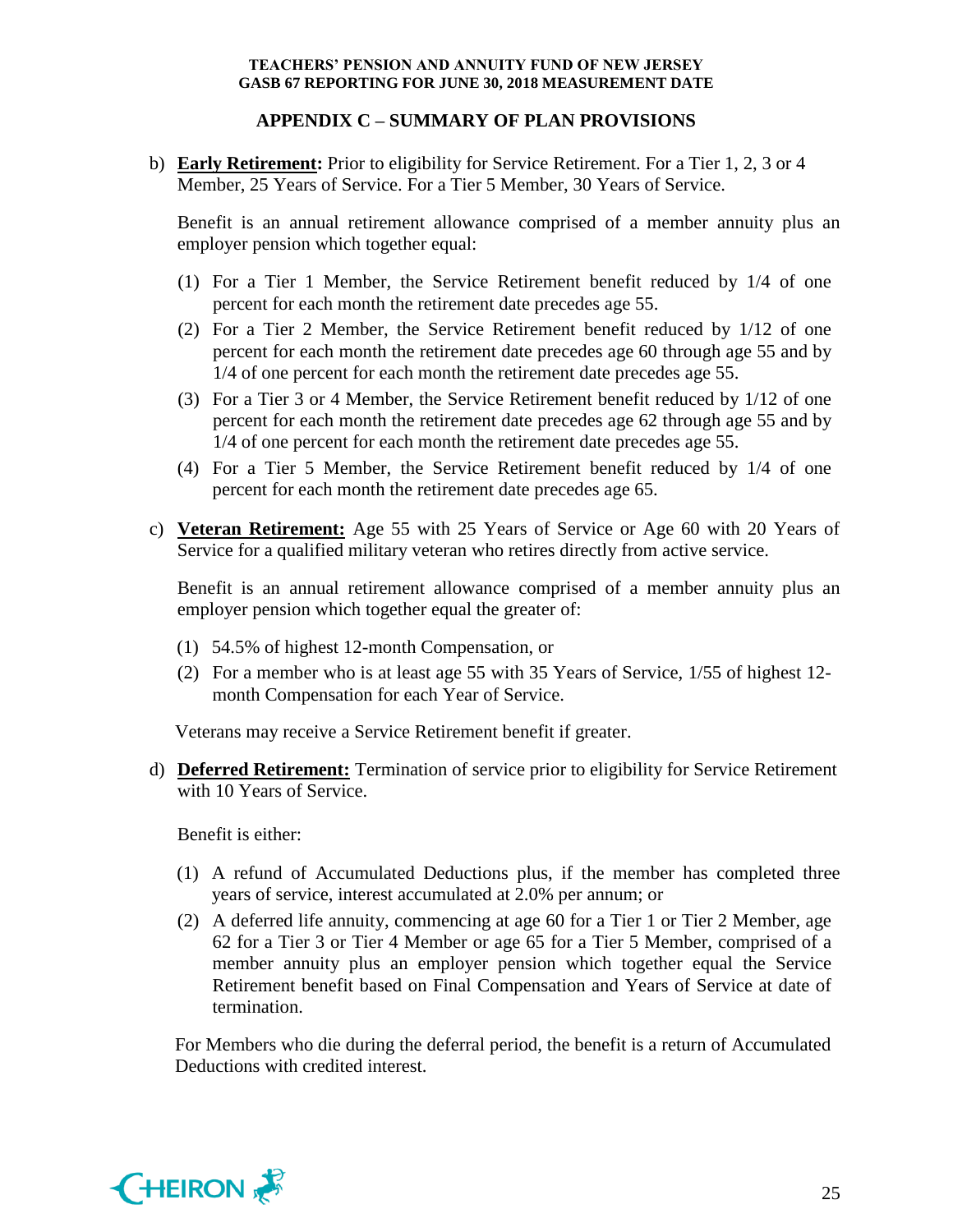## **APPENDIX C – SUMMARY OF PLAN PROVISIONS**

e) **Non-Vested Termination:** Termination of service prior to eligibility for Service Retirement and less than 10 Years of Service.

Benefit is a refund of Accumulated Deductions plus, if the member has completed three years of service, interest accumulated at 2.0% per annum.

## f) **Death Benefits**

- (1) Ordinary Death Before Retirement: Death of an active contributing Member. Benefit is equal to:
	- a. Lump sum payment equal to 150% of Final Year Compensation, also known as the non-contributory group life insurance benefit, plus
	- b. Accumulated Deductions with credited interest.
- (2) Accidental Death Before Retirement: Death of an active Member resulting from injuries received from an accident during performance of duty and not a result of willful negligence. Benefit is equal to:
	- a. Lump sum payment equal to 150% of Final Year Compensation, also known as the non-contributory group life insurance benefit, plus
	- b. Spouse life annuity of 50% of Final Year Compensation payable until spouse's death or remarriage. If there is no surviving spouse or upon death or remarriage, a total of 20% (35%, 50%) of Final Year Compensation payable to one (two, three or more) dependent child(ren). If there is no surviving spouse or dependent child(ren), 25% (40%) of Final Year Compensation to one (two) dependent parent(s). If there is no surviving spouse, dependent child(ren) or parent(s), the benefit is a refund of Accumulated Deductions with credited interest.
- (3) Death After Retirement: Death of a retired Member. Benefit is equal to:
	- a. Lump sum payment equal to 3/16 of Final Year Compensation for a Member retired under service, early, veteran or deferred retirement with 10 Years of Service. For a Member receiving a disability benefit, lump sum payment of 150% of Final Year Compensation if death occurs prior to age 60 and 3/16 of Final Compensation if death occurs after age 60. This benefit is also known as the non-contributory group life insurance benefit, plus
	- b. Any survivor benefit due under the Member's optional form of payment election. Previously granted COLAs also apply to life annuities.

Members are also eligible for a voluntary, employee-paid life insurance policy, known as the contributory group life insurance policy. This benefit is not paid through the Fund and is not considered for valuation purposes.

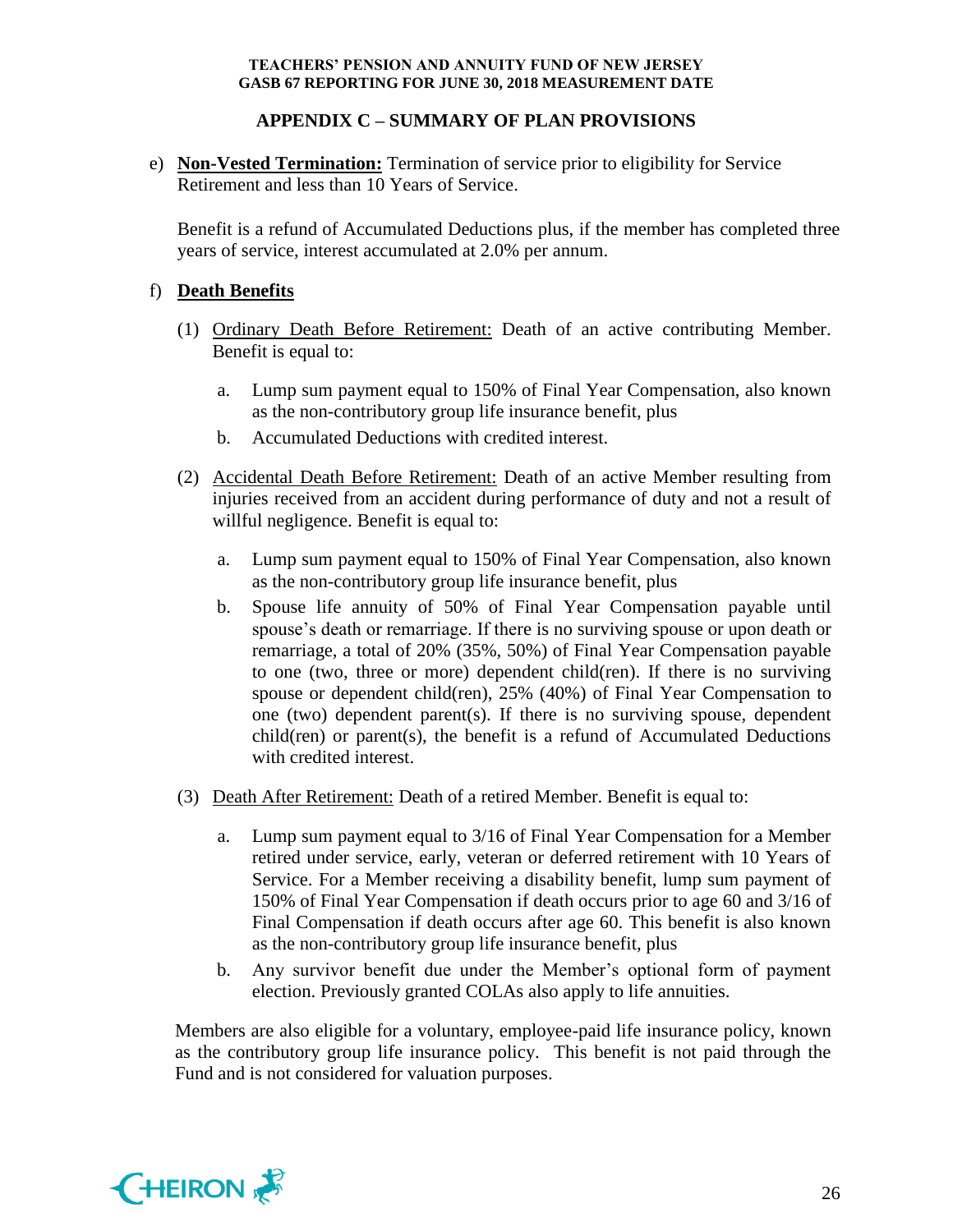## **APPENDIX C – SUMMARY OF PLAN PROVISIONS**

## g) **Disability Retirement**

(1) Ordinary Disability Retirement: 10 years of service and totally and permanently incapacitated from the performance of normal or assigned duties. Only available to Tier 1, 2 and 3 Members.

Benefit is an annual retirement allowance comprised of a member annuity plus an employer pension which together equal:

- a. 1.64% of Final Compensation for each Year of Service; or
- b. 43.6% of Final Compensation.
- (2) Accidental Disability Retirement: Total and permanent incapacitation as a direct result of a traumatic event occurring during and as a result of the performance of regular or assigned duties. Only available to Tier 1, 2 and 3 Members.

Benefit is an annual retirement allowance comprised of a member annuity plus an employer pension which together equal 72.7% of the Compensation at the date of injury.

The pension portion of the benefit will be offset for any periodic Workers' Compensation benefits.

Tier 4 and Tier 5 Members are eligible for long-term disability coverage. This benefit is not paid through the Fund and is not considered for valuation purposes. Both Member and employer contributions to the Fund continue while on long-term disability, with the policy covering the Member portion. The long-term disability benefit equals 60% of Final Year Compensation and may be offset for other periodic benefits, such as Workers' Compensation, short-term disability or Social Security. The long-term disability benefit may continue through the earlier of age 70 or commencement of a retirement benefit under the Fund.

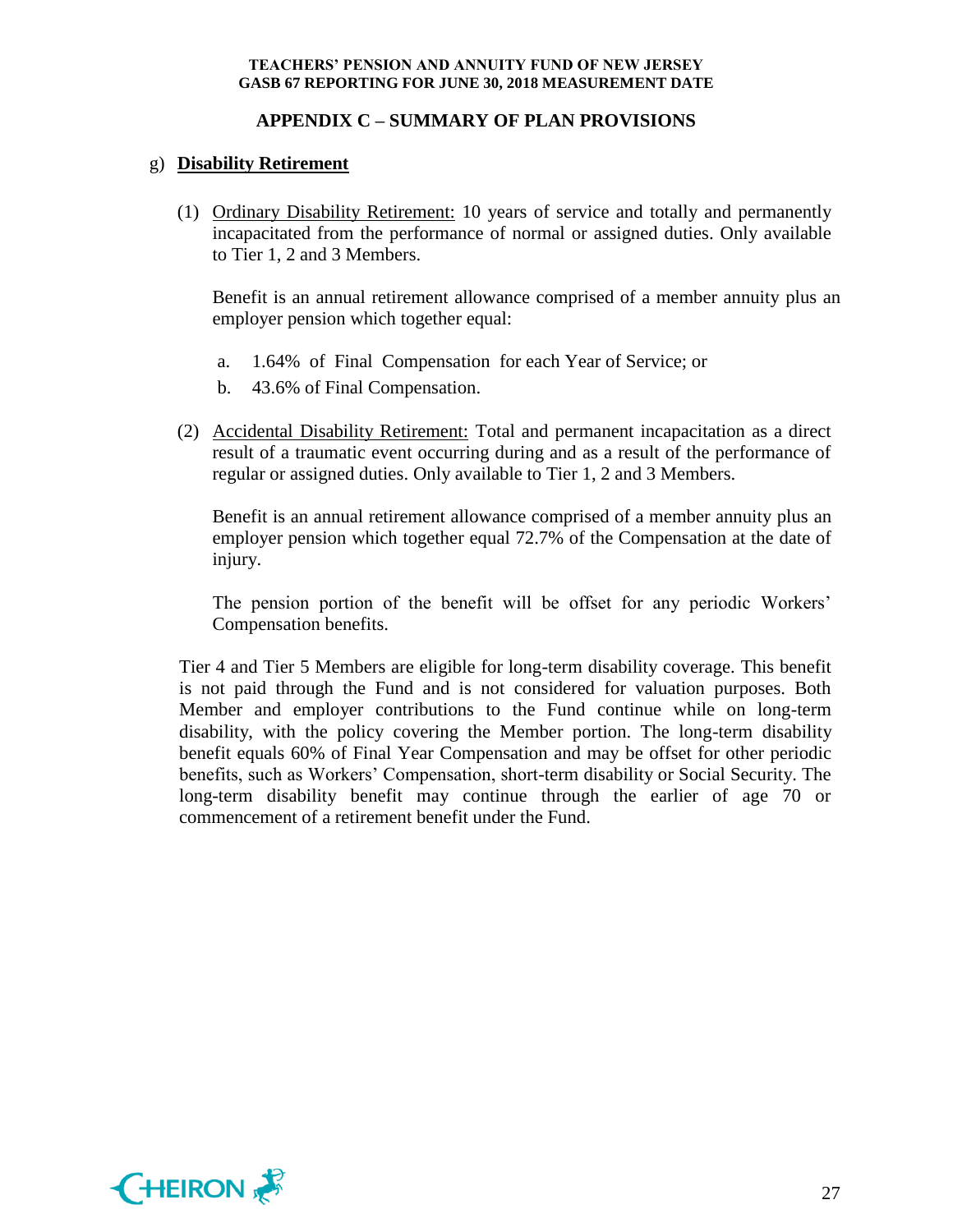## **APPENDIX C – SUMMARY OF PLAN PROVISIONS**

#### **10. Optional Forms of Payment**

The member may elect the following forms of payment.

- a) Maximum Option: Single life annuity with a return of the balance of the Accumulated Deductions with credited interest.
- b) Option 1: Single life annuity with a return of the balance of the initial reserve.
- c) Option 2: 100% joint and survivor annuity.
- d) Option 3: 50% joint and survivor annuity.
- e) Option 4: Other percentage joint and survivor annuity.
- f) Option A: 100% pop-up joint and survivor annuity.
- g) Option B: 75% pop-up joint and survivor annuity.
- h) Option C: 50% pop-up joint and survivor annuity.
- i) Option D: 25% pop-up joint and survivor annuity.

#### **11. Cost-of-Living Adjustments**

Also known as Pension Adjustments. Provided annually to retirees and survivors after 24 months of retirement prior to July 1, 2011. Chapter 78, P.L. 2011 eliminated future adjustments effective July 1, 2011. Adjustments may be reinstated in the future subject to certain conditions outlined in Chapter 78, P.L. 2011.

#### **12. Changes in Plan Provisions Since Last Valuation**

None.

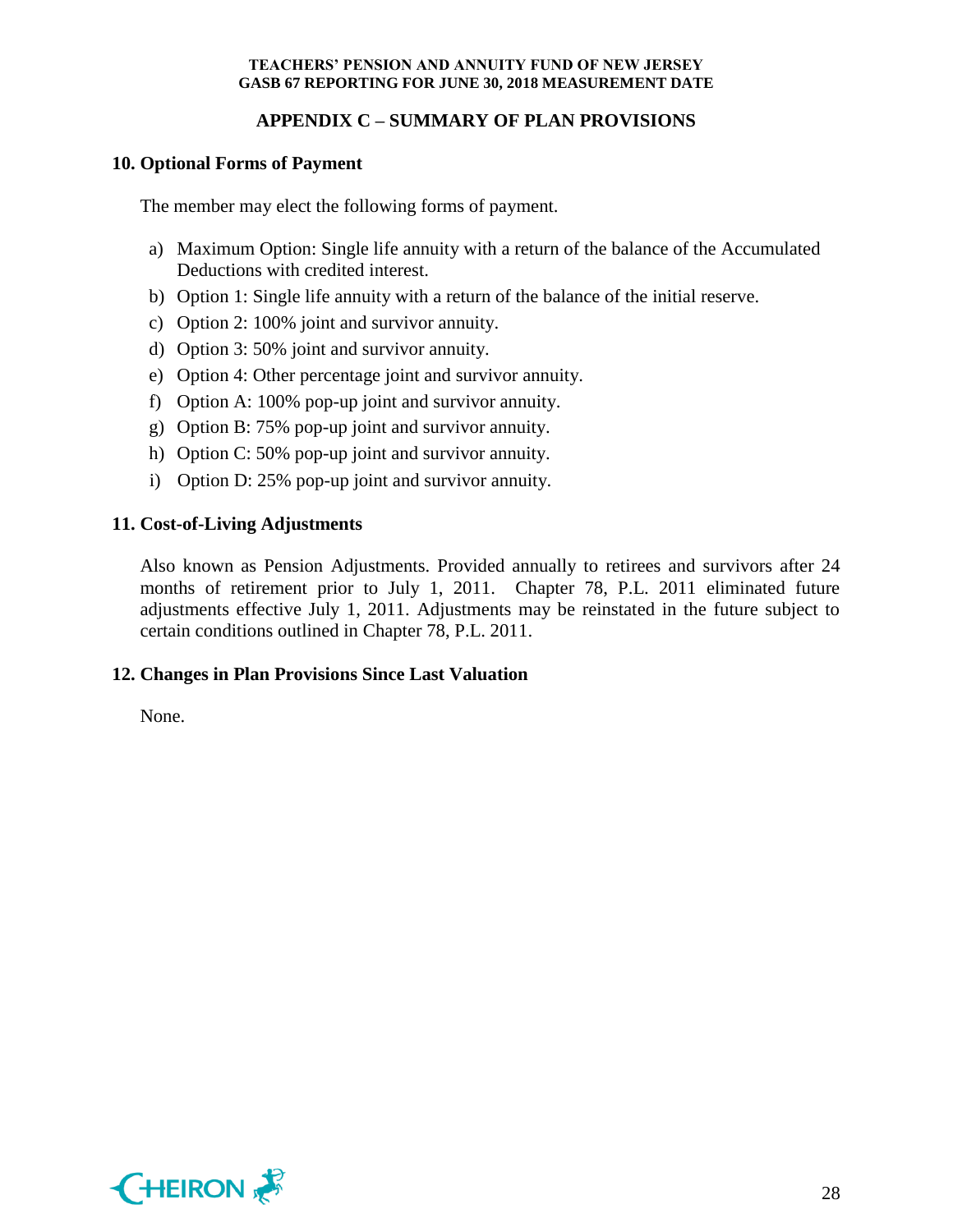#### **APPENDIX D – DETERMINATION OF DISCOUNT RATE**

#### **Table 1 - Projection of the Pension Plan's Fiduciary Net Position** (In Thousands)

Projections Commence June 30, 2018

**Projected** 

| Year             | <b>Beginning</b><br><b>Fiduciary Net</b><br><b>Position</b> |                                | Projected<br>Member<br>Contributions |                                  | Projected<br><b>Employer</b><br>Contributions | Projected<br>Lottery<br>Contributions | Projected<br><b>Benefit</b><br><b>Payments</b> | Projected<br>Administrative<br><b>Expenses</b> | Projected<br>Investment<br>Earnings  | <b>Projected Ending</b><br><b>Fiduciary Net</b><br><b>Position</b> |
|------------------|-------------------------------------------------------------|--------------------------------|--------------------------------------|----------------------------------|-----------------------------------------------|---------------------------------------|------------------------------------------------|------------------------------------------------|--------------------------------------|--------------------------------------------------------------------|
|                  | (a)                                                         |                                | (b)                                  |                                  | (c)                                           | (d)                                   | (e)                                            | (f)                                            | (g)                                  | $(h) = (a) + (b) + (c)$<br>$+ (d) - (e) - (f) + (g)$               |
| 1                | \$                                                          | 22,978,210                     | \$<br>779,273                        | \$                               | 842,347                                       | \$<br>807,049                         | \$<br>4,540,111                                | \$<br>13,639                                   | \$<br>1,528,485                      | \$<br>22,381,614                                                   |
| $\boldsymbol{2}$ |                                                             | 22,381,614                     | 764,839                              |                                  | 893,567                                       | 833,471                               | 4,644,885                                      | 13,954                                         | 1,484,859                            | 21,699,511                                                         |
| 3                |                                                             | 21,699,511                     | 751,452                              |                                  | 1,008,526                                     | 845,005                               | 4,741,284                                      | 14,244                                         | 1,436,712                            | 20,985,679                                                         |
| 4                |                                                             | 20,985,679                     | 738,565                              |                                  | 1,093,623                                     | 854,907                               | 4,829,283                                      | 14,508                                         | 1,385,853                            | 20,214,837                                                         |
| 5                |                                                             | 20,214,837                     | 725,349                              |                                  | 1,393,284                                     | 864,863                               | 4,912,979                                      | 14,760                                         | 1,336,665                            | 19,607,259                                                         |
| 6                |                                                             | 19,607,259                     | 711,367                              |                                  | 1,536,295                                     | 875,357                               | 4,996,196                                      | 15,010                                         | 1,294,860                            | 19,013,933                                                         |
| 7                |                                                             | 19,013,933                     | 696,222                              |                                  | 1,681,208                                     | 886,031                               | 5,081,306                                      | 15,265                                         | 1,254,003                            | 18,434,824                                                         |
| 8                |                                                             | 18,434,824                     | 679,410                              |                                  | 1,825,477                                     | 896,822                               | 5,170,941                                      | 15,535                                         | 1,213,916                            | 17,863,974                                                         |
| 9                |                                                             | 17,863,974                     | 663,710                              |                                  | 1,969,329                                     | 907,789                               | 5,266,774                                      | 15,823                                         | 1,174,227                            | 17,296,431                                                         |
| 10               |                                                             | 17,296,431                     | 647,395                              |                                  | 2,112,481                                     | 918,117                               | 5,349,754                                      | 16,072                                         | 1,135,152                            | 16,743,750                                                         |
| 11               |                                                             | 16,743,750                     | 629,685                              |                                  | 2,256,789                                     | 925,241                               | 5,450,379                                      | 16,374                                         | 1,096,381                            | 16,185,093                                                         |
| 12               |                                                             | 16,185,093                     | 610,040                              |                                  | 2,403,372                                     | 934,591                               | 5,554,321                                      | 16,686                                         | 1,057,146                            | 15,619,235                                                         |
| 13               |                                                             | 15,619,235                     | 588,374                              |                                  | 2,552,639                                     | 944,034                               | 5,661,626                                      | 17,009                                         | 1,017,295                            | 15,042,942                                                         |
| 14               |                                                             | 15,042,942                     | 564,847                              |                                  | 2,637,363                                     | 953,571                               | 5,770,607                                      | 17,336                                         | 974,925                              | 14,385,705                                                         |
| 15               |                                                             | 14,385,705                     | 539,793                              |                                  | 2,720,165                                     | 963,204                               | 5,878,467                                      | 17,660                                         | 926,828                              | 13,639,568                                                         |
| 16               |                                                             | 13,639,568                     | 513,609                              |                                  | 2,801,102                                     | 972,933                               | 5,983,518                                      | 17,976                                         | 872,524                              | 12,798,241                                                         |
| 17               |                                                             | 12,798,241                     | 486,538                              |                                  | 2,881,284                                     | 982,760                               | 6,084,959                                      | 18,281                                         | 811,630                              | 11,857,214                                                         |
| 18               |                                                             | 11,857,214                     | 459,105                              |                                  | 2,960,608                                     | 992,685                               | 6,178,814                                      | 18,563                                         | 743,987                              | 10,816,222                                                         |
| 19               |                                                             | 10,816,222                     | 431,955                              |                                  | 3,039,632                                     | 1,002,709                             | 6,261,708                                      | 18,812                                         | 669,728                              | 9,679,728                                                          |
| 20               |                                                             | 9,679,728                      | 405,530                              |                                  | 3,118,979                                     | 1,012,833                             | 6,331,859                                      | 19,022                                         | 589,259                              | 8,455,448                                                          |
| 21               |                                                             | 8,455,448                      | 379,865<br>355,065                   |                                  | 3,199,077                                     | 1,023,058                             | 6,389,550                                      | 19,196                                         | 503,121                              | 7,151,824                                                          |
| 22<br>23         |                                                             | 7,151,824<br>5,780,004         | 331,247                              |                                  | 3,280,057<br>3,361,967                        | 1,033,386<br>1,043,817                | 6,432,976                                      | 19,326<br>19,416                               | 411,975<br>316,581                   | 5,780,004                                                          |
| 24               |                                                             | 0                              |                                      | $\boldsymbol{0}$                 | $\mathbf{0}$                                  | $\boldsymbol{0}$                      | 6,462,848<br>6,483,547                         | 19,478                                         | $\mathbf{0}$                         | 4,351,352<br>$\boldsymbol{0}$                                      |
| 25               |                                                             | $\boldsymbol{0}$               |                                      | $\boldsymbol{0}$                 | $\boldsymbol{0}$                              | $\boldsymbol{0}$                      | 6,502,043                                      | 19,534                                         | $\boldsymbol{0}$                     | $\boldsymbol{0}$                                                   |
| 26               |                                                             | $\boldsymbol{0}$               |                                      | $\boldsymbol{0}$                 | $\boldsymbol{0}$                              | $\boldsymbol{0}$                      | 6,517,352                                      | 19,580                                         | $\boldsymbol{0}$                     | $\boldsymbol{0}$                                                   |
| 27               |                                                             | 0                              |                                      | $\boldsymbol{0}$                 | $\mathbf{0}$                                  | $\boldsymbol{0}$                      | 6,532,630                                      | 19,625                                         | $\boldsymbol{0}$                     | $\mathbf{0}$                                                       |
| 28               |                                                             | $\mathbf{0}$                   |                                      | $\boldsymbol{0}$                 | $\boldsymbol{0}$                              | $\boldsymbol{0}$                      | 6,546,696                                      | 19,668                                         | $\boldsymbol{0}$                     | $\mathbf{0}$                                                       |
| 29               |                                                             | $\boldsymbol{0}$               |                                      | $\boldsymbol{0}$                 | $\boldsymbol{0}$                              | $\boldsymbol{0}$                      | 6,560,521                                      | 19,709                                         | $\boldsymbol{0}$                     | $\mathbf{0}$                                                       |
| 30               |                                                             | $\overline{0}$                 |                                      | $\boldsymbol{0}$                 | $\mathbf{0}$                                  | $\boldsymbol{0}$                      | 6,567,582                                      | 19,730                                         | $\boldsymbol{0}$                     | $\mathbf{0}$                                                       |
| 31               |                                                             | $\bf{0}$                       |                                      | $\mathbf{0}$                     | $\boldsymbol{0}$                              | $\boldsymbol{0}$                      | 6,565,924                                      | 19,725                                         | $\boldsymbol{0}$                     | $\mathbf{0}$                                                       |
| 32               |                                                             | $\boldsymbol{0}$               |                                      | $\overline{0}$                   | $\boldsymbol{0}$                              | $\boldsymbol{0}$                      | 6,557,601                                      | 19,700                                         | $\boldsymbol{0}$                     | $\mathbf{0}$                                                       |
| 33               |                                                             | $\bf{0}$                       |                                      | $\boldsymbol{0}$                 | $\mathbf{0}$                                  | $\boldsymbol{0}$                      | 6,538,231                                      | 19,642                                         | $\boldsymbol{0}$                     | $\mathbf{0}$                                                       |
| 34               |                                                             | $\mathbf{0}$                   |                                      | $\mathbf{0}$                     | $\boldsymbol{0}$                              | $\boldsymbol{0}$                      | 6,511,181                                      | 19,561                                         | $\boldsymbol{0}$                     | $\mathbf{0}$                                                       |
| 35               |                                                             | $\boldsymbol{0}$               |                                      | $\boldsymbol{0}$                 | $\boldsymbol{0}$                              | $\boldsymbol{0}$                      | 6,476,946                                      | 19,458                                         | $\boldsymbol{0}$                     | $\mathbf{0}$                                                       |
| 36               |                                                             | 0                              |                                      | $\boldsymbol{0}$                 | $\boldsymbol{0}$                              | $\boldsymbol{0}$                      | 6,432,470                                      | 19,325                                         | $\boldsymbol{0}$                     | $\mathbf{0}$                                                       |
| 37               |                                                             | $\boldsymbol{0}$               |                                      | $\overline{0}$                   | $\boldsymbol{0}$                              | $\boldsymbol{0}$                      | 6,369,565                                      | 19,136                                         | $\boldsymbol{0}$                     | $\mathbf{0}$                                                       |
| 38               |                                                             | $\bf{0}$                       |                                      | $\mathbf{0}$                     | $\boldsymbol{0}$                              | $\boldsymbol{0}$                      | 6,281,504                                      | 18,871                                         | $\boldsymbol{0}$                     | $\mathbf{0}$                                                       |
| 39               |                                                             | $\mathbf{0}$                   |                                      | $\mathbf{0}$                     | $\mathbf{0}$                                  | $\boldsymbol{0}$                      | 6,165,221                                      | 18,522                                         | $\boldsymbol{0}$                     | $\mathbf{0}$                                                       |
| 40               |                                                             | 0                              |                                      | $\mathbf{0}$                     | $\boldsymbol{0}$                              | $\boldsymbol{0}$                      | 6,022,870                                      | 18,094                                         | $\boldsymbol{0}$                     | $\mathbf{0}$                                                       |
| 41               |                                                             | $\mathbf{0}$                   |                                      | $\boldsymbol{0}$                 | $\boldsymbol{0}$                              | $\boldsymbol{0}$                      | 5,857,234                                      | 17,596                                         | $\boldsymbol{0}$                     | $\mathbf{0}$                                                       |
| 42               |                                                             | $\mathbf{0}$                   |                                      | $\overline{0}$                   | $\mathbf{0}$                                  | $\mathbf{0}$                          | 5,671,553                                      | 17,039                                         | $\boldsymbol{0}$                     | $\mathbf{0}$<br>$\mathbf{0}$                                       |
| 43<br>44         |                                                             | $\overline{0}$<br>$\mathbf{0}$ |                                      | $\boldsymbol{0}$<br>$\mathbf{0}$ | $\boldsymbol{0}$<br>$\boldsymbol{0}$          | $\boldsymbol{0}$<br>$\boldsymbol{0}$  | 5,471,762<br>5,263,878                         | 16,438<br>15,814                               | $\boldsymbol{0}$<br>$\boldsymbol{0}$ | $\boldsymbol{0}$                                                   |
| 45               |                                                             | $\mathbf{0}$                   |                                      | $\mathbf{0}$                     | $\boldsymbol{0}$                              | $\boldsymbol{0}$                      | 5,049,542                                      | 15,170                                         | $\boldsymbol{0}$                     | $\mathbf{0}$                                                       |
| 46               |                                                             | $\overline{0}$                 |                                      | $\boldsymbol{0}$                 | $\boldsymbol{0}$                              | $\boldsymbol{0}$                      | 4,829,651                                      | 14,509                                         | $\boldsymbol{0}$                     | $\mathbf{0}$                                                       |
| 47               |                                                             | $\overline{0}$                 |                                      | $\mathbf{0}$                     | $\mathbf{0}$                                  | $\boldsymbol{0}$                      | 4,604,941                                      | 13,834                                         | $\mathbf{0}$                         | $\boldsymbol{0}$                                                   |
| 48               |                                                             | $\overline{0}$                 |                                      | $\overline{0}$                   | $\boldsymbol{0}$                              | $\boldsymbol{0}$                      | 4,376,112                                      | 13,147                                         | $\boldsymbol{0}$                     | $\mathbf{0}$                                                       |
| 49               |                                                             | $\overline{0}$                 |                                      | $\mathbf{0}$                     | $\boldsymbol{0}$                              | $\boldsymbol{0}$                      | 4,143,885                                      | 12,449                                         | $\mathbf{0}$                         | $\boldsymbol{0}$                                                   |
| 50               |                                                             | $\overline{0}$                 |                                      | $\mathbf 0$                      | $\boldsymbol{0}$                              | $\boldsymbol{0}$                      | 3,909,104                                      | 11,744                                         | $\mathbf{0}$                         | $\boldsymbol{0}$                                                   |
| $\mathcal{L}$    |                                                             |                                |                                      |                                  |                                               | O                                     | 3,672,625                                      | 11,033                                         |                                      |                                                                    |
| 52               |                                                             | 0                              |                                      | $\boldsymbol{0}$                 | $\boldsymbol{0}$                              | $\boldsymbol{0}$                      | 3,435,395                                      | 10,321                                         | $\mathbf{0}$                         | $\mathbf{0}$                                                       |
| 53               |                                                             | 0                              |                                      | 0                                | $\boldsymbol{0}$                              | $\boldsymbol{0}$                      | 3,198,600                                      | 9,609                                          | $\boldsymbol{0}$                     | $\mathbf{0}$                                                       |
| 54               |                                                             | 0                              |                                      | 0                                | $\boldsymbol{0}$                              | $\boldsymbol{0}$                      | 2,963,408                                      | 8,903                                          | $\boldsymbol{0}$                     | $\mathbf{0}$                                                       |
| 55               |                                                             | 0                              |                                      | $\boldsymbol{0}$                 | $\boldsymbol{0}$                              | $\boldsymbol{0}$                      | 2,730,866                                      | 8,204                                          | $\boldsymbol{0}$                     | $\mathbf{0}$                                                       |
| 56               |                                                             | 0                              |                                      | 0                                | $\boldsymbol{0}$                              | $\boldsymbol{0}$                      | 2,502,110                                      | 7,517                                          | $\mathbf{0}$                         | $\mathbf{0}$                                                       |
| 57               |                                                             | 0                              |                                      | 0                                | $\mathbf{0}$                                  | $\boldsymbol{0}$                      | 2,278,294                                      | 6,844                                          | $\mathbf{0}$                         | $\mathbf{0}$                                                       |
| 58               |                                                             | 0                              |                                      | $\boldsymbol{0}$                 | $\bf{0}$                                      | $\boldsymbol{0}$                      | 2,060,606                                      | 6,191                                          | $\mathbf{0}$                         | $\boldsymbol{0}$                                                   |
| 59               |                                                             | 0                              |                                      | $\boldsymbol{0}$                 | $\boldsymbol{0}$                              | $\boldsymbol{0}$                      | 1,850,241                                      | 5,559                                          | $\boldsymbol{0}$                     | $\boldsymbol{0}$                                                   |
| 60               |                                                             | $\boldsymbol{0}$               |                                      | $\boldsymbol{0}$                 | $\boldsymbol{0}$                              | $\boldsymbol{0}$                      | 1,648,359                                      | 4,952                                          | $\boldsymbol{0}$                     | $\boldsymbol{0}$                                                   |

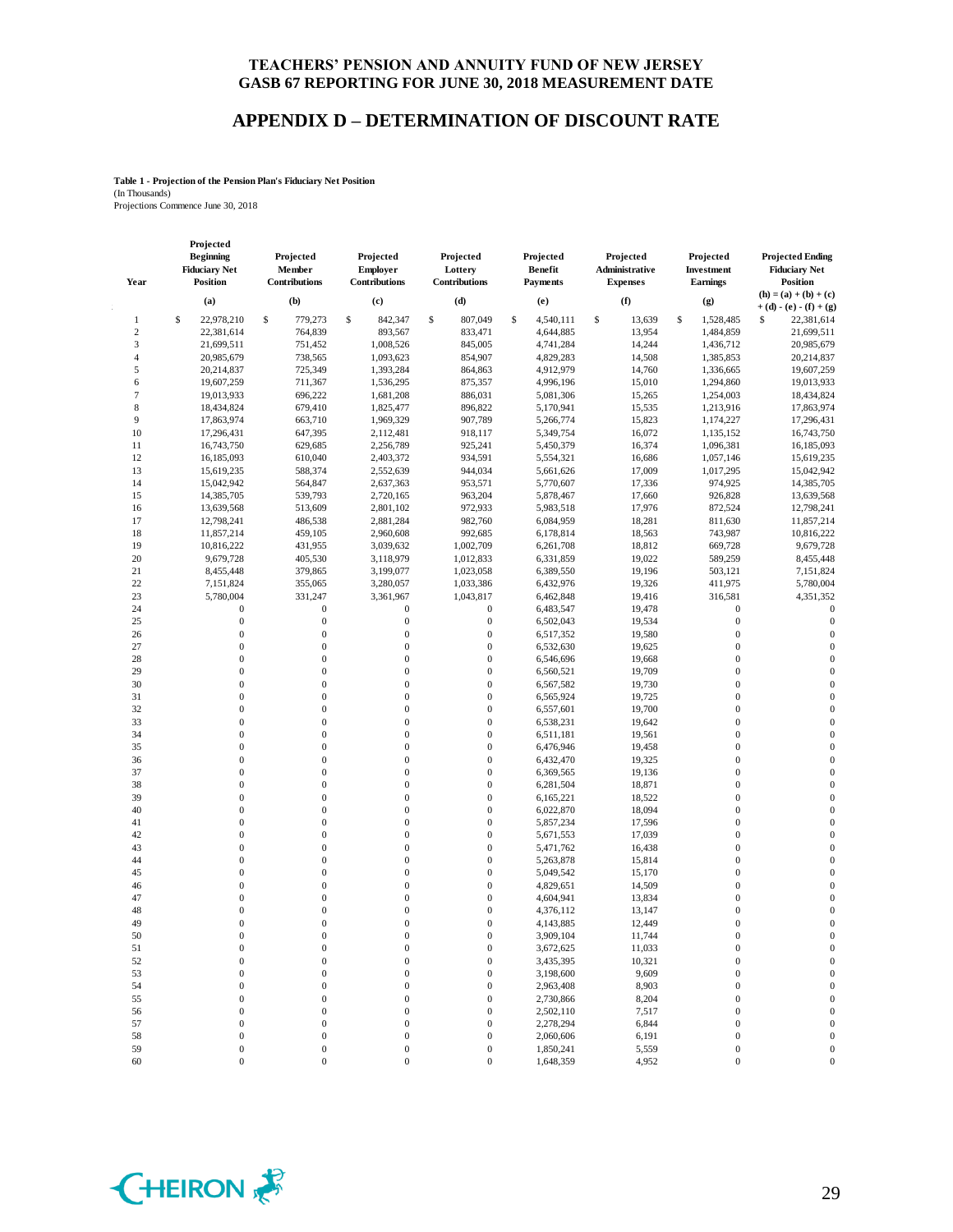#### **APPENDIX D – DETERMINATION OF DISCOUNT RATE**

**Table 1 - Projection of the Pension Plan's Fiduciary Net Position**

(In Thousands) Projections Commence June 30, 2018

| Year | Projected<br><b>Beginning</b><br><b>Fiduciary Net</b><br><b>Position</b> | Projected<br>Member<br>Contributions | Projected<br>Employer<br>Contributions | Projected<br>Lottery<br>Contributions | Projected<br><b>Benefit</b><br>Payments | Projected<br>Administrative<br><b>Expenses</b> | Projected<br>Investment<br>Earnings | <b>Projected Ending</b><br><b>Fiduciary Net</b><br><b>Position</b> |
|------|--------------------------------------------------------------------------|--------------------------------------|----------------------------------------|---------------------------------------|-----------------------------------------|------------------------------------------------|-------------------------------------|--------------------------------------------------------------------|
|      | (a)                                                                      | (b)                                  | (c)                                    | (d)                                   | (e)                                     | (f)                                            | (g)                                 | $(h) = (a) + (b) + (c)$<br>$+ (d) - (e) - (f) + (g)$               |
| 61   | $\boldsymbol{0}$                                                         | $\boldsymbol{0}$                     | $\mathbf{0}$                           | $\boldsymbol{0}$                      | 1,456,106                               | 4,374                                          | $\mathbf{0}$                        | $\theta$                                                           |
| 62   | $\boldsymbol{0}$                                                         | $\boldsymbol{0}$                     | $\mathbf{0}$                           | $\boldsymbol{0}$                      | 1,274,508                               | 3,829                                          | $\mathbf{0}$                        | $\boldsymbol{0}$                                                   |
| 63   | $\boldsymbol{0}$                                                         | $\boldsymbol{0}$                     | $\boldsymbol{0}$                       | $\boldsymbol{0}$                      | 1,104,526                               | 3,318                                          | $\mathbf{0}$                        | $\mathbf{0}$                                                       |
| 64   | $\boldsymbol{0}$                                                         | $\boldsymbol{0}$                     | $\boldsymbol{0}$                       | $\boldsymbol{0}$                      | 946,973                                 | 2,845                                          | $\boldsymbol{0}$                    | $\overline{0}$                                                     |
|      | $\boldsymbol{0}$                                                         |                                      | $\mathbf{0}$                           | $\boldsymbol{0}$                      |                                         |                                                | $\boldsymbol{0}$                    | $\mathbf{0}$                                                       |
| 65   |                                                                          | $\boldsymbol{0}$                     | $\mathbf{0}$                           |                                       | 802,516                                 | 2,411                                          | $\boldsymbol{0}$                    | $\mathbf{0}$                                                       |
| 66   | $\boldsymbol{0}$                                                         | $\boldsymbol{0}$                     |                                        | $\boldsymbol{0}$                      | 671,610                                 | 2,018                                          |                                     |                                                                    |
| 67   | $\boldsymbol{0}$                                                         | $\boldsymbol{0}$                     | $\boldsymbol{0}$                       | $\boldsymbol{0}$                      | 554,510                                 | 1,666                                          | $\boldsymbol{0}$                    | $\mathbf{0}$                                                       |
| 68   | $\boldsymbol{0}$                                                         | $\boldsymbol{0}$                     | $\boldsymbol{0}$                       | $\boldsymbol{0}$                      | 451,238                                 | 1,356                                          | $\boldsymbol{0}$                    | $\mathbf{0}$                                                       |
| 69   | $\boldsymbol{0}$                                                         | $\boldsymbol{0}$                     | $\boldsymbol{0}$                       | $\boldsymbol{0}$                      | 361,585                                 | 1,086                                          | $\boldsymbol{0}$                    | $\boldsymbol{0}$                                                   |
| 70   | $\overline{0}$                                                           | $\boldsymbol{0}$                     | $\boldsymbol{0}$                       | $\boldsymbol{0}$                      | 285,074                                 | 856                                            | $\boldsymbol{0}$                    | $\boldsymbol{0}$                                                   |
| 71   | $\overline{0}$                                                           | $\overline{0}$                       | $\mathbf{0}$                           | $\mathbf{0}$                          | 220,952                                 | 664                                            | $\mathbf{0}$                        | $\mathbf{0}$                                                       |
| 72   | $\overline{0}$                                                           | $\mathbf{0}$                         | $\mathbf{0}$                           | $\mathbf{0}$                          | 168,235                                 | 505                                            | $\mathbf{0}$                        | $\mathbf{0}$                                                       |
| 73   | $\boldsymbol{0}$                                                         | $\boldsymbol{0}$                     | $\mathbf{0}$                           | $\boldsymbol{0}$                      | 125,763                                 | 378                                            | $\boldsymbol{0}$                    | $\mathbf{0}$                                                       |
| 74   | $\boldsymbol{0}$                                                         | $\boldsymbol{0}$                     | $\boldsymbol{0}$                       | $\boldsymbol{0}$                      | 92,250                                  | 277                                            | $\boldsymbol{0}$                    | $\overline{0}$                                                     |
| 75   | $\boldsymbol{0}$                                                         | $\boldsymbol{0}$                     | $\mathbf{0}$                           | $\boldsymbol{0}$                      | 66,357                                  | 199                                            | $\boldsymbol{0}$                    | $\boldsymbol{0}$                                                   |
| 76   | $\boldsymbol{0}$                                                         | $\boldsymbol{0}$                     | $\mathbf{0}$                           | $\boldsymbol{0}$                      | 46,761                                  | 140                                            | $\boldsymbol{0}$                    | $\boldsymbol{0}$                                                   |
| 77   | $\boldsymbol{0}$                                                         | $\boldsymbol{0}$                     | $\mathbf{0}$                           | $\boldsymbol{0}$                      | 32,259                                  | 97                                             | $\boldsymbol{0}$                    | $\mathbf{0}$                                                       |
| 78   | $\boldsymbol{0}$                                                         | $\boldsymbol{0}$                     | $\boldsymbol{0}$                       | $\boldsymbol{0}$                      | 21,749                                  | 65                                             | $\boldsymbol{0}$                    | $\boldsymbol{0}$                                                   |
| 79   | $\boldsymbol{0}$                                                         | $\boldsymbol{0}$                     | $\boldsymbol{0}$                       | $\boldsymbol{0}$                      | 14,311                                  | 43                                             | $\boldsymbol{0}$                    | $\mathbf{0}$                                                       |
| 80   | $\boldsymbol{0}$                                                         | $\boldsymbol{0}$                     | $\mathbf{0}$                           | $\boldsymbol{0}$                      | 9,161                                   | $28\,$                                         | $\boldsymbol{0}$                    | $\mathbf{0}$                                                       |
| 81   | $\boldsymbol{0}$                                                         | $\boldsymbol{0}$                     | $\mathbf{0}$                           | $\boldsymbol{0}$                      | 5,679                                   | 17                                             | $\boldsymbol{0}$                    | $\boldsymbol{0}$                                                   |
| 82   | $\boldsymbol{0}$                                                         | $\boldsymbol{0}$                     | $\mathbf{0}$                           | $\boldsymbol{0}$                      | 3,380                                   | $10\,$                                         | $\boldsymbol{0}$                    | $\mathbf{0}$                                                       |
| 83   | $\boldsymbol{0}$                                                         | $\boldsymbol{0}$                     | $\mathbf{0}$                           | $\boldsymbol{0}$                      | 1,905                                   | 6                                              | $\boldsymbol{0}$                    | $\overline{0}$                                                     |
| 84   | $\boldsymbol{0}$                                                         | $\boldsymbol{0}$                     | $\boldsymbol{0}$                       | $\boldsymbol{0}$                      | 991                                     | $\mathfrak{Z}$                                 | $\boldsymbol{0}$                    | $\boldsymbol{0}$                                                   |
| 85   | $\boldsymbol{0}$                                                         | $\boldsymbol{0}$                     | $\mathbf{0}$                           | $\boldsymbol{0}$                      | 462                                     | $\mathbf{1}$                                   | $\overline{0}$                      | $\mathbf{0}$                                                       |
| 86   | $\boldsymbol{0}$                                                         | $\boldsymbol{0}$                     | $\mathbf{0}$                           | $\boldsymbol{0}$                      | 173                                     | $\mathbf{1}$                                   | $\boldsymbol{0}$                    | $\mathbf{0}$                                                       |
| 87   | $\boldsymbol{0}$                                                         | $\boldsymbol{0}$                     | $\mathbf{0}$                           | $\boldsymbol{0}$                      | 44                                      | $\boldsymbol{0}$                               | $\boldsymbol{0}$                    | $\mathbf{0}$                                                       |
| 88   | $\boldsymbol{0}$                                                         | $\boldsymbol{0}$                     | $\mathbf{0}$                           | $\boldsymbol{0}$                      | $\,$ 8 $\,$                             | $\boldsymbol{0}$                               | $\boldsymbol{0}$                    | $\mathbf{0}$                                                       |
| 89   | $\boldsymbol{0}$                                                         | $\boldsymbol{0}$                     | $\mathbf{0}$                           | $\boldsymbol{0}$                      | 5                                       | $\boldsymbol{0}$                               | $\mathbf{0}$                        | $\mathbf{0}$                                                       |
| 90   | $\boldsymbol{0}$                                                         | $\boldsymbol{0}$                     | $\mathbf{0}$                           | $\boldsymbol{0}$                      | $\overline{3}$                          | $\boldsymbol{0}$                               | $\boldsymbol{0}$                    | $\mathbf{0}$                                                       |
| 91   | $\boldsymbol{0}$                                                         | $\boldsymbol{0}$                     | $\mathbf{0}$                           | $\mathbf{0}$                          | 2                                       | $\boldsymbol{0}$                               | $\mathbf{0}$                        | $\mathbf{0}$                                                       |
| 92   | $\overline{0}$                                                           | $\boldsymbol{0}$                     | $\mathbf{0}$                           | $\boldsymbol{0}$                      | $\mathbf{1}$                            | $\boldsymbol{0}$                               | $\mathbf{0}$                        | $\mathbf{0}$                                                       |
| 93   | 0                                                                        | $\boldsymbol{0}$                     | $\mathbf{0}$                           | $\boldsymbol{0}$                      | $\mathbf{1}$                            | $\boldsymbol{0}$                               | $\boldsymbol{0}$                    | $\boldsymbol{0}$                                                   |
| 94   | 0                                                                        | $\boldsymbol{0}$                     | $\boldsymbol{0}$                       | $\boldsymbol{0}$                      | $\boldsymbol{0}$                        | $\boldsymbol{0}$                               | $\boldsymbol{0}$                    | $\overline{0}$                                                     |
| 95   | $\boldsymbol{0}$                                                         | $\boldsymbol{0}$                     | $\boldsymbol{0}$                       | $\boldsymbol{0}$                      | $\boldsymbol{0}$                        | $\boldsymbol{0}$                               | $\boldsymbol{0}$                    | $\boldsymbol{0}$                                                   |
| 96   | $\boldsymbol{0}$                                                         | $\boldsymbol{0}$                     | $\boldsymbol{0}$                       | $\boldsymbol{0}$                      | $\mathbf{0}$                            | $\boldsymbol{0}$                               | $\boldsymbol{0}$                    | $\mathbf{0}$                                                       |
| 97   | $\mathbf{0}$                                                             | $\boldsymbol{0}$                     | $\boldsymbol{0}$                       | $\boldsymbol{0}$                      | $\boldsymbol{0}$                        | $\boldsymbol{0}$                               | $\boldsymbol{0}$                    | $\boldsymbol{0}$                                                   |
| 98   | $\boldsymbol{0}$                                                         | $\boldsymbol{0}$                     | $\boldsymbol{0}$                       | $\boldsymbol{0}$                      | $\boldsymbol{0}$                        | $\boldsymbol{0}$                               | $\boldsymbol{0}$                    | $\boldsymbol{0}$                                                   |
| 99   | $\boldsymbol{0}$                                                         | $\boldsymbol{0}$                     | $\boldsymbol{0}$                       | $\boldsymbol{0}$                      | $\boldsymbol{0}$                        | $\boldsymbol{0}$                               | $\boldsymbol{0}$                    | $\boldsymbol{0}$                                                   |
| 100  | $\overline{0}$                                                           | $\boldsymbol{0}$                     | $\mathbf{0}$                           | $\boldsymbol{0}$                      | $\mathbf{0}$                            | $\boldsymbol{0}$                               | $\boldsymbol{0}$                    | $\mathbf{0}$                                                       |
| 101  | $\overline{0}$                                                           | $\boldsymbol{0}$                     | $\mathbf{0}$                           | $\boldsymbol{0}$                      | $\mathbf{0}$                            | $\boldsymbol{0}$                               | $\boldsymbol{0}$                    | $\mathbf{0}$                                                       |
| 102  | $\overline{0}$                                                           | $\overline{0}$                       | $\mathbf{0}$                           | $\mathbf{0}$                          | $\mathbf{0}$                            | $\boldsymbol{0}$                               | $\mathbf{0}$                        | $\mathbf{0}$                                                       |
| 103  | $\mathbf{0}$                                                             | $\boldsymbol{0}$                     | $\mathbf{0}$                           | $\boldsymbol{0}$                      | $\mathbf{0}$                            | $\boldsymbol{0}$                               | $\mathbf{0}$                        | $\mathbf{0}$                                                       |
| 104  | $\boldsymbol{0}$                                                         | $\boldsymbol{0}$                     | $\mathbf{0}$                           | $\boldsymbol{0}$                      | $\boldsymbol{0}$                        | $\boldsymbol{0}$                               | $\boldsymbol{0}$                    | $\mathbf{0}$                                                       |
| 105  | $\boldsymbol{0}$                                                         | $\boldsymbol{0}$                     | $\boldsymbol{0}$                       | $\boldsymbol{0}$                      | $\boldsymbol{0}$                        | $\boldsymbol{0}$                               | $\boldsymbol{0}$                    | $\mathbf{0}$                                                       |
| 106  | $\boldsymbol{0}$                                                         | $\boldsymbol{0}$                     | $\mathbf{0}$                           | $\boldsymbol{0}$                      | $\boldsymbol{0}$                        | $\boldsymbol{0}$                               | $\boldsymbol{0}$                    | $\boldsymbol{0}$                                                   |
| 107  | $\boldsymbol{0}$                                                         | $\boldsymbol{0}$                     | $\mathbf{0}$                           | $\mathbf 0$                           | $\mathbf 0$                             | $\boldsymbol{0}$                               | $\mathbf{0}$                        | $\mathbf{0}$                                                       |
| 108  | $\boldsymbol{0}$                                                         | $\boldsymbol{0}$                     | $\boldsymbol{0}$                       | $\boldsymbol{0}$                      | $\boldsymbol{0}$                        | $\boldsymbol{0}$                               | $\boldsymbol{0}$                    | $\boldsymbol{0}$                                                   |
| 109  | $\boldsymbol{0}$                                                         | $\boldsymbol{0}$                     | $\boldsymbol{0}$                       | $\boldsymbol{0}$                      | $\boldsymbol{0}$                        | $\boldsymbol{0}$                               | $\boldsymbol{0}$                    | $\overline{0}$                                                     |
| 110  | $\boldsymbol{0}$                                                         | $\boldsymbol{0}$                     | $\boldsymbol{0}$                       | $\boldsymbol{0}$                      | $\boldsymbol{0}$                        | $\boldsymbol{0}$                               | $\boldsymbol{0}$                    | $\overline{0}$                                                     |
| 111  | $\boldsymbol{0}$                                                         | $\boldsymbol{0}$                     | $\boldsymbol{0}$                       | $\boldsymbol{0}$                      | $\mathbf{0}$                            | $\boldsymbol{0}$                               | $\boldsymbol{0}$                    | $\boldsymbol{0}$                                                   |
|      |                                                                          |                                      |                                        |                                       |                                         |                                                |                                     |                                                                    |
| 112  | $\boldsymbol{0}$                                                         | $\boldsymbol{0}$                     | $\boldsymbol{0}$                       | $\boldsymbol{0}$<br>$\mathbf{0}$      | $\mathbf{0}$                            | $\boldsymbol{0}$                               | $\boldsymbol{0}$                    | $\boldsymbol{0}$                                                   |
| 113  | $\overline{0}$                                                           | $\mathbf 0$                          | $\overline{0}$                         |                                       | $\mathbf{0}$                            | $\boldsymbol{0}$                               | $\mathbf{0}$                        | $\mathbf{0}$                                                       |
| 114  | $\overline{0}$                                                           | $\overline{0}$                       | $\overline{0}$                         | $\mathbf{0}$                          | $\mathbf{0}$                            | $\overline{0}$                                 | $\overline{0}$                      | $\overline{0}$                                                     |
| 115  | $\overline{0}$                                                           | $\overline{0}$                       | $\Omega$                               | $\mathbf{0}$                          | $\Omega$                                | $\overline{0}$                                 | $\theta$                            | $\mathbf{0}$                                                       |

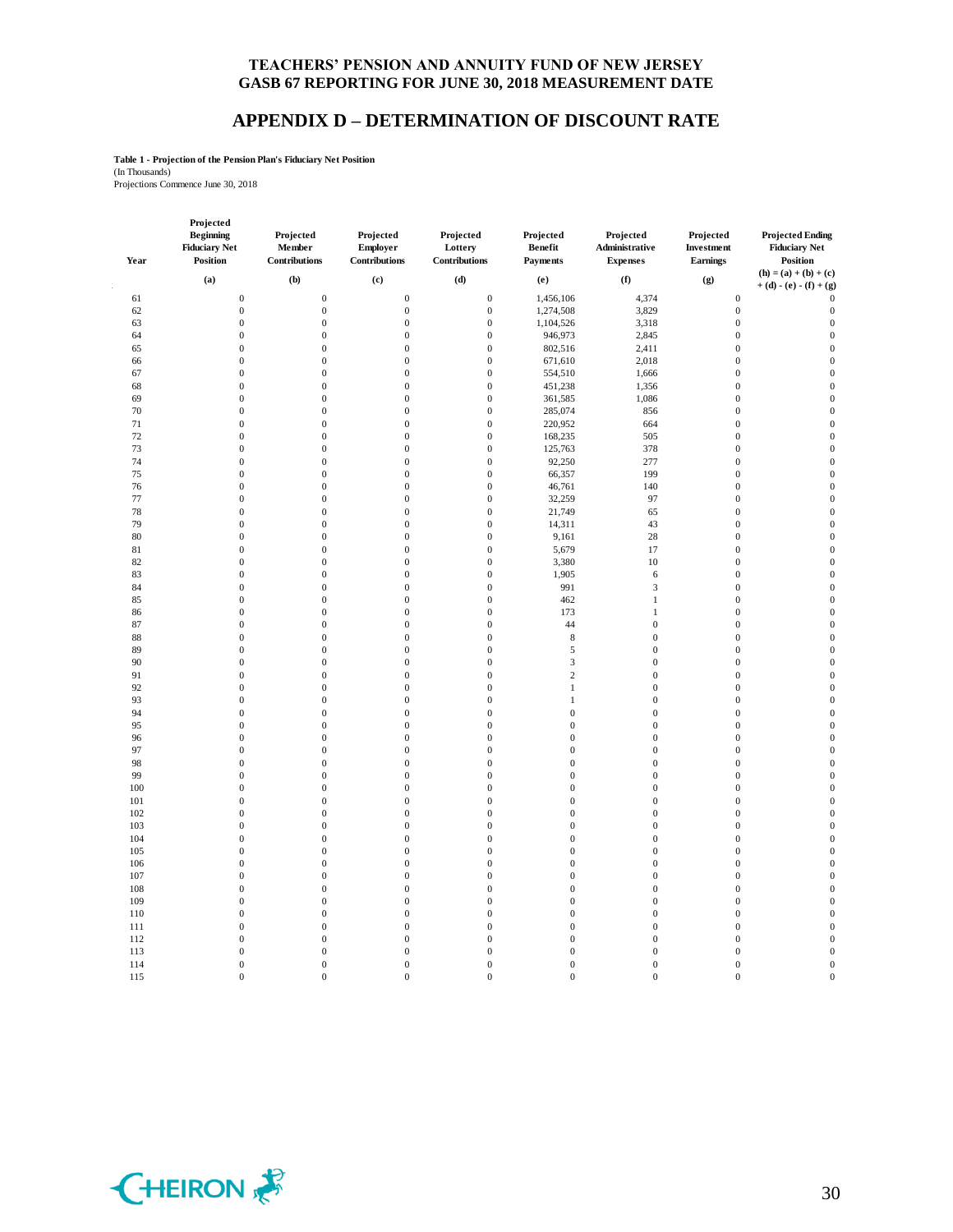#### **APPENDIX D – DETERMINATION OF DISCOUNT RATE**

**Table 2 - Actuarial Present Values of Projected Benefit Payments**

(In Thousands)

Projections Commence June 30, 2018

\* From Table 1 - Projection of the Pension Plan's Fiduciary Net Position, column (a) \*\* From Table 1 - Projection of the Pension Plan's Fiduciary Net Position, column (e)

|                  | Projected<br><b>Beginning</b><br><b>Fiduciary Net</b> | <b>Projected Benefit</b><br><b>Payments</b> for<br>current Plan | "Funded" Portion of                  | "Unfunded"<br>Portion of<br><b>Benefit</b> | <b>Present Value of</b><br>"Funded" Benefit           | <b>Present Value of</b><br>"Unfunded" Benefit         | <b>Present Value of</b><br><b>Benefit Payments</b><br><b>Using the Single</b> |
|------------------|-------------------------------------------------------|-----------------------------------------------------------------|--------------------------------------|--------------------------------------------|-------------------------------------------------------|-------------------------------------------------------|-------------------------------------------------------------------------------|
| Year             | Position*                                             | participants**                                                  | <b>Benefit Payments</b>              | <b>Payments</b>                            | <b>Payments</b>                                       | <b>Payments</b>                                       | <b>Discount Rate</b>                                                          |
| (a)              | (b)                                                   | (c)                                                             | (d) = (c) if (b) >= (c)              | $(e) = (c) - (d)$                          | $(f) = (d) /$<br>$(1+7.00\%)$ <sup>^</sup> [(a) - .5] | $(g) = (e) /$<br>$(1+3.87\%)$ <sup>^</sup> [(a) - .5] | $(h) = (c) /$<br>$(1+4.86\%)$ <sup>^</sup> [(a) - .5]                         |
| $\mathbf{1}$     | \$<br>22,978,210                                      | 4,540,111<br>\$                                                 | \$<br>4,540,111                      | \$<br>$\boldsymbol{0}$                     | S<br>4,389,091                                        | \$<br>$\boldsymbol{0}$                                | \$<br>4,433,641                                                               |
| $\boldsymbol{2}$ | 22,381,614                                            | 4,644,885                                                       | 4,644,885                            | $\boldsymbol{0}$                           | 4,196,617                                             | $\boldsymbol{0}$                                      | 4,325,709                                                                     |
| 3                | 21,699,511                                            | 4,741,284                                                       | 4,741,284                            | $\boldsymbol{0}$                           | 4,003,470                                             | $\boldsymbol{0}$                                      | 4,210,818                                                                     |
| $\overline{4}$   | 20,985,679                                            | 4,829,283                                                       | 4,829,283                            | $\boldsymbol{0}$                           | 3,811,004                                             | $\boldsymbol{0}$                                      | 4,090,169                                                                     |
| 5                | 20,214,837                                            | 4,912,979                                                       | 4,912,979                            | $\boldsymbol{0}$                           | 3,623,414                                             | $\boldsymbol{0}$                                      | 3,968,184                                                                     |
| 6                | 19,607,259                                            | 4,996,196                                                       | 4,996,196                            | $\boldsymbol{0}$                           | 3,443,726                                             | $\boldsymbol{0}$                                      | 3,848,349                                                                     |
| $\tau$           | 19,013,933                                            | 5,081,306                                                       | 5,081,306                            | $\boldsymbol{0}$                           | 3,273,262                                             | $\boldsymbol{0}$                                      | 3,732,489                                                                     |
| 8                | 18,434,824                                            | 5,170,941                                                       | 5,170,941                            | $\boldsymbol{0}$                           | 3,113,087                                             | $\boldsymbol{0}$                                      | 3,622,271                                                                     |
| 9                | 17,863,974                                            | 5,266,774                                                       | 5,266,774                            | $\boldsymbol{0}$                           | 2,963,348                                             | $\boldsymbol{0}$                                      | 3,518,392                                                                     |
| 10               | 17,296,431                                            | 5,349,754                                                       | 5,349,754                            | $\boldsymbol{0}$                           | 2,813,118                                             | $\boldsymbol{0}$                                      | 3,408,172                                                                     |
| 11               | 16,743,750                                            | 5,450,379                                                       | 5,450,379                            | $\boldsymbol{0}$                           | 2,678,533                                             | $\boldsymbol{0}$                                      | 3,311,331                                                                     |
| 12               | 16,185,093                                            | 5,554,321                                                       | 5,554,321                            | $\boldsymbol{0}$                           | 2,551,042                                             | $\boldsymbol{0}$                                      | 3,218,067                                                                     |
| 13               | 15,619,235                                            | 5,661,626                                                       | 5,661,626                            | $\boldsymbol{0}$                           | 2,430,211                                             | $\boldsymbol{0}$                                      | 3,128,192                                                                     |
| 14               | 15,042,942                                            | 5,770,607                                                       | 5,770,607                            | $\boldsymbol{0}$                           | 2,314,944                                             | $\boldsymbol{0}$                                      | 3,040,619                                                                     |
| 15               | 14,385,705                                            | 5,878,467                                                       | 5,878,467                            | $\boldsymbol{0}$                           | 2,203,937                                             | $\boldsymbol{0}$                                      | 2,953,879                                                                     |
| 16               | 13,639,568                                            | 5,983,518                                                       | 5,983,518                            | $\boldsymbol{0}$<br>$\boldsymbol{0}$       | 2,096,564                                             | $\boldsymbol{0}$<br>$\boldsymbol{0}$                  | 2,867,302                                                                     |
| 17               | 12,798,241                                            | 6,084,959                                                       | 6,084,959                            | $\boldsymbol{0}$                           | 1,992,624                                             | $\boldsymbol{0}$                                      | 2,780,755                                                                     |
| 18<br>19         | 11,857,214<br>10,816,222                              | 6,178,814<br>6,261,708                                          | 6,178,814<br>6,261,708               | $\boldsymbol{0}$                           | 1,890,989<br>1,790,989                                | $\boldsymbol{0}$                                      | 2,692,764<br>2,602,401                                                        |
| 20               | 9,679,728                                             | 6,331,859                                                       | 6,331,859                            | $\boldsymbol{0}$                           | 1,692,574                                             | $\boldsymbol{0}$                                      | 2,509,578                                                                     |
| 21               | 8,455,448                                             | 6,389,550                                                       | 6,389,550                            | $\boldsymbol{0}$                           | 1,596,257                                             | $\boldsymbol{0}$                                      | 2,415,061                                                                     |
| 22               | 7,151,824                                             | 6,432,976                                                       | 6,432,976                            | $\boldsymbol{0}$                           | 1,501,968                                             | $\boldsymbol{0}$                                      | 2,318,771                                                                     |
| 23               | 5,780,004                                             | 6,462,848                                                       | 5,780,004                            | 682,844                                    | 1,261,227                                             | 290,598                                               | 2,221,560                                                                     |
| 24               | $\boldsymbol{0}$                                      | 6,483,547                                                       | $\boldsymbol{0}$                     | 6,483,547                                  | $\boldsymbol{0}$                                      | 2,656,407                                             | 2,125,372                                                                     |
| 25               | $\boldsymbol{0}$                                      | 6,502,043                                                       | $\boldsymbol{0}$                     | 6,502,043                                  | $\boldsymbol{0}$                                      | 2,564,730                                             | 2,032,639                                                                     |
| 26               | $\boldsymbol{0}$                                      | 6,517,352                                                       | $\boldsymbol{0}$                     | 6,517,352                                  | $\overline{0}$                                        | 2,474,987                                             | 1,942,987                                                                     |
| 27               | $\boldsymbol{0}$                                      | 6,532,630                                                       | $\boldsymbol{0}$                     | 6,532,630                                  | $\overline{0}$                                        | 2,388,359                                             | 1,857,269                                                                     |
| 28               | $\boldsymbol{0}$                                      | 6,546,696                                                       | $\boldsymbol{0}$                     | 6,546,696                                  | $\bf{0}$                                              | 2,304,324                                             | 1,774,995                                                                     |
| 29               | $\mathbf{0}$                                          | 6,560,521                                                       | $\boldsymbol{0}$                     | 6,560,521                                  | $\bf{0}$                                              | 2,223,154                                             | 1,696,296                                                                     |
| 30               | $\boldsymbol{0}$                                      | 6,567,582                                                       | $\boldsymbol{0}$                     | 6,567,582                                  | $\bf{0}$                                              | 2,142,627                                             | 1,619,410                                                                     |
| 31               | $\boldsymbol{0}$                                      | 6,565,924                                                       | $\boldsymbol{0}$                     | 6,565,924                                  | $\bf{0}$                                              | 2,062,276                                             | 1,543,958                                                                     |
| 32               | $\mathbf{0}$                                          | 6,557,601                                                       | $\mathbf{0}$                         | 6,557,601                                  | $\overline{0}$                                        | 1,982,923                                             | 1,470,526                                                                     |
| 33               | $\boldsymbol{0}$                                      | 6,538,231                                                       | $\boldsymbol{0}$                     | 6,538,231                                  | $\overline{0}$                                        | 1,903,404                                             | 1,398,222                                                                     |
| 34               | $\boldsymbol{0}$                                      | 6,511,181                                                       | $\boldsymbol{0}$                     | 6,511,181                                  | $\bf{0}$                                              | 1,824,905                                             | 1,327,895                                                                     |
| 35               | $\mathbf{0}$                                          | 6,476,946                                                       | $\boldsymbol{0}$                     | 6,476,946                                  | $\bf{0}$                                              | 1,747,675                                             | 1,259,687                                                                     |
| 36               | $\boldsymbol{0}$                                      | 6,432,470                                                       | $\boldsymbol{0}$                     | 6,432,470                                  | $\bf{0}$                                              | 1,671,006                                             | 1,193,049                                                                     |
| 37               | $\boldsymbol{0}$                                      | 6,369,565                                                       | $\boldsymbol{0}$                     | 6,369,565                                  | $\bf{0}$                                              | 1,593,015                                             | 1,126,623                                                                     |
| 38               | $\boldsymbol{0}$                                      | 6,281,504                                                       | $\boldsymbol{0}$                     | 6,281,504                                  | $\bf{0}$                                              | 1,512,459                                             | 1,059,548                                                                     |
| 39               | $\boldsymbol{0}$                                      | 6,165,221                                                       | $\boldsymbol{0}$                     | 6,165,221                                  | $\bf{0}$                                              | 1,429,153                                             | 991,731                                                                       |
| 40               | $\boldsymbol{0}$                                      | 6,022,870                                                       | $\boldsymbol{0}$                     | 6,022,870                                  | $\bf{0}$                                              | 1,344,136                                             | 923,925                                                                       |
| 41               | $\mathbf{0}$                                          | 5,857,234                                                       | $\boldsymbol{0}$                     | 5,857,234                                  | $\bf{0}$                                              | 1,258,468                                             | 856,868                                                                       |
| 42<br>43         | $\boldsymbol{0}$<br>$\boldsymbol{0}$                  | 5,671,553<br>5,471,762                                          | $\boldsymbol{0}$<br>$\boldsymbol{0}$ | 5,671,553<br>5,471,762                     | $\bf{0}$<br>$\bf{0}$                                  | 1,173,172<br>1,089,674                                | 791,246<br>727,989                                                            |
| 44               | $\boldsymbol{0}$                                      | 5,263,878                                                       | $\boldsymbol{0}$                     | 5,263,878                                  | $\overline{0}$                                        | 1,009,218                                             | 667,870                                                                       |
| 45               | $\boldsymbol{0}$                                      | 5,049,542                                                       | $\mathbf{0}$                         | 5,049,542                                  | $\overline{0}$                                        | 932,054                                               | 610,979                                                                       |
| 46               | $\boldsymbol{0}$                                      | 4,829,651                                                       | $\boldsymbol{0}$                     | 4,829,651                                  | $\bf{0}$                                              | 858,252                                               | 557,286                                                                       |
| 47               | $\mathbf{0}$                                          | 4,604,941                                                       | $\overline{0}$                       | 4,604,941                                  | $\mathbf{0}$                                          | 787,831                                               | 506,728                                                                       |
| 48               | $\boldsymbol{0}$                                      | 4,376,112                                                       | $\boldsymbol{0}$                     | 4,376,112                                  | $\boldsymbol{0}$                                      | 720,787                                               | 459,227                                                                       |
| 49               | $\boldsymbol{0}$                                      | 4,143,885                                                       | $\boldsymbol{0}$                     | 4,143,885                                  | $\boldsymbol{0}$                                      | 657,107                                               | 414,700                                                                       |
| 50               | $\boldsymbol{0}$                                      | 3,909,104                                                       | $\boldsymbol{0}$                     | 3,909,104                                  | $\boldsymbol{0}$                                      | 596,782                                               | 373,072                                                                       |
| 51               | $\boldsymbol{0}$                                      | 3,672,625                                                       | $\boldsymbol{0}$                     | 3,672,625                                  | $\boldsymbol{0}$                                      | 539,790                                               | 334,256                                                                       |
| 52               | $\boldsymbol{0}$                                      | 3,435,395                                                       | $\boldsymbol{0}$                     | 3,435,395                                  | $\boldsymbol{0}$                                      | 486,110                                               | 298,173                                                                       |
| 53               | $\boldsymbol{0}$                                      | 3,198,600                                                       | $\boldsymbol{0}$                     | 3,198,600                                  | $\boldsymbol{0}$                                      | 435,741                                               | 264,752                                                                       |
| 54               | $\boldsymbol{0}$                                      | 2,963,408                                                       | $\boldsymbol{0}$                     | 2,963,408                                  | $\boldsymbol{0}$                                      | 388,660                                               | 233,916                                                                       |
| 55               | $\boldsymbol{0}$                                      | 2,730,866                                                       | $\boldsymbol{0}$                     | 2,730,866                                  | $\boldsymbol{0}$                                      | 344,817                                               | 205,568                                                                       |
| 56               | $\boldsymbol{0}$                                      | 2,502,110                                                       | $\boldsymbol{0}$                     | 2,502,110                                  | $\boldsymbol{0}$                                      | 304,161                                               | 179,618                                                                       |
| 57               | $\boldsymbol{0}$                                      | 2,278,294                                                       | $\boldsymbol{0}$                     | 2,278,294                                  | $\boldsymbol{0}$                                      | 266,635                                               | 155,970                                                                       |
| 58               | $\boldsymbol{0}$                                      | 2,060,606                                                       | $\boldsymbol{0}$                     | 2,060,606                                  | $\boldsymbol{0}$                                      | 232,173                                               | 134,529                                                                       |
| 59               | $\boldsymbol{0}$                                      | 1,850,241                                                       | $\boldsymbol{0}$                     | 1,850,241                                  | $\boldsymbol{0}$                                      | 200,704                                               | 115,196                                                                       |
| 60               | $\boldsymbol{0}$                                      | 1,648,359                                                       | $\boldsymbol{0}$                     | 1,648,359                                  | $\boldsymbol{0}$                                      | 172,143                                               | 97,870                                                                        |

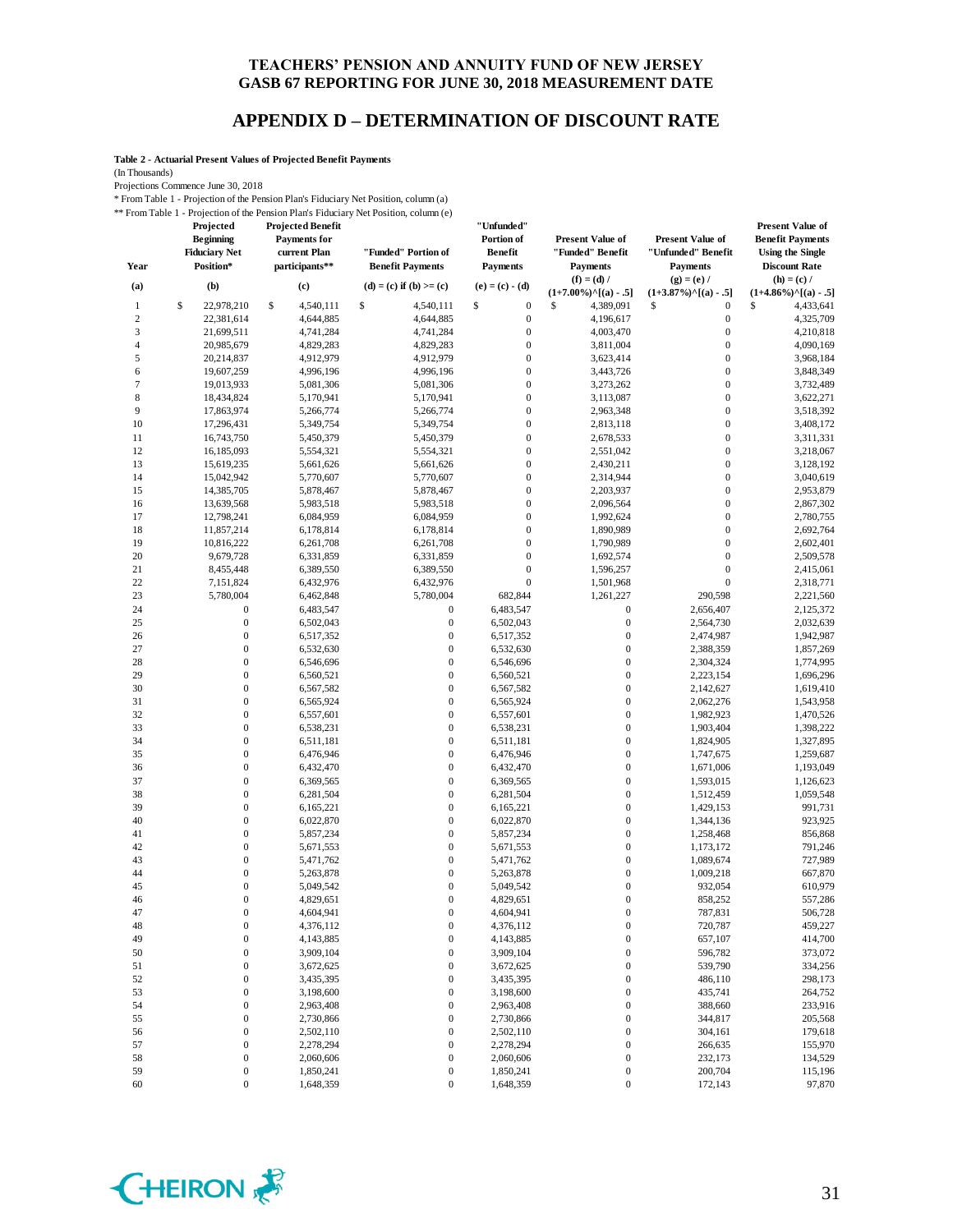#### **APPENDIX D – DETERMINATION OF DISCOUNT RATE**

**Table 2 - Actuarial Present Values of Projected Benefit Payments**

(In Thousands)

Projections Commence June 30, 2018

\* From Table 1 - Projection of the Pension Plan's Fiduciary Net Position, column (a)

\*\* From Table 1 - Projection of the Pension Plan's Fiduciary Net Position, column (e)

| Year     | Projected<br><b>Beginning</b><br><b>Fiduciary Net</b><br>Position* | <b>Projected Benefit</b><br><b>Payments for</b><br>current Plan<br>participants** | TTOILLE LADIE T - TTOJECHOLLOL LIE FEISIOLL FRIES TTURCIALY INCL FOSHIOL, COMILIE (C)<br>"Funded" Portion of<br><b>Benefit Payments</b> | "Unfunded"<br>Portion of<br>Benefit<br><b>Payments</b> | <b>Present Value of</b><br>"Funded" Benefit<br><b>Payments</b> | <b>Present Value of</b><br>"Unfunded" Benefit<br><b>Payments</b> | <b>Present Value of</b><br><b>Benefit Payments</b><br><b>Using the Single</b><br><b>Discount Rate</b> |
|----------|--------------------------------------------------------------------|-----------------------------------------------------------------------------------|-----------------------------------------------------------------------------------------------------------------------------------------|--------------------------------------------------------|----------------------------------------------------------------|------------------------------------------------------------------|-------------------------------------------------------------------------------------------------------|
| (a)      | (b)                                                                | (c)                                                                               | (d) = (c) if (b) >= (c)                                                                                                                 | $(e) = (c) - (d)$                                      | $(f) = (d) /$<br>$(1+7.00\%)$ <sup>^</sup> [(a) - .5]          | $(g) = (e) /$<br>$(1+3.87\%)$ <sup>^</sup> [(a) - .5]            | $(h) = (c) /$<br>$(1+4.86\%)$ <sup>^</sup> [(a) - .5]                                                 |
| 61       | $\mathbf{0}$                                                       | 1,456,106                                                                         | $\boldsymbol{0}$                                                                                                                        | 1,456,106                                              | $\boldsymbol{0}$                                               | 146,400                                                          | 82,448                                                                                                |
| 62       | $\boldsymbol{0}$                                                   | 1,274,508                                                                         | $\boldsymbol{0}$                                                                                                                        | 1,274,508                                              | $\boldsymbol{0}$                                               | 123,367                                                          | 68,820                                                                                                |
| 63       | $\boldsymbol{0}$                                                   | 1,104,526                                                                         | $\boldsymbol{0}$                                                                                                                        | 1,104,526                                              | $\boldsymbol{0}$                                               | 102,930                                                          | 56,877                                                                                                |
| 64       | $\theta$                                                           | 946,973                                                                           | $\boldsymbol{0}$                                                                                                                        | 946,973                                                | $\boldsymbol{0}$                                               | 84,960                                                           | 46,504                                                                                                |
| 65       | $\overline{0}$                                                     | 802,516                                                                           | $\boldsymbol{0}$                                                                                                                        | 802,516                                                | $\boldsymbol{0}$                                               | 69,317                                                           | 37,583                                                                                                |
| 66       | $\boldsymbol{0}$                                                   | 671,610                                                                           | $\boldsymbol{0}$                                                                                                                        | 671,610                                                | $\mathbf{0}$                                                   | 55,849                                                           | 29,995                                                                                                |
| 67       | $\boldsymbol{0}$                                                   | 554,510                                                                           | $\boldsymbol{0}$                                                                                                                        | 554,510                                                | $\boldsymbol{0}$                                               | 44,393                                                           | 23,617                                                                                                |
| 68       | $\boldsymbol{0}$                                                   | 451,238                                                                           | $\boldsymbol{0}$                                                                                                                        | 451,238                                                | $\boldsymbol{0}$                                               | 34,779                                                           | 18,328                                                                                                |
| 69       | $\mathbf{0}$                                                       | 361,585                                                                           | $\mathbf 0$                                                                                                                             | 361,585                                                | $\mathbf{0}$                                                   | 26,831                                                           | 14,006                                                                                                |
| 70       | $\overline{0}$                                                     | 285,074                                                                           | $\boldsymbol{0}$                                                                                                                        | 285,074                                                | $\boldsymbol{0}$                                               | 20,365                                                           | 10,530                                                                                                |
| 71       | $\boldsymbol{0}$                                                   | 220,952                                                                           | $\boldsymbol{0}$                                                                                                                        | 220,952                                                | $\mathbf{0}$                                                   | 15,196                                                           | 7,783                                                                                                 |
| 72       | $\boldsymbol{0}$                                                   | 168,235                                                                           | $\boldsymbol{0}$                                                                                                                        | 168,235                                                | $\boldsymbol{0}$                                               | 11,140                                                           | 5,652                                                                                                 |
| 73       | $\boldsymbol{0}$                                                   | 125,763                                                                           | $\boldsymbol{0}$                                                                                                                        | 125,763                                                | $\boldsymbol{0}$                                               | 8,017                                                            | 4,029                                                                                                 |
| 74       | $\boldsymbol{0}$                                                   | 92,250                                                                            | $\mathbf 0$                                                                                                                             | 92,250                                                 | $\mathbf{0}$                                                   | 5,662                                                            | 2,818                                                                                                 |
| 75       | $\overline{0}$                                                     | 66,357                                                                            | $\boldsymbol{0}$                                                                                                                        | 66,357                                                 | $\boldsymbol{0}$                                               | 3,921                                                            | 1,933                                                                                                 |
| 76<br>77 | $\boldsymbol{0}$<br>$\boldsymbol{0}$                               | 46,761<br>32,259                                                                  | $\boldsymbol{0}$<br>$\boldsymbol{0}$                                                                                                    | 46,761<br>32,259                                       | $\mathbf{0}$<br>$\boldsymbol{0}$                               | 2,660                                                            | 1,299<br>855                                                                                          |
| 78       | $\boldsymbol{0}$                                                   | 21,749                                                                            | $\boldsymbol{0}$                                                                                                                        | 21,749                                                 | $\boldsymbol{0}$                                               | 1,767<br>1,147                                                   | 550                                                                                                   |
| 79       | $\boldsymbol{0}$                                                   | 14,311                                                                            | $\mathbf 0$                                                                                                                             | 14,311                                                 | $\mathbf{0}$                                                   | 726                                                              | 345                                                                                                   |
| 80       | $\boldsymbol{0}$                                                   | 9,161                                                                             | $\boldsymbol{0}$                                                                                                                        | 9,161                                                  | $\boldsymbol{0}$                                               | 448                                                              | 211                                                                                                   |
| 81       | $\boldsymbol{0}$                                                   | 5,679                                                                             | $\boldsymbol{0}$                                                                                                                        | 5,679                                                  | $\mathbf{0}$                                                   | 267                                                              | 124                                                                                                   |
| 82       | $\boldsymbol{0}$                                                   | 3,380                                                                             | $\boldsymbol{0}$                                                                                                                        | 3,380                                                  | $\boldsymbol{0}$                                               | 153                                                              | 71                                                                                                    |
| 83       | $\mathbf{0}$                                                       | 1,905                                                                             | $\boldsymbol{0}$                                                                                                                        | 1,905                                                  | $\mathbf{0}$                                                   | 83                                                               | 38                                                                                                    |
| 84       | $\overline{0}$                                                     | 991                                                                               | $\boldsymbol{0}$                                                                                                                        | 991                                                    | $\mathbf{0}$                                                   | 42                                                               | 19                                                                                                    |
| 85       | $\overline{0}$                                                     | 462                                                                               | $\boldsymbol{0}$                                                                                                                        | 462                                                    | $\mathbf{0}$                                                   | 19                                                               | $\,$ 8 $\,$                                                                                           |
| 86       | $\boldsymbol{0}$                                                   | 173                                                                               | $\mathbf{0}$                                                                                                                            | 173                                                    | $\mathbf{0}$                                                   | $\tau$                                                           | 3                                                                                                     |
| 87       | $\mathbf{0}$                                                       | 44                                                                                | $\mathbf{0}$                                                                                                                            | 44                                                     | $\overline{0}$                                                 | $\,2$                                                            | $\mathbf{1}$                                                                                          |
| 88       | $\boldsymbol{0}$                                                   | $\,$ 8 $\,$                                                                       | $\mathbf 0$                                                                                                                             | $\,$ 8 $\,$                                            | $\mathbf{0}$                                                   | $\boldsymbol{0}$                                                 | $\boldsymbol{0}$                                                                                      |
| 89       | $\overline{0}$                                                     | $\sqrt{5}$                                                                        | $\mathbf{0}$                                                                                                                            | 5                                                      | $\mathbf{0}$                                                   | $\boldsymbol{0}$                                                 | $\boldsymbol{0}$                                                                                      |
| 90       | $\overline{0}$                                                     | $\overline{3}$                                                                    | $\mathbf{0}$                                                                                                                            | 3                                                      | $\mathbf{0}$                                                   | $\boldsymbol{0}$                                                 | $\boldsymbol{0}$                                                                                      |
| 91       | $\boldsymbol{0}$                                                   | $\overline{2}$                                                                    | $\mathbf{0}$                                                                                                                            | $\overline{2}$                                         | $\mathbf{0}$                                                   | $\boldsymbol{0}$                                                 | $\boldsymbol{0}$                                                                                      |
| 92       | $\mathbf{0}$                                                       | $\mathbf{1}$                                                                      | $\overline{0}$                                                                                                                          | $\mathbf{1}$                                           | $\overline{0}$                                                 | $\boldsymbol{0}$                                                 | $\boldsymbol{0}$                                                                                      |
| 93       | $\boldsymbol{0}$                                                   | $\mathbf{1}$                                                                      | $\mathbf 0$                                                                                                                             | $\mathbf{1}$                                           | $\mathbf{0}$                                                   | $\mathbf 0$                                                      | $\boldsymbol{0}$                                                                                      |
| 94       | $\overline{0}$                                                     | $\boldsymbol{0}$                                                                  | $\mathbf{0}$                                                                                                                            | $\mathbf 0$                                            | $\mathbf{0}$                                                   | $\boldsymbol{0}$                                                 | $\boldsymbol{0}$                                                                                      |
| 95       | $\mathbf{0}$                                                       | $\boldsymbol{0}$                                                                  | $\mathbf{0}$                                                                                                                            | $\boldsymbol{0}$                                       | $\mathbf{0}$                                                   | $\boldsymbol{0}$                                                 | $\boldsymbol{0}$                                                                                      |
| 96<br>97 | $\boldsymbol{0}$<br>$\mathbf{0}$                                   | $\boldsymbol{0}$<br>$\mathbf{0}$                                                  | $\mathbf{0}$<br>$\overline{0}$                                                                                                          | $\boldsymbol{0}$<br>$\mathbf{0}$                       | $\boldsymbol{0}$<br>$\overline{0}$                             | $\boldsymbol{0}$<br>$\mathbf{0}$                                 | $\boldsymbol{0}$<br>$\mathbf{0}$                                                                      |
| 98       | $\overline{0}$                                                     | $\boldsymbol{0}$                                                                  | $\mathbf 0$                                                                                                                             | $\mathbf 0$                                            | $\mathbf{0}$                                                   | $\boldsymbol{0}$                                                 | $\boldsymbol{0}$                                                                                      |
| 99       | $\overline{0}$                                                     | $\boldsymbol{0}$                                                                  | $\mathbf{0}$                                                                                                                            | $\mathbf 0$                                            | $\mathbf{0}$                                                   | $\boldsymbol{0}$                                                 | $\boldsymbol{0}$                                                                                      |
| 100      | $\mathbf{0}$                                                       | $\boldsymbol{0}$                                                                  | $\mathbf{0}$                                                                                                                            | $\boldsymbol{0}$                                       | $\mathbf{0}$                                                   | $\boldsymbol{0}$                                                 | $\boldsymbol{0}$                                                                                      |
| 101      | $\Omega$                                                           | $\boldsymbol{0}$                                                                  | $\mathbf{0}$                                                                                                                            | $\boldsymbol{0}$                                       | $\mathbf{0}$                                                   | $\boldsymbol{0}$                                                 | $\boldsymbol{0}$                                                                                      |
| 102      | $\mathbf{0}$                                                       | $\mathbf{0}$                                                                      | $\overline{0}$                                                                                                                          | $\mathbf{0}$                                           | $\mathbf{0}$                                                   | $\mathbf{0}$                                                     | $\boldsymbol{0}$                                                                                      |
| 103      | $\overline{0}$                                                     | $\boldsymbol{0}$                                                                  | $\mathbf{0}$                                                                                                                            | $\mathbf{0}$                                           | $\mathbf{0}$                                                   | $\boldsymbol{0}$                                                 | $\boldsymbol{0}$                                                                                      |
| 104      | $\overline{0}$                                                     | $\boldsymbol{0}$                                                                  | $\mathbf{0}$                                                                                                                            | $\mathbf{0}$                                           | $\mathbf{0}$                                                   | $\boldsymbol{0}$                                                 | $\boldsymbol{0}$                                                                                      |
| 105      | $\mathbf{0}$                                                       | $\boldsymbol{0}$                                                                  | $\boldsymbol{0}$                                                                                                                        | $\boldsymbol{0}$                                       | $\mathbf{0}$                                                   | $\boldsymbol{0}$                                                 | $\boldsymbol{0}$                                                                                      |
| 106      | $\boldsymbol{0}$                                                   | $\boldsymbol{0}$                                                                  | $\mathbf{0}$                                                                                                                            | $\boldsymbol{0}$                                       | $\mathbf{0}$                                                   | $\boldsymbol{0}$                                                 | $\boldsymbol{0}$                                                                                      |
| 107      | $\mathbf{0}$                                                       | $\mathbf{0}$                                                                      | $\overline{0}$                                                                                                                          | $\boldsymbol{0}$                                       | $\mathbf{0}$                                                   | $\mathbf{0}$                                                     | $\boldsymbol{0}$                                                                                      |
| 108      | $\overline{0}$                                                     | $\boldsymbol{0}$                                                                  | $\boldsymbol{0}$                                                                                                                        | $\boldsymbol{0}$                                       | $\mathbf{0}$                                                   | $\boldsymbol{0}$                                                 | $\boldsymbol{0}$                                                                                      |
| 109      | $\overline{0}$                                                     | $\boldsymbol{0}$                                                                  | $\mathbf{0}$                                                                                                                            | $\mathbf 0$                                            | $\mathbf{0}$                                                   | $\bf{0}$                                                         | $\boldsymbol{0}$                                                                                      |
| 110      | $\boldsymbol{0}$                                                   | $\boldsymbol{0}$                                                                  | $\boldsymbol{0}$                                                                                                                        | $\boldsymbol{0}$                                       | $\boldsymbol{0}$                                               | $\boldsymbol{0}$                                                 | $\boldsymbol{0}$                                                                                      |
| 111      | $\mathbf{0}$                                                       | $\mathbf{0}$                                                                      | $\mathbf{0}$                                                                                                                            | $\boldsymbol{0}$                                       | $\boldsymbol{0}$                                               | $\boldsymbol{0}$                                                 | $\boldsymbol{0}$                                                                                      |
| 112      | $\overline{0}$                                                     | $\mathbf{0}$                                                                      | $\mathbf{0}$                                                                                                                            | $\boldsymbol{0}$                                       | $\boldsymbol{0}$                                               | $\overline{0}$                                                   | $\boldsymbol{0}$                                                                                      |
| 113      | $\boldsymbol{0}$                                                   | $\boldsymbol{0}$                                                                  | $\mathbf 0$                                                                                                                             | $\boldsymbol{0}$                                       | $\mathbf{0}$                                                   | $\mathbf 0$                                                      | $\boldsymbol{0}$                                                                                      |
| 114      | $\boldsymbol{0}$<br>$\theta$                                       | $\boldsymbol{0}$<br>$\boldsymbol{0}$                                              | $\mathbf{0}$<br>$\boldsymbol{0}$                                                                                                        | $\boldsymbol{0}$<br>$\boldsymbol{0}$                   | $\boldsymbol{0}$                                               | $\boldsymbol{0}$<br>$\boldsymbol{0}$                             | $\boldsymbol{0}$                                                                                      |
| 115      |                                                                    |                                                                                   |                                                                                                                                         |                                                        | $\boldsymbol{0}$<br>61.631.995<br>\$                           | 47.330.866<br>\$                                                 | $\boldsymbol{0}$<br>108.962.861<br>\$                                                                 |

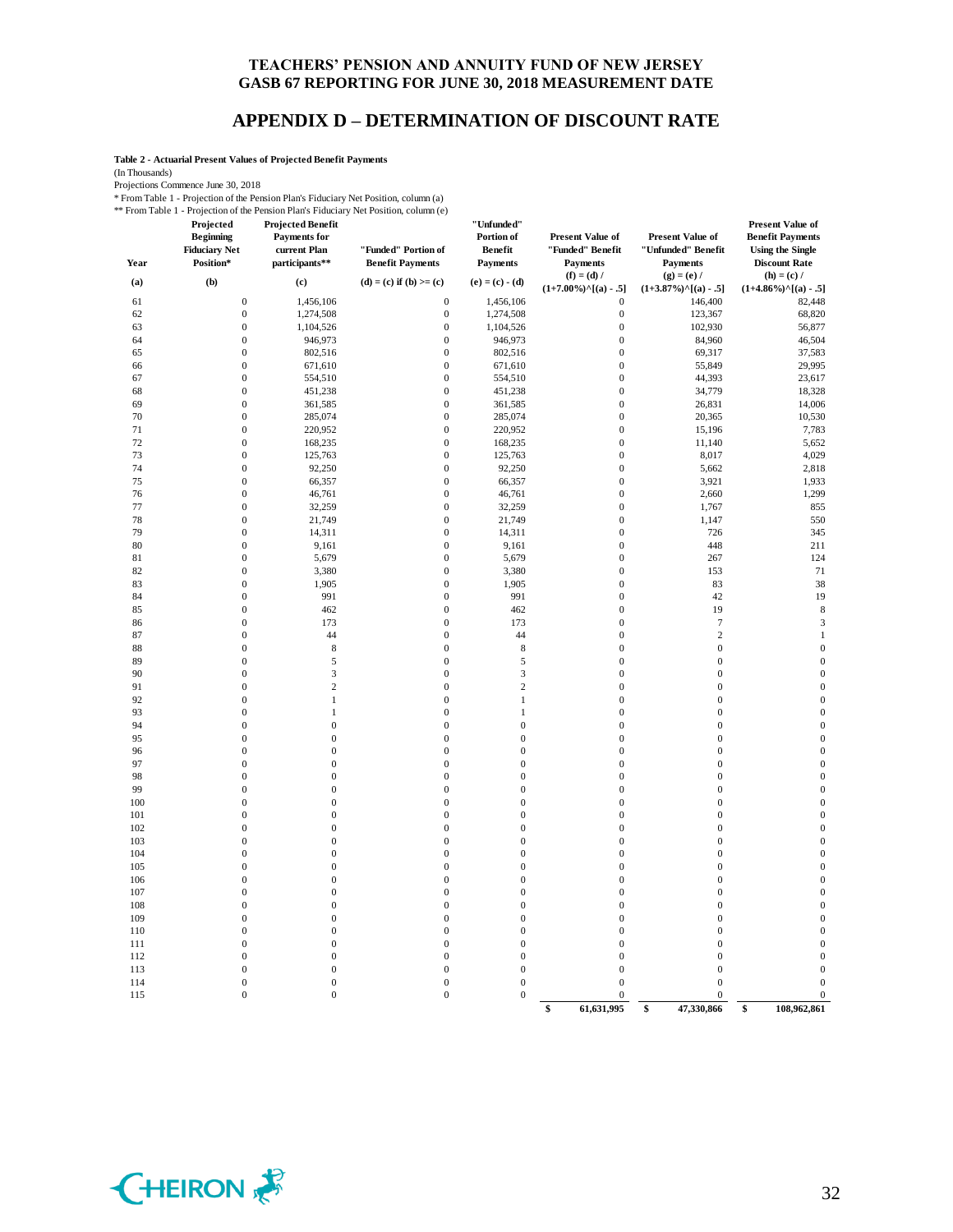## **APPENDIX E – GLOSSARY OF TERMS**

## **1. Actuarially Determined Contribution**

A target or recommended contribution for the reporting period, determined in conformity with Actuarial Standards of Practice based on the most recent measurement available when the contribution for the reporting period was adopted.

## **2. Actuarial Valuation Date**

The date as of which an actuarial valuation is performed. This date may be up to 24 months prior to the measurement date and up to 30 months prior to the employer's reporting date.

## **3. Entry Age Actuarial Cost Method**

The actuarial cost method required for GASB 67 calculations. Under this method, the actuarial present value of the projected benefits of each individual included in an actuarial valuation is allocated on a level basis over the earnings of the individual between entry age and assumed exit ages. The portion of this actuarial present value allocated to a valuation year is called the Service Cost. The portion of this actuarial present value not provided for at a valuation date by the actuarial present value of future service costs is called the Total Pension Liability.

#### **4. Measurement Date**

The date as of which the Total Pension Liability and Plan Fiduciary Net Position are measured. The Total Pension Liability may be projected from the Actuarial Valuation Date to the Measurement Date. The Measurement Date must be the same as the Reporting Date for the plan.

#### **5. Net Pension Liability**

The liability of employers and nonemployer contributing entities for employees for benefits provided through a defined benefit pension plan. It is calculated as the Total Pension Liability less the Plan Fiduciary Net Position.

#### **6. Plan Fiduciary Net Position**

The fair or market value of assets.

## **7. Reporting Date**

The last day of the plan or employer's fiscal year.